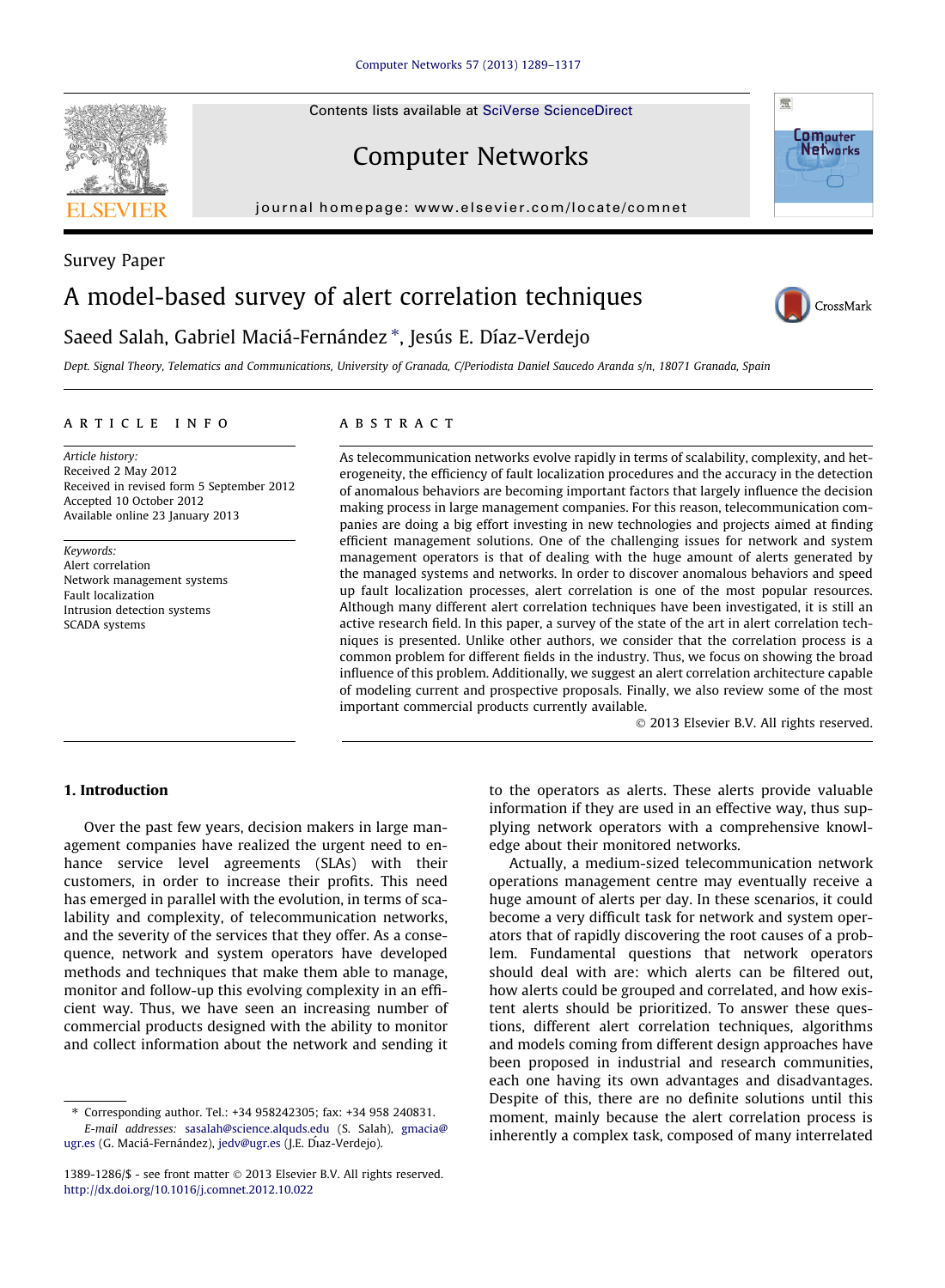sub-processes that are expected to collaborate in a coherent manner to do their job.

In this paper, we aim to achieve the following four contributions. First, we provide a comprehensive state of the art in alert correlation techniques based on a new proposed taxonomy, providing a global insight to the different efforts made in this field from different research and industry communities within the last few years. Second, unlike many surveys that are restricted to the network security field, we also describe the efforts coming from the network management field (NMS) and the processes control field (SCADA systems) in the industry. Third, we propose a comprehensive architectural correlation model which is intended to survey all the stages, techniques and methodologies suggested in the state of the art. Finally, we review the most important alert correlation tools currently available and analyze their alignment with both the state of the art and the proposed architectural model.

The paper is structured as follows. Some concepts related to the correlation process and the scope of our discussion are presented in Section 2. In Section 3, we review the different sources of information considered by different authors in the correlation process. An alert correlation taxonomy is presented in Section 4. Then, an architectural model is discussed in Section 5. In Section 6 we make a comparison of existing commercial products that implement certain correlation techniques. Some related work is reviewed in Section 7. Finally, we conclude the paper in Section 8.

# 2. Concepts and scope

The term ''correlation'' has been used in many diverse applications and domains such as science, engineering, biomedical, business and others. Correlation is defined as ''an action to carry back relations with each other'' [\[1\]](#page-26-0) or ''a measure of the relation between two or more variables'' [\[2\]](#page-26-0). It is useful because it can indicate a predictive relationship that can be exploited in practice. Alert correlation is one variant of correlation. It is a widely accepted technology for dealing with the management information coming from large and complex communication networks. Alert correlation is defined by Jacobson and Weissmann in [\[3\]](#page-26-0) as ''conceptual interpretation of multiple alarms such that new meanings are assigned to them''. Gardner and Harle in [\[4\]](#page-26-0) defined it as the "interpretation of multiple alarms so as to increase the semantic information content associated with a reduced set of messages''. In these contexts, alerts, also referred to in the literature as alarms or simply events, are short messages with a specific textual format defined by vendors, and generated as an external manifestation of a potential failure or a disorder occurring in an element of the managed network or system. Typically, such alerts contain information regarding the device issuing them and the event itself, i.e., the creation and reception time, a description of the fault, the severity of the alert, etc. Besides, alerts may provide information with different levels of detail: specific data regarding the status of the devices and their configurations, or higher level details, with aggregated information gathered from several alerts.

The need for alert correlation comes from many reasons. First, alerts are generated in response to the detection of malicious activities or faults. Therefore, they typically contain descriptive information about the problems and their symptoms. However, they do not usually include explicit information about the root causes of a problem. Second, network operators in large management companies may receive hundreds of alarms per day. Most of them can be generated in response to non-relevant events. Therefore, it is necessary for those network operators to filter out irrelevant alarms and focus on the most crucial ones. Last but not least, in collaborative systems, the diversity and heterogeneity of networking elements poses a significant challenge to network and system operators, due to the difficulty of converging alerts coming from multiple data sources in order to develop coherent management strategies. The leveraging technique that alleviates the above problems and translates alerts into more understandable and thus exploitable information is alert correlation.

It is also interesting to consider the scope of application of alert correlation techniques. Indeed, they are mainly associated and extensively used in three different application domains: (i) network management, (ii) network and system security and (iii) industrial processes control (SCADA systems).

A Network Management System (NMS) is used by network operators for carrying out management tasks such as configuration management, which aims at configuring the devices settings and functions; fault management, which deals with faults, their effects and the solutions; performance management, which monitors the network status and some performance issues, and others, like security and accountability management. For the interaction between network and system equipments and the NMS, network management protocols are used. The Simple Network management Protocol (SNMP) [\[5\]](#page-26-0) is the dominant one. Here, agents are processes running on managed devices that collect information and send it as alerts (traps) to the manager, where further processing is done before showing the information to the network operator. Alert correlation is mainly used here to help operators in realtime diagnosis and to speed up the fault localization process.

Network and system security is another important application field of alert correlation. Here, it is used for building a consolidated security picture of the whole system. Alerts are typically generated by security elements such as NIDS, HIDS, firewalls, antiviruses and others, in response to discovering malicious or simply anomalous activities. Since the detection sensitivity of these security elements is variable, they could generate a massive amount of alerts, where some of them could really correspond to normal events that are mistakenly considered as attacks (false positives). Alert correlation helps security experts to verify the validity of those alerts, and to detect complex and multistep attack scenarios.

Alert correlation has also been used in industrial sectors to advance the automation of processes control (SCADA systems). In most manufacturing systems, there are a lot of switches, sensors and actuators that could generate a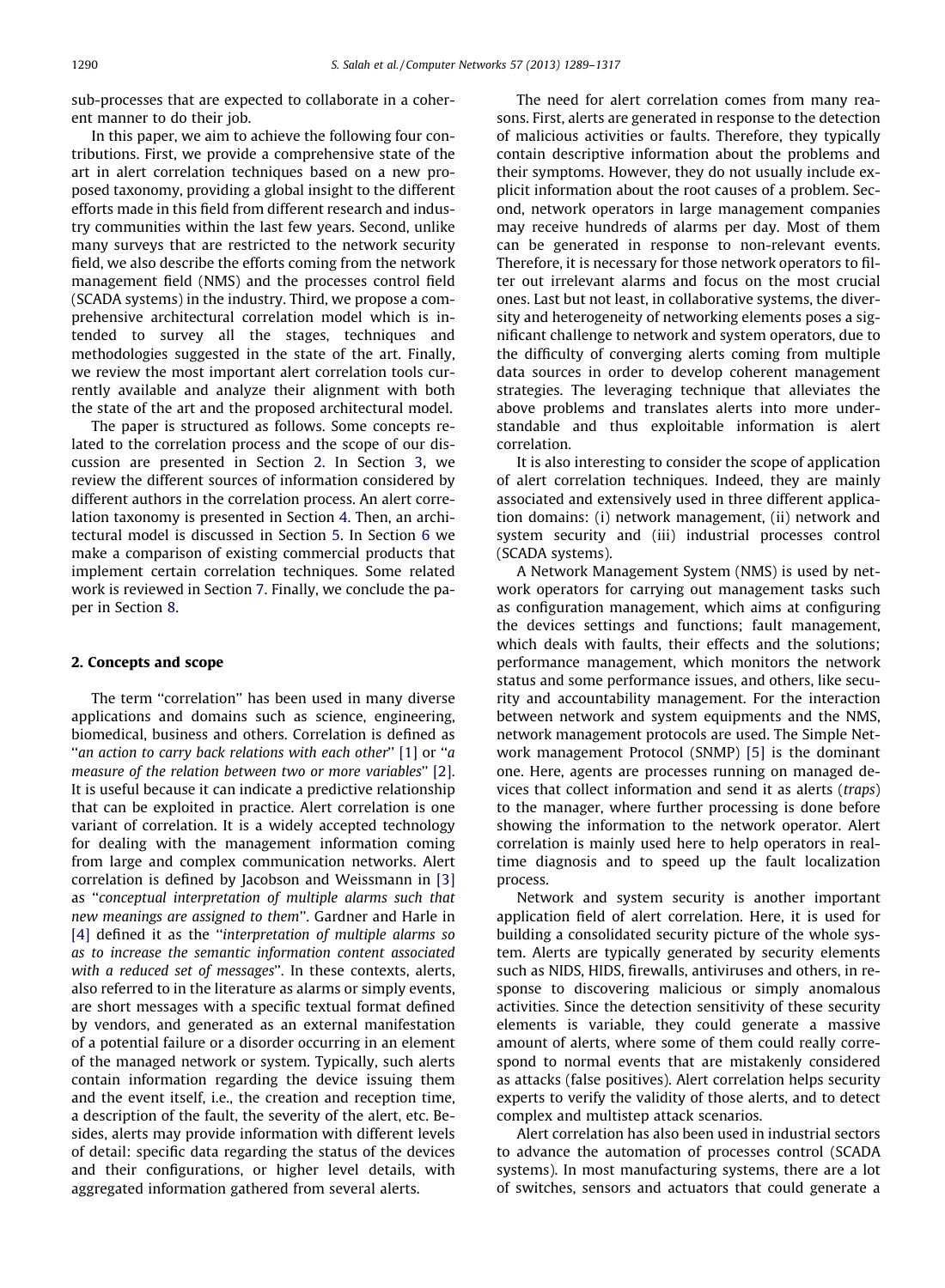huge amount of alerts in response to process disturbances or failures. Existing alert management systems are really improved with the help of alert correlation techniques to help in the task of detecting root causes for problems.

# 3. Sources of information

The alerts generated by monitoring systems are obviously the basic source of information which should be present in any alert correlation system. Yet, there exists many other sources of information that can greatly contribute to a correlation analysis. In this sense, different authors have proposed the use of a wide variety of sources of information in order to achieve the goals of alert correlation effectively and accurately. In this section, we review the most relevant data sources which have been proposed for the correlation process.

#### 3.1. Alerts database

This database contains the alerts generated by the different equipments and detection systems in the monitored environment. Alerts are the basic source of information for any correlation technique. They can either be generated by network management agents via management protocols such as traps (generated by SNMP), event reports (generated by the Common Management Information Protocol (CMIP) [\[6\]](#page-26-0)), or via Intrusion Detection Systems (IDS) such as Snort [\[7\]](#page-26-0) and GrIDS [\[8\],](#page-26-0) or even by SCADA monitoring systems.

#### 3.2. Topology information

The main purpose of the topology information is to provide an accurate representation of the monitored network as a set of links and nodes. The representation of the location of nodes, and the direction and connectivity of links are of particular relevance. The network topology information contains extensive details of network and equipment structure such as switches, routers, and servers; configuration parameters such as IP addresses and their matchings to names, subnets, virtual LANs; and host information such as OS type, open services. This information is typically gathered by entities and stored in a database. Jinqiao et al. [\[9\]](#page-26-0) and Chyssler et al. [\[10\]](#page-26-0) use topology agents to collect such dynamic network topology information, storing it in a database.

# 3.3. Vulnerabilities database

This source of information has been mainly considered for its use in intrusion detection environments. It stores all well-known exploits and system vulnerability information, usually with the corresponding security solutions. It is built by collecting the configuration information of the monitored resources, such as operating systems or network application services potentially susceptible to be exploited by attackers. As an example, the project implemented in [\[11\]](#page-26-0) proposed the use of Common Vulnerability and Exposures, CVE, which is a well-known vulnerability database, free for public use. CVE is a dictionary of publicly known information about security vulnerabilities and exposures. Jinqiao et al. [\[9\]](#page-26-0) used CVE, bugtraq and CERT vulnerability identifications for categorizing and sorting vulnerabilities in its collaborative intrusion detection system TRINETR. For each vulnerability reference, there is an associated rule to specify the corresponding evaluation process or action.

# 3.4. Trouble ticketing system (TTS) information

Ticketing systems are workflow tools extensively used by companies for tracking processes and evaluating their functioning. In several contexts, they have been introduced to assist in speeding up the fault recovery process and adding more advanced functions to maintain the networks [\[12,13\].](#page-26-0) Here, ticketing systems store tickets, which are usually generated by network operators, based on the perception of certain problems. Many of the records in the ticket database contain information related to problems generated by events identified as network failures. This makes it possible to integrate tickets in the process of alert correlation, as they implicitly could act as expert information provided to an expert system. The incorporation of this new information into an alert correlation system would permit to alleviate network operators from decisions, as well as it would allow to improve, speed up and prioritize the diagnosis of problems. Lewis and Dero [\[14\]](#page-26-0) described some research trends pointing to an extension of the TTS framework to provide advanced functions in fault localization and alert correlation. Costa et al. [\[15\]](#page-27-0) introduced an intelligent alarm management system for alarm correlation by adapting association rule algorithms and using trouble-ticket information to get feedback from the event correlation results.

# 3.5. Ontology database

Ontologies provide powerful constructs and constitute useful tools to deal with such diverse knowledge as that coming from alerts. They include machine interpretable definitions and formal specification of the concepts and relationship that can exist between entities within a domain. As an example of application in our field of study, Li and Tian [\[16\]](#page-27-0) proposed an intrusion alert correlation system based on ontology knowledge base, and introduced modules for reducing redundant alerts to attack actions, using IDMEF [\[17\]](#page-27-0) and CVE standards. According to alerts information and attacks knowledge, they use the reasoning power of ontologies to infer the correlation of alerts.

### 3.6. Cases database

A case is the description of a known problem, its associated alerts and the solutions. This source of information is mainly used in the analysis of event and error messages. Each case is described with two different elements: situation, and solution. The situation describes the context of the case. It consists of a set of patterns that can be matched with a list of alerts. The solution gives reasons about why the error has occurred and suggests how to solve it. E.g.,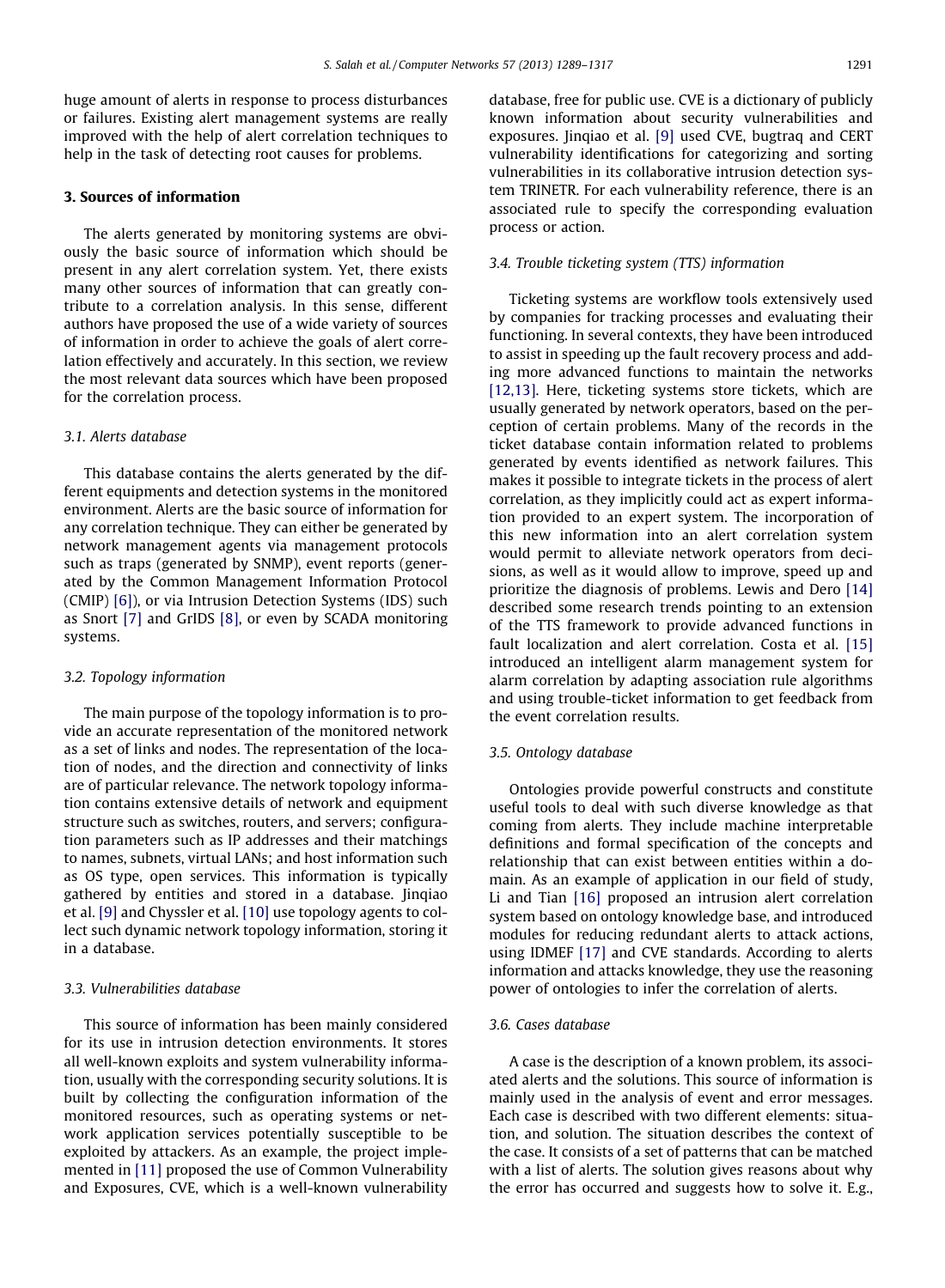Holub et al. [\[18\]](#page-27-0) proposed a run-time correlation engine to analyze log data which uses a cases database to provide a mechanism for matching known problems in large volumes of data.

# 3.7. Knowledge representation

An additional source of information is related to the use of rules or models that somehow represent the relationships among alerts. These rules or models can be explicitly set by experts or inferred from the analysis of the alerts by means of learning procedures, usually from labeled samples (supervised learning). This way, a knowledge representacion allows to incorporate human knowledge in the alert correlation procedure or somehow mimic this knowledge. One of the most common ways of expressing this information is through the use of rules for an expert system. Most experts are capable of expressing their knowledge in the form of rules for problem solving. The database includes a set of facts used to match against the IF (condition) parts of rules stored in the knowledge-base. Other methods are related to the pattern learning field, in which the knowledge is usually represented by a model (e.g., neural networks, Markov models, Bayesian networks). As an example of its use in the security field, Kabiri and Ghorbani [\[19\]](#page-27-0) proposed an intrusion alert correlation system using a rule-based inference engine to derive the correlation between alerts (using inference engine and a working memory that constitutes an Expert System). The inference engine was implemented using a scenario-based knowledge base, and the extraction of attack scenarios was performed by a security expert, before being stored in a knowledge-base to become operational.

#### 4. Taxonomy of alert correlation techniques

After a thorough review of the literature, we have found several efforts focused on providing taxonomies for alert correlation techniques. Most of them have adopted a classification criterion which is based only on the correlation method used [\[20–23\].](#page-27-0) For this reason, we consider that they are narrowed on a small picture with limited scope.

In this paper, we suggest a classification for the existing alert correlation techniques as that depicted in [Fig. 1](#page-4-0). It tries to provide a global view of the alert correlation problem, taking into account additional aspects and not only the correlation methods, i.e., the number of data sources, the application field of the correlation techniques, and the architectural design of the system. In what follows, we describe the scope of all these aspects.

#### 4.1. Number of data sources

Alert correlation techniques can be classified based on the number of used data sources. They can either accept the data from only one data source, or multiple data sources.

#### 4.1.1. Single data source

Single data source techniques are those in which data comes from a single type of source of information from the list described in Section 3. Note that this does not mean that data should arrive from a single node. For example, an alerts database itself is considered as one source of information despite alerts may be coming from various nodes with different formats and natures. Most of the commercial tools which are listed in the tables in Section 5 use alerts databases (Column 4) as the only source of information.

Single source correlation techniques are usually built in for specific purposes and applications. Although their main advantage is their simplicity, they do not achieve optimal results from the correlation and they are not the best solution for collaborative monitoring systems.

#### 4.1.2. Multiple data sources

Most of the existing correlation techniques are collaborative, which means that they depend on more than one source of information, in order to provide a more precise and coherent view about the monitored network.

Obviously, the cost of obtaining better results when multiple data sources are used is a higher complexity in alert correlation systems, mainly due to the heterogeneity of the different inputs. Moreover, they need extra amount of resources when compared with single data source techniques.

Many significative examples of these systems appear in the literature. Zhuang et al. [\[24\]](#page-27-0) proposed an alert correlation model for detecting large distributed attacks such as DDoS attacks considering three type of information sources, namely alerts database, topology and vulnerability information. Chang et al. [\[25\]](#page-27-0) proposed a multi-source security fusion system architecture, called MS2IFS. Besides alerts, which are generated from more than one monitoring equipment such as Snort NIDS, Ossec HIDS, Nessus, they use a vulnerability database. Hu et al. [\[26\]](#page-27-0) also proposed an alert correlation system for hybrid networks by analyzing alarms generated by three types of network equipments in which they also used the topology information to locate the root cause of network problems. The correlation architecture which was presented by Chyssler and others in [\[10\]](#page-26-0) also used two data sources: one is composed of the alerts themselves, generated by three different security devices: Snort IDS, the Samhain file integrity checker, and Syslog; the other is the network topological information.

#### 4.2. Type of application

Typically, existing alert correlation techniques are implemented towards one application. Despite their potential use in many other fields, we have detected three main fields of application where these techniques have been proposed and evaluated: network management systems, IT security, and process control in manufacturing systems (SCADA systems).

# 4.2.1. Network management system (NMS)

Network Management Systems, as previously described, aim at allowing operators to monitor and configure a communication network. Monitoring systems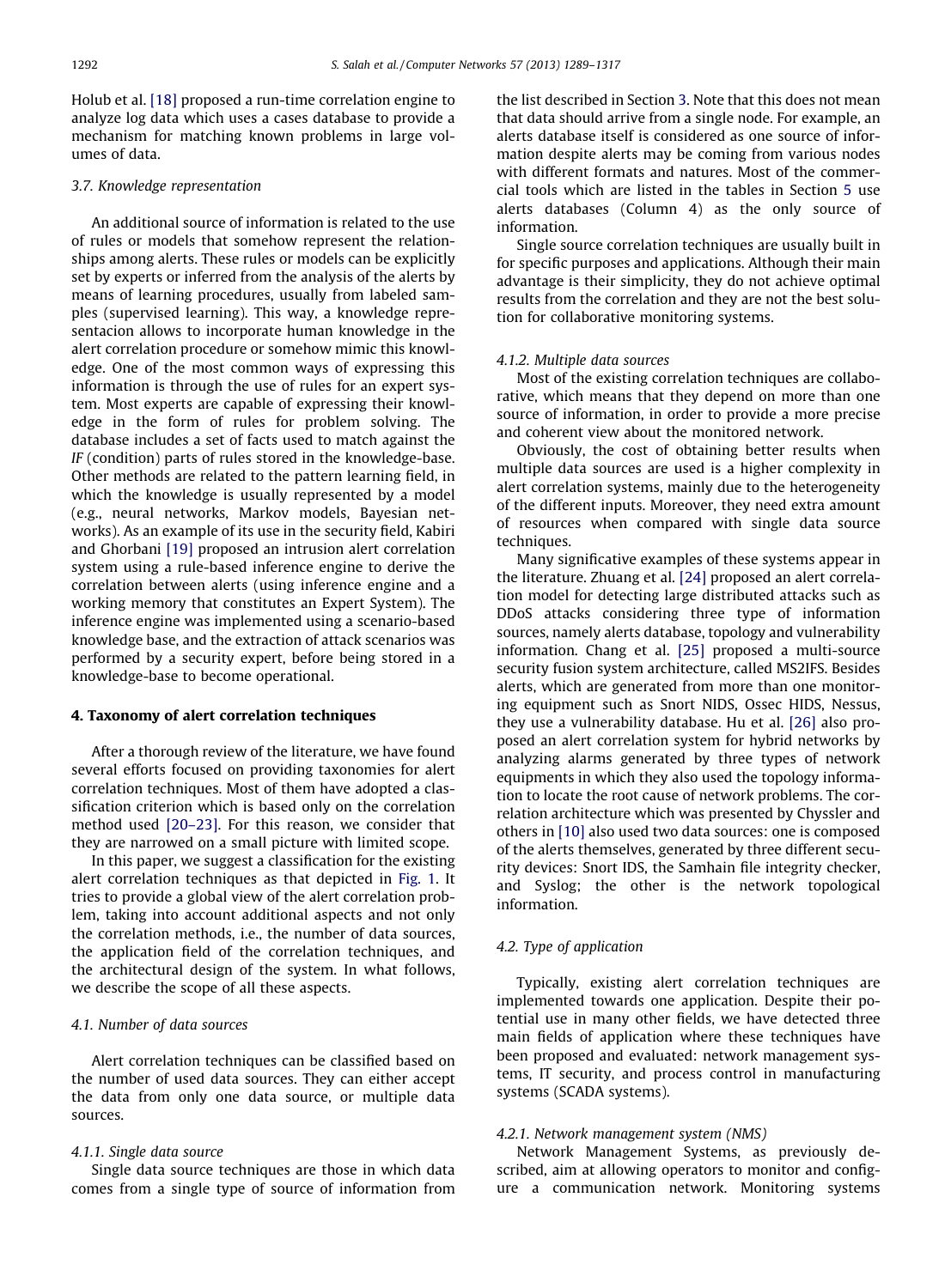<span id="page-4-0"></span>

Fig. 1. Taxonomy of alert correlation techniques.

generate alerts for warning operators about problems in the network.

In NMS, alert correlation techniques are placed among the most important fault localization techniques. They have been extensively used by the research community to group and correlate alerts which have the same root causes [\[15,18,27,28\].](#page-27-0)

#### 4.2.2. IT security

The most prolific field in which alert correlation techniques have been studied is the systems and network security field, with special emphasis on the development of efficient intrusion detection systems.

The main objective of alert correlation techniques in this field is to produce attack reports that capture a coherent view of the activity on the network or systems without losing security-relevant information [\[9,29–31\]](#page-26-0).

#### 4.2.3. Process control (SCADA systems)

Since manufacturing applications increase in complexity and scale, SCADA control systems should incorporate efficient mechanisms to identify the root cause of problems or processes disturbances. This is essential for not delaying the decision making process.

Accordingly, a number of research projects have been carried out to advance the automation of manufacturing process control. In these projects, alert correlation techniques have also played an important role. As an example, Chen and Lee [\[32\]](#page-27-0) proposed an alert correlation technique for the purpose of assisting operators' decision making in manufacturing systems. The technique uses autonomous data mining method to search historical alarm logs to find the causal relationship, and a time-shift similarity based clustering method, used to carry out the correlation pattern search.

#### 4.3. Correlation method

In the last years, researchers and vendors have proposed many correlation approaches for alert reduction and correlation in a joint effort with networking experts. Nevertheless, alert correlation is a complex multistep transformation process, and the bulk of the current proposals operate only on partial aspects of the correlation process with different correlation methods. Here, we make a classification of the different techniques proposed in the field of alert correlation based on the correlation method used. Instead of focusing on the mathematical tools or mechanisms used for the correlation, we put our attention on the strategy followed by the different authors to correlate alerts. Thus, three major categories have been identified: similarity-based, sequential-based and case-based methods. For every of these categories, a description is provided next, along with a survey of relevant research contributions. [Table 1](#page-5-0) shows a summary of these contributions.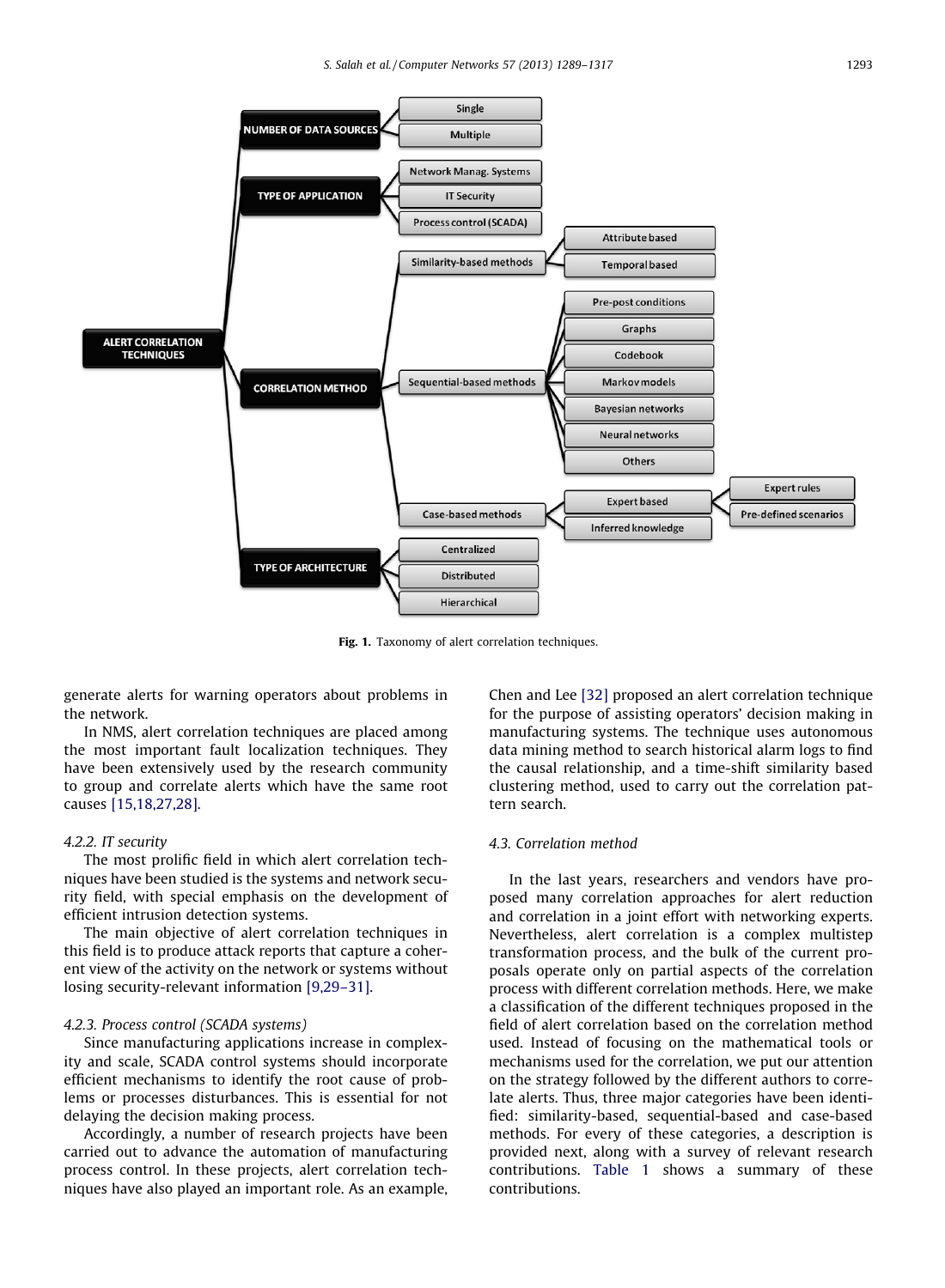# <span id="page-5-0"></span>4.3.1. Similarity based methods

Similarity-based techniques aim at reducing the total number of alerts by clustering and aggregating them using their similarities. Each generated alert has several associated attributes or fields such as: source and destination IP addresses, source and destination port numbers, protocols, alert description, and timestamp information. The main assumption here is that similar alerts tend to have same root causes or similar effects on the monitored system. How to define similarity measures is a critical performance issue for such kind of techniques. To answer this question, several similarity measures have been proposed by many researchers, some of them are listed in the subsections below. The aim is to define a suitable similarity function for each attribute, as attributes may have different weights and effects on the correlation process.

Techniques that belong to this category exhibit many advantages. First, they are usually implemented with lightweight algorithms of less complexity than those in other categories, mainly because these algorithms are based on simple logical comparisons. Second, this category has proven its effectiveness in reducing the total number of alerts, which is an essential step in the correlation process, given the usually large number of alerts reported to network operators. However, these techniques also have some weaknesses. The most important is that they simply work on attributes level and cannot detect causal relationships between alerts, in order to discover root causes for the problems.

Similarity-based correlation techniques can be grouped into two categories: those based on attributes similarities and those based on temporal information. Next, we describe the most common proposals followed by different authors in these groups.

4.3.1.1. Attribute based. Attribute-based correlation techniques correlate alerts by using the similarity between some of their attributes or features. Here, several different features have been used, like source and destination IPs, timestamps, ports, kind of service, and users. A similarity measure is typically calculated by computing certain metrics, such as Euclidean, Mahalanobis, Minkowski and/or Manhattan distance functions. The resulting scores, when compared with threshold values, determine if these alerts are to be correlated or not. Choosing the suitable distance measure will increase the overall performance of the correlation process, as two alerts might be close or far depending on the distance function considered.

A lot of contributions regarding these techniques have appeared in the literature, as they are one of the most

# Table 1

| Table 1                                             |  |  |
|-----------------------------------------------------|--|--|
| Summary of examples of alert correlation techniques |  |  |

| Alert correlation techniques |                                                |                                                                                                                          |                                                                                                                                                                                                                                                                                                                                                                                                                                          |  |  |
|------------------------------|------------------------------------------------|--------------------------------------------------------------------------------------------------------------------------|------------------------------------------------------------------------------------------------------------------------------------------------------------------------------------------------------------------------------------------------------------------------------------------------------------------------------------------------------------------------------------------------------------------------------------------|--|--|
| Classification               |                                                |                                                                                                                          | References for contributions                                                                                                                                                                                                                                                                                                                                                                                                             |  |  |
| Type of<br>application       | <b>NMS</b>                                     |                                                                                                                          | Costa et al. [15]; Holub et al. [18]; Klinger et al. [28]                                                                                                                                                                                                                                                                                                                                                                                |  |  |
|                              | IT Security<br>Process control (SCADA systems) |                                                                                                                          | Jingiao et al. [9]; Alserhani et al. [29]; Qin [30]; Valeur et al. [31]<br>Chen and Lee [32]                                                                                                                                                                                                                                                                                                                                             |  |  |
| Number of data<br>sources    | Single                                         |                                                                                                                          | As illustrated in tables (Column 4) in Section 6                                                                                                                                                                                                                                                                                                                                                                                         |  |  |
|                              | Multiple                                       |                                                                                                                          | Chyssler et al. [10]; Zhuang et al. [24]; Chang et al. [25]; Hu et al. [26]                                                                                                                                                                                                                                                                                                                                                              |  |  |
| Correlation<br>method        | Similarity-based<br>methods                    | Attribute<br>Temporal                                                                                                    | Zhuang et al. [24]; Valdes and Skinner [33]; Lee et al. [34]; Siraj and Vaughn [35]; Julish in<br>[36]; Julish et al. [37]; Debar and Wespi [38]; Cuppens [39]<br>Hossein et al. [41]; Ma et al. [42]; Qin and Lee [43]; Morin and Debar [44]                                                                                                                                                                                            |  |  |
|                              | Sequential-based<br>methods                    | Pre/Post<br>conditions<br>Graphs<br>Codebook<br>Markov<br>models<br>Bayesian<br>networks<br>Neural<br>networks<br>Others | Alserhani et al. [29]; Zhaowen et al. [45]; Ning et al. [46]; Templeton and levitt [47]; Xiao<br>et al. [48]<br>Gruschke [27]; Roschke et al. [49]; Wang et al. [50]; Li and Lifang [51]<br>Kilger et al. [28]<br>Ourston et al. [53]; Farhadi et al. [54]; Zan et al. [55]; Zhicai and Yongxiang [56]<br>Oin [30]; Steinder and Sethi [57]; Marchetti et al. [58]; Harahap et al. [59]<br>Zhu et al. $[60]$<br>Al-Mamory and Zhang [61] |  |  |
|                              | Case-based<br>methods                          | Expert based<br>Inferred<br>knowledge                                                                                    | Expert rules<br>Cronk and others [62]; Kar-Wing et al. [63]; Jector and et al. [64]<br>Pre-defined<br>Cuppens and Ortalo [65]; Kemmer and Vinga [66]; Eckmann et al. [67]; Liu<br>scenarios<br>et al. [68]; Cheung et al. [69]<br>Katipally et al. [75]; Sadoddin and Ghorabani [76]                                                                                                                                                     |  |  |
| Type of<br>architecture      | Centralized                                    |                                                                                                                          | Jingiao et al. $[9]$                                                                                                                                                                                                                                                                                                                                                                                                                     |  |  |
|                              | Distributed<br>Hierarchical                    |                                                                                                                          | Mohamed and Basir [77]; Khatoun et al. [78]<br>Tian et al. [79]                                                                                                                                                                                                                                                                                                                                                                          |  |  |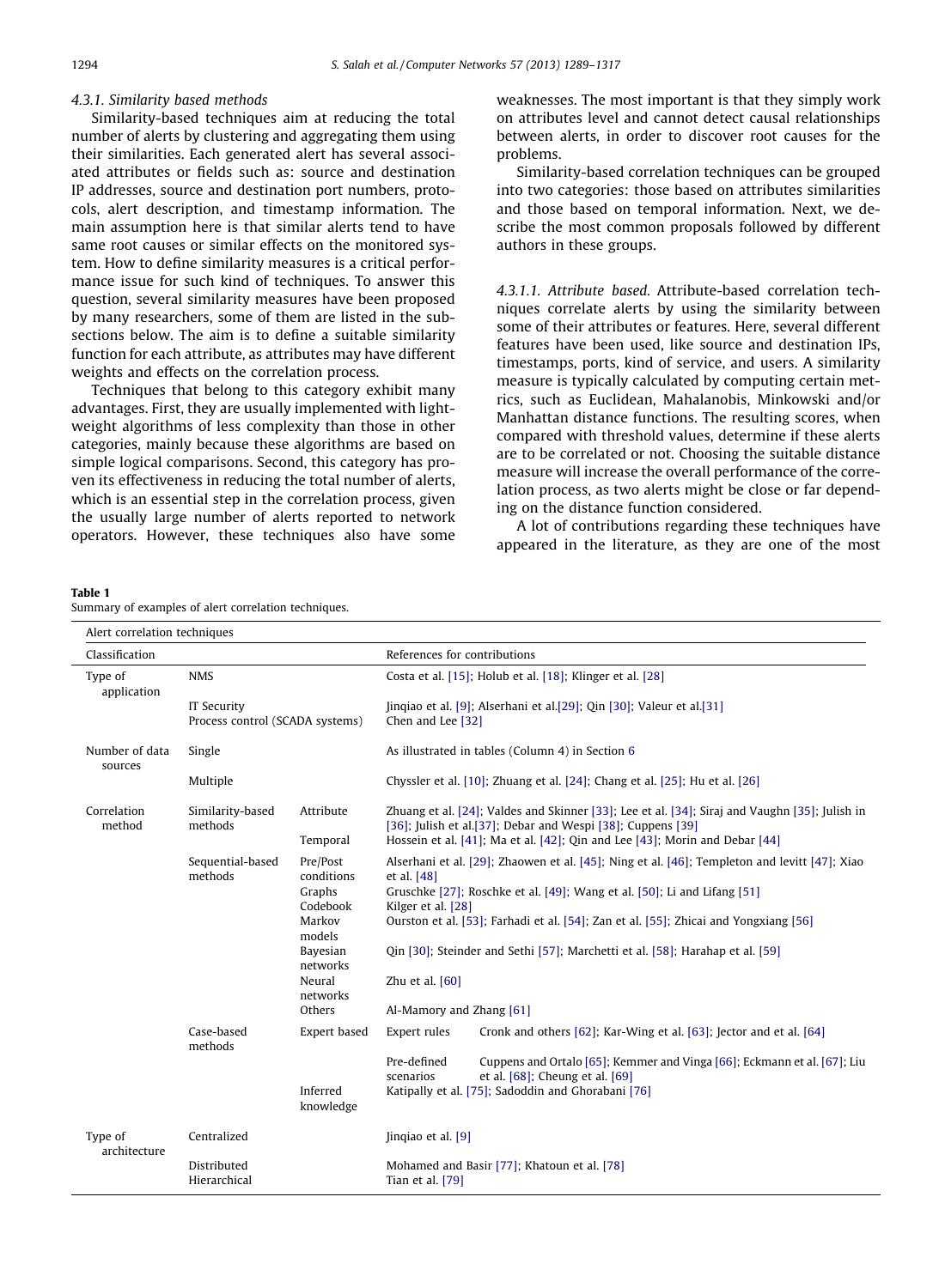widely deployed. Indeed, there exist a lot of variations in the nature of the applied technique, despite the use of a given similarity metric for the correlation. Some relevant examples of these variations are described next.

Valdes and Skinner [\[33\]](#page-27-0) proposed a probabilistic method to correlate alerts based on a mathematical framework that is able to find the minimum similarity specification to fuse alerts from multiple sensors. The method considers appropriate attributes contained in alert reports as features for a multivariate matching algorithm. Only those features that overlap are considered for the overall similarity calculation. For every matching feature, they defined an appropriate similarity function with range zero (mismatch) to one (perfect match), and the overall similarity is calculated using a predefined equation. Alerts are correlated with a high degree of attribute similarity, generating a meta-alert if there is a match. Depending on the situation, they incorporate the expectation of match values (which are used to compute a weighted average of similarity over the overlapping features), as well as a minimum match specification that unconditionally rejects a match if any feature fails to match at the minimum specified value. For each new alert, they compute similarity for existing meta-alerts, and merge the newly created alert with the best matching meta-alert, as long as the match passes a threshold value. They reported a reduction of one-half to two-thirds in alert volume in a live environment.

A similar approach is used in Lee et al. [\[34\]](#page-27-0). However, unlike in [\[33\]](#page-27-0), they used a similarity metric based on the Euclidean distance to calculate the similarity value between two alerts and make clustering. They applied this technique to detect DDoS attacks.

Siraj and Vaughn [\[35\]](#page-27-0) assigned different similarity scores at different level of attribute abstractions. They considered the similarity notion in terms of category/class/ type matching. For example, suppose that two alerts A and B have the same IP addresses; the matching will be at the type level and given a score of 4. But, if they have different IP addresses the matching is checked with higher level, in this case at subnet level, if they have the same subnet the matching score will be 3, and so on. Therefore, different types of alert clusters are generated according to different combinations of the features and feature similarities.

Zhuang and others [\[24\]](#page-27-0) used three types of similarity mechanisms to decide whether two alerts need to be aggregated or not. These mechanisms are alphabetical, bit-by-bit, and max value comparisons, which were applied on three different attributes, i.e., alert identifier, IP addresses and port similarities, respectively.

Julisch [\[36\]](#page-27-0) proposed the principle of dissimilarity measure instead of similarity. They defined a dissimilarity function, which takes two alerts as input, and return a numerical value that indicates how adequately these alerts can be modeled by a single generalization alert. Here, dissimilarity is inversely related to similarity, i.e., if the numerical value is very small this means that the two alerts have higher correlation and they can be modeled by a generalization alert.

The same author with others [\[37\]](#page-27-0) tried to use a wide variety of attribute types, including numerical, categorical, time, and free-text attributes to aggregate alerts into clusters. To do that they used a variant of the classic Attribute Oriented Induction (AOI) technique as a conceptual clustering tool to discover root causes.

Debar and Wespi [\[38\]](#page-27-0) used another method based on predefined situations to form groups of alerts by creating a small number of relationships that are exposed to the operator instead of exposing the raw alerts. To do that, they proposed an Aggregation and Correlation Algorithm (ACC), which processes the incoming alerts by extracting common information such as source and target host, and tries to find a match for these attributes in previous observations. Once the situations have been updated, the appropriate alarms are generated, if necessary, and the alerts are stored in a database.

Unlike others, instead of using mathematical formulas for calculating the similarity measures, Cuppens [\[39\]](#page-27-0) defines the similarity relationship using an expert system approach in which each similarity requirement is specified using expert rules. Here, four categories of rules were defined in order to specify in which case alerts of the following attributes are similar: classification, time, source, and target.

4.3.1.2. Temporal based. Some similarity-based techniques use temporal time constraints to find the relationships between alerts in order to perform alert aggregation and correlation [\[40\].](#page-27-0) Temporal relationships between alerts provide valuable information that could be used in the alert correlation process .The idea behind temporal alert correlation techniques is to recognize that alerts caused by the same fault are likely to be observed within a short time after the fault occurrence. The simplest method of temporal correlation relies on time-windows, where only alerts occurring within a time-window are to be correlated.

The main advantage of the temporal alert correlation is to reduce the number of alerts generated by the management nodes and to convert them into high-level alerts. The strength of the temporal relationship between two alerts is labeled as strong if their time intervals have relatively stable values, or loose if the time interval is not precise. However, these approaches are usually deterministic, which limits their applicability.

Hossein et al. [\[41\]](#page-27-0) used several time windows in order to avoid comparing new alerts with the whole set of received alerts. After that, they applied a probability estimation function to calculate a threshold value to make the correlation. Two alerts are correlated if their temporal similarity is higher than that predefined threshold. Correlated alerts are then signaled as hyper-alerts.

Ma et al. [\[42\]](#page-27-0) applied the same mechanism as in [\[41\]](#page-27-0). Nevertheless, they used user-defined time periods or different kinds of time horizons to cluster and correlate alerts. This allows them to predict automatically the upcoming next step of multistage attacks in real time, by discovering sequential patterns over this predefined time window.

Instead of using time windows, Qin and Lee [\[43\]](#page-27-0) applied a time series-based statistical analysis method to determine whether two alerts are correlated or not. They used the Granger Causality Test (GCT). The intuition of Granger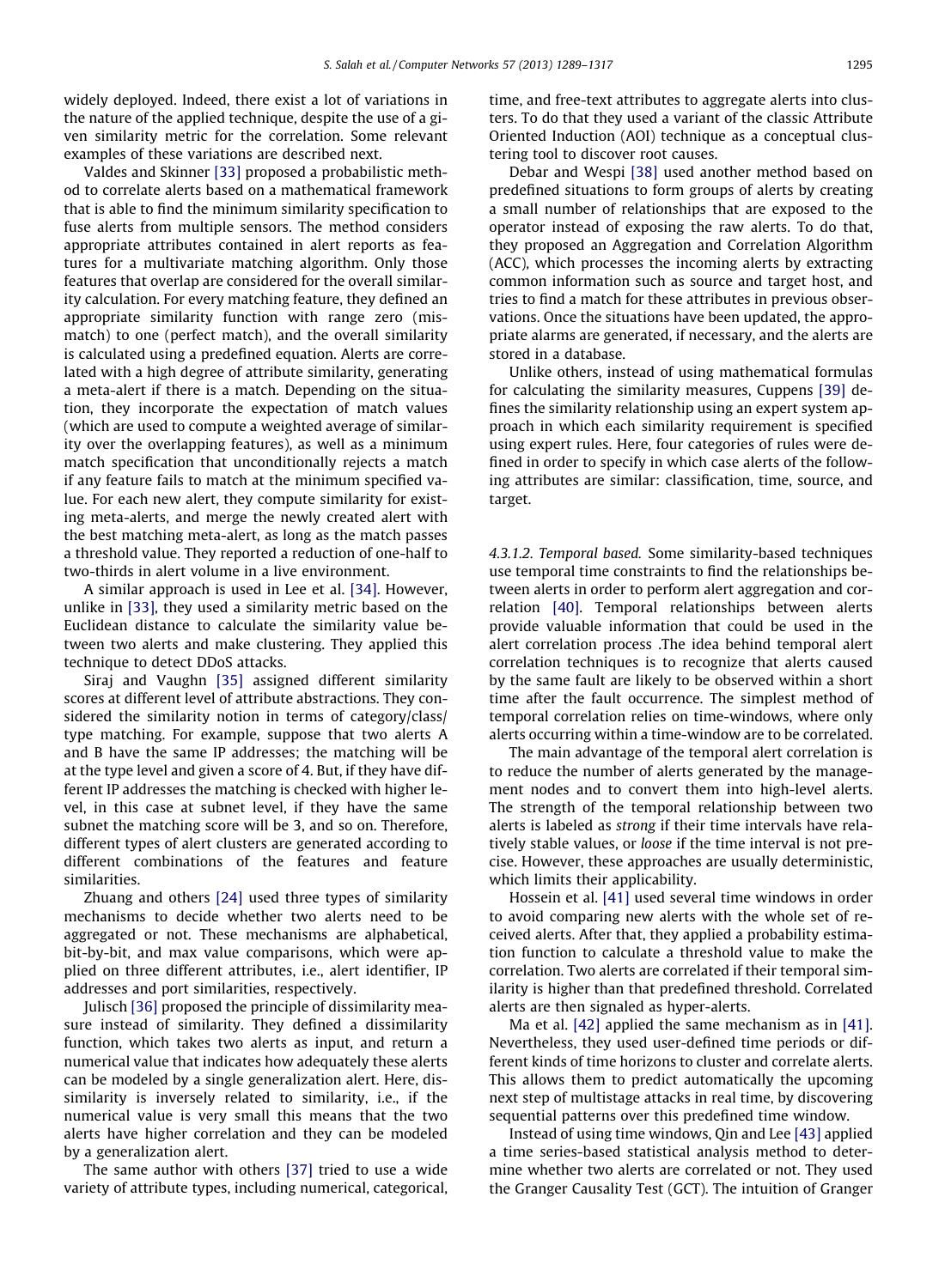Causality is that if an event x is the cause of another event y, then the event x should precede the event y.

Morin and Debar [\[44\]](#page-27-0) used another mechanism called the chronicle formalism to fuse alerts. A chronicle is defined as a set of events, linked together by time constraints, whose occurrence may depend on the context. The available time information allows ordering and the specification of time spans between two occurrences of events. If several identical events occur at the same time, only one of them is considered.

#### 4.3.2. Sequential-based methods

Here, alerts are correlated by using causality relationships among them. Pre-conditions are defined as the necessary requirements that must exist for the attack to be successful, and the consequences of the attack are defined as the effects that appear after a specific attack has occurred. This relationship is mainly represented as a logical formula using combinations of predicates of logical operators such as AND/OR connectives.

At the first glance, we observed that the bulk of the work done in this category was restricted to security field. This is because it is useful to model and analyze complex attack scenarios from the sequence of individual events or steps that are a part of the same attack.

One of the main advantages of sequential-based methods is that they are scalable; they can potentially uncover the causal relationship between alerts, and are not restricted to known attack scenarios. Furthermore, the correlation results are easy to understand and directly reflect the possible attack scenarios. However, the correlation results may contain a large number of false correlations, this being for two possible reasons: either the logical predicates are not well configured or the quality of the sensors alerts is not adequate.

Sequential correlation can be subdivided into several major categories, depending on how they represent the modeled scenarios: Pre/Post conditions, graphs, codebook, markov models, Bayesian networks, neural networks, and other techniques. We analyze them in detail in what follows.

4.3.2.1. Pre/Post conditions. In this category, the correlation process tries to find causal relationships among alerts through their pre and post conditions. The assumption here is that older alerts prepare for the later ones. If post conditions of an alert satisfy the pre-conditions of another alert, they are correlated. As an example, suppose we have an attack against sadmind, a remote administration tool. A scanning attack may discover UDP services vulnerable to certain buffer overflow attacks. Then the predicate UDP-VulnerableToBOF (VictimIP, VictimPort) can be used to represent the attacker's discovery (i.e., the consequence of the attack) that the host having the IP address VictimIP runs a sadmind service at UDP port VictimPort and that the service is vulnerable to the bu?er over?ow attack.

Many proposals have been suggested here. We cite some of them: Zhaowen et al. [\[45\]](#page-27-0) proposed RIAC, a real time alert correlation model to analyze and discover attack scenarios behind alerts. The assumption here states that the component attacks are usually not isolated, but related

at different stages of the attacks, with the early ones preparing for the later ones. By using logical predicates, they introduce the notion of hyper-alerts to represent the prerequisite and the consequence of each type of alert. Each hyper-alert is a tuple (fact, prerequisite, consequence), where fact is the set of alerts attribute names, and prerequisite and consequence are two different sets, each one consisting of a logical combination of predicates expressed as mathematical conditions on variables contained in the set fact.

Ning et al. [\[46\]](#page-27-0) also published a similar work. They presented TIAA, a toolkit for constructing attack scenarios by using predicates as the basic constructs to represent the prerequisites and (possible) consequences of attacks. Based on the prerequisites and consequences of different types of attacks, the proposed method correlates alerts by partially matching the consequences of some prior alerts with the prerequisites of some later ones.

Whereas TIAA allows partial satisfaction of prerequisites, JIGSAW [\[47\]](#page-27-0) requires that all capabilities be satisfied. JIGSAW is a multistage correlation system. It uses capabilities and concepts to formulate the attack conditions. Capabilities are used to describe the information that the attacker must know to perform a certain attack, while concepts are used to model fragments of complex attacks.

Xiao et al[.\[48\]](#page-27-0) proposed an alert correlation approach for alert fusion. It has two phases. First, using a fuzzy clustering algorithm, some alert subsets are created. Second, the method of correlating alerts based on prerequisites and consequences of attacks is adapted to be applied to these subsets.

Finally, Alserhani et al. [\[29\]](#page-27-0) developed a rule based correlation language MARS, a Multi-stage Attack Recognition System. Unlike others, they add another two parameters for modeling attack consequences, i.e., vulnerability and extensional consequences. MARS is mainly based on the phenomena of ''cause and effect''. It has two main components: online and offline. The main purpose of the online component is to receive raw alerts and generate hyperalerts. Then, multi-stage attack recognition is applied to correlate hyper-alerts based on rules provided by the offline component.

4.3.2.2. Graphs. Graph-based correlation techniques collect the sequential information of alerts by mapping them into graphs. The relationships between alerts can be represented as a directed acyclic graph where the set of nodes represent alerts and the edges connecting those nodes represent the temporal relationship of the connected alerts (nodes).

Alert correlation graphs have several advantages. First, graphs are quite easy to generate from whatever management models, especially from object–oriented system models with relations or associations between objects. Second, the operations permitted on graphs can be implemented in a robust manner, i.e., adding or deleting objects and dependencies are easy tasks. Third, graphs are naturally manageable in a distributed manner. Objects and dependencies can be added or deleted by different administrators independently.

However, the efficiency and accuracy of these techniques depend on a priori specification of how a failure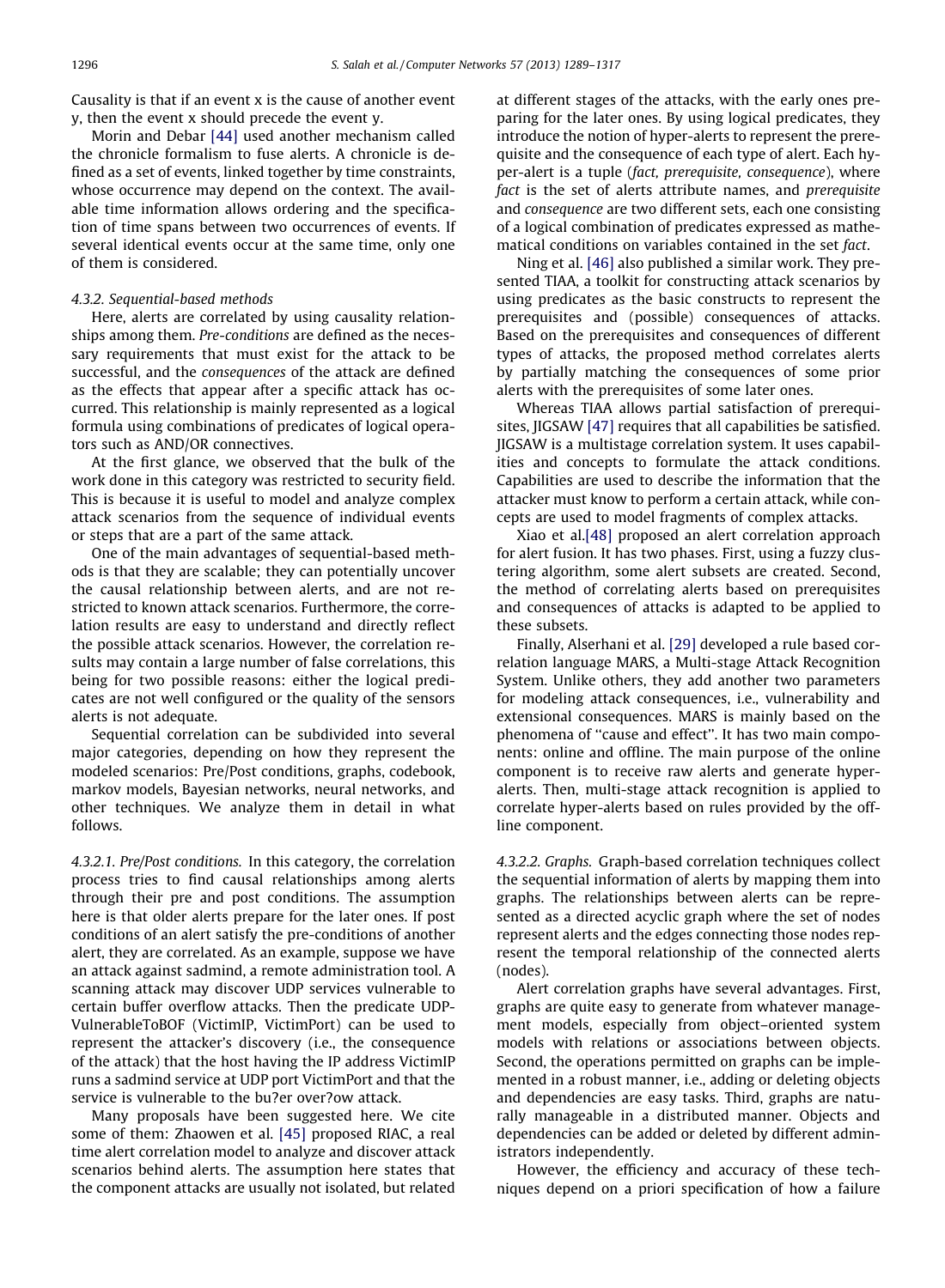condition or alarm in one monitored system is related to failure conditions or alarms in other systems, and this requires an accurate knowledge of current dependencies among abstract and physical system components.

Gruschke [\[27\]](#page-27-0) proposed an event correlation approach for fault localization in NMS based on dependency graphs. It consists of two components, nodes or objects, which reflect the managed objects in the system, and edges, that collect the functional dependences between the managed objects. Two objects are correlated if a failure in one of them causes a failure in the other. Their algorithm works as follows. First, each received event or alert is mapped to its corresponding object, which is signaled as faulty in the dependency graph. Second, a breadth–first search process is started from the initial dependent objects through the whole dependency graph looking for objects from which all (or many) initial objects depend on. These common dependent objects are forwarded as a condensed event. The algorithm assigns one of two states to the objects of the dependency graph: faulty and correct.

Instead of using breadth–first search process like in [\[27\]](#page-27-0), Roschke et al. [\[49\]](#page-27-0) used a Floyd–Warshall algorithm to find all the shortest paths in an attack graph to identify multiple attack scenarios. In this graph, each node represents a single attack step in a sequence. Each step may require a number of previous attack steps before it can be executed, represented by incoming edges and, on the other hand, may lead to several possible next steps, denoted by outgoing edges capable of creating only explicit correlations and identifying multiple attack scenarios.

Wang et al. [\[50\]](#page-27-0) proposed a correlation approach for security alerts based on a Queue Graph (QG), which has the ability to hypothesize missing alerts and to predict future alerts. It only keeps in memory the latest alert matching for well-known exploits (host-bound vulnerabilities). The correlation between a new alert and those in-memory alerts is explicitly recorded, whereas the correlation with other alerts is implicitly represented using the temporal order between alerts.

Li and Lifang [\[51\]](#page-27-0) used the concept of bipartite graph to represent the probability of dependency among events. They proposed a fault localization technique based on this representation, with the ability to reduce the fault localization time by using an Incremental Hypothesis Updating (IHU) algorithm.

4.3.2.3. Codebook. Codebook techniques encode the relationship between network faults and their symptoms by creating a matrix of problem codes that represent the dependency between observable symptoms and the underlying problems [\[52\].](#page-27-0) All alerts are first grouped into alert vectors. Then, they are matched to problem signatures and stored in a so-called codebook. The codebook is basically a matrix representation; events/alerts are represented as rows, and the symptoms of the problems as columns. The matrix contains binary digits (either 0 or 1). The value of 1 at a position in the matrix indicates a cause-effect relationship between a problem and a symptom. In other words, a one in the matrix denotes the appearance of a particular symptom, and a zero denotes that the symptom has not been observed. Distinction among problems is measured by the Hamming distance between their codes.

Codebook correlation techniques are efficient in the detection of network problems in terms of speed and accuracy, because they are performed only once to detect the root causes. However, they are not suitable for dynamic networks, because any change in the network topology requires regenerating the codebook, which is a time consuming process. Furthermore, they mainly depend on expert knowledge to construct the codebook matrix.

Klinger et al. [\[28\]](#page-27-0) described a novel approach to event correlation in networks based on these coding techniques. According to their claims, their approach tries to solve some performance issues that faced existing codebook techniques while dealing with high rates of symptom losses and false alarms. In order to do that, they reduced the size of the codebook to contain a smaller set of symptoms capable of accomplishing a desired level of distinction among problems. The reduction of the codebook is based on a generalization of the Hamming distance. They define two metrics to calculate the distance. One is used for deterministic correlation, where the codebook matrix contains either 0 or 1, and the other for probabilistic correlation where the codebook matrix contains weights in the range [0,1], representing the probability of having a relationship between symptoms and problems.

4.3.2.4. Markov models. A Markov model is a stochastic production model composed of discrete states and a matrix of state transition probabilities. The events in this model are assumed to follow the Markov property, by which the next state only depends on the current state and not on the sequence of events that preceded it. In addition, every state has a vector of observable symbol probabilities. In the definition of a Markov model, the transition probabilities among states and the initial states probabilities should be defined. These could be statically defined, although they are typically trained from a dataset. Once that a model is defined and their associated probabilities obtained by training the model, a sequence of events can be evaluated, thus obtaining a probability. This probability is formerly compared to a threshold value to decide if a correlation is present or not. Hidden Markov Models (HMMs) are an important variant. Here, the sequence of states is not observable.

Most of the implemented alert correlation techniques of this category are focused on the security field and concentrate on HMM. Ourston et al. [\[53\]](#page-27-0) claimed that HMMs are particularly useful and well-suited to address the multistep attack problem through its prerequisites when there is an order for the actions constituting the attack (that is, for the case where one action must precede or follow another action in order to be effective).

In general, Markov-based techniques are especially well suited to address problems with a sequential nature. Yet, the main drawback of these models is the amount of data needed for suitably training them and their dependence on tuning parameters, e.g., the detection threshold for deciding if an alert should be correlated or not.

Farhadi et al. [\[54\]](#page-27-0) proposed an alert correlation system for intrusion detection that consists of two major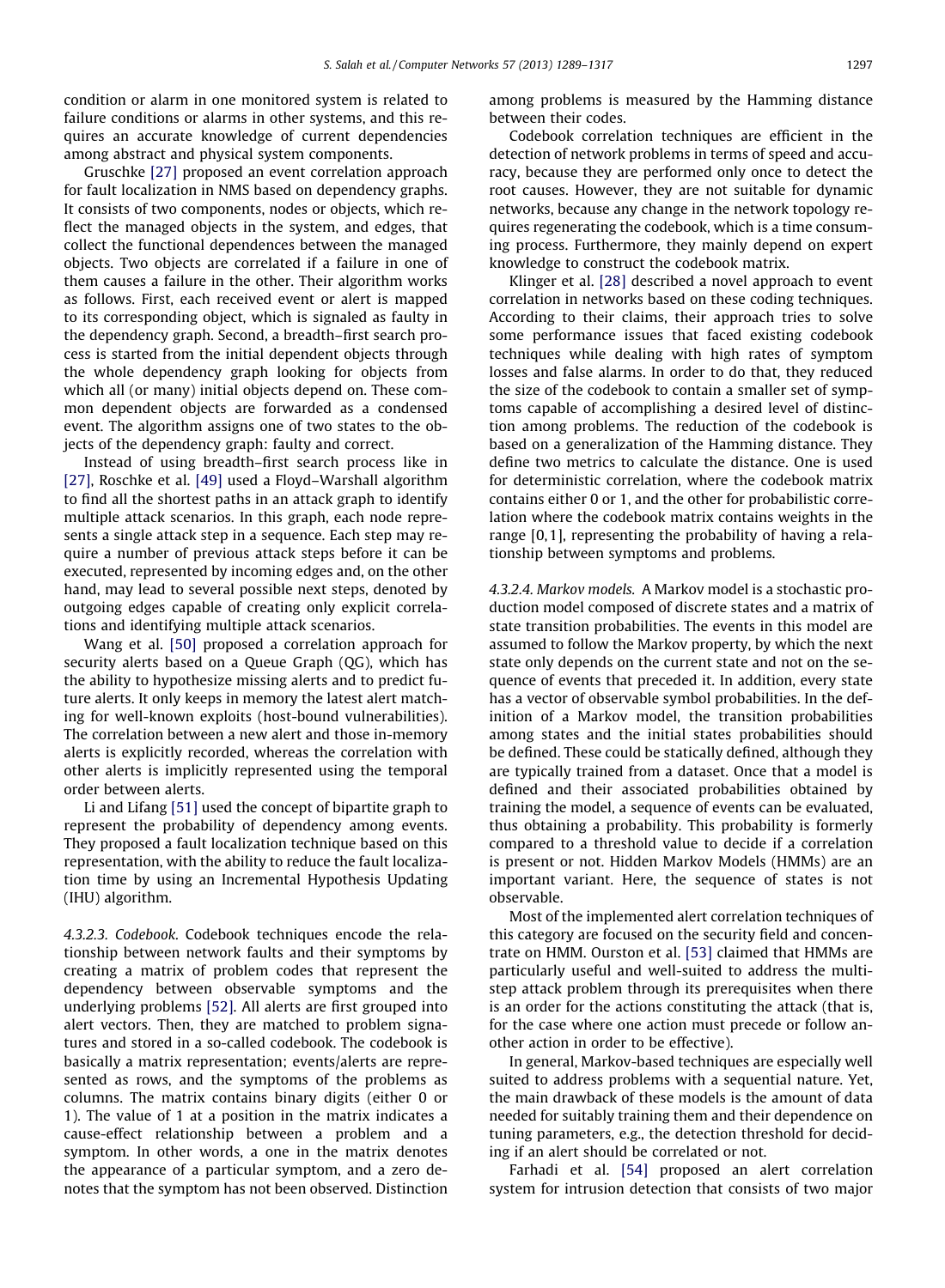components. First, they introduced an Attack Scenario Extraction Algorithm (ASEA), which mines the stream of alerts and extracts the current attack scenario. The algorithm has the ability to combine both prior knowledge as well as statistical relationships. Second, they proposed a HMM-based correlation method to predict the next attack class of the intruder.

Zan et al. [\[55\]](#page-27-0) used Hidden Markov Models to represent typical attack scenarios, and designed a complete framework named HMM-AIP. It is composed of an online tracking and prediction module and an offline model-training module. They also presented a novel and effective tracking and predicting attack intention algorithm.

Zhicai and Yongxiang [\[56\]](#page-27-0) proposed a Hidden Markov Model for detecting attacks. They firstly classify the warning events into different types. Then, the sequences of warning event types from different network monitors are correlated and their inherent relationship is mined to detect the type of network attacks and to forecast their threat severity.

4.3.2.5. Bayesian networks. Bayesian networks models (BNs), also known as belief networks (or Bayes nets for short), are one of the most powerful probabilistic graphical (GMs). These graphical structures are used to represent knowledge about an uncertain domain. Bayesian networks are mainly specified by two components: (i) A graphical component composed of a directed acyclic graph (DAG) where vertices represent events and edges represent relations between events and (ii) a numerical component consisting of a quantification of different links in the DAG by a conditional probability distribution of each node in the context of its parents. In particular, each node in the graph represents a random variable, while the edges between the nodes represent probabilistic dependencies among the corresponding random variables. A Bayesian network consists of several parameters, i.e., prior probability of parent node's states and a set of conditional probability tables (CPTs) associated with child nodes. CPT encodes the prior knowledge between child node and its parent node.

In the alert correlation problem, the probabilistic relationships among a large number of alerts are represented in order to work out a probabilistic inference from them. Given certain symptoms (received as alerts), a Bayesian network can be used to compute the probability that a specific problem have been happened.

Bayesian networks give several advantages when applied to solve the alert correlation problem. First, the speed of correlation is high. Second, they can incorporate prior knowledge and expertise by populating the CPTs. Third, they are also convenient to introduce partial evidence and find the probability of unobserved variables. Fourth, they are also capable of being adapted to new evidence and knowledge by updates through network propagation. Finally, the correlation output is a probability, rather than a binary result from a logical combination. However, this method needs a large numbers of training events for obtaining the prior probabilities and the correlation relies on experts' knowledge. Furthermore, a probabilistic inference in a Bayesian network is NP-hard, i.e., efficient solutions for large networks are difficult to implement in practice.

Steinder and Sethi [\[57\]](#page-27-0) applied Bayesian reasoning techniques to identify multiple simultaneous faults. Their system has the ability to deal with false positive, lost, and spurious symptoms in complex communication systems. To isolate multiple faults, they applied two Bayesian inference algorithms that calculate belief-updating and most-probable-explanation queries in singly connected belief networks to perform fault localization in belief networks with loops. To deal with false positive and spurious symptoms, they proposed a heuristic that applies the belief-updating algorithm to perform event-driven diagnosis, and based on the results of belief updating, they calculated the explanation hypothesis.

Qin [\[30\]](#page-27-0) proposed a probabilistic correlation model based on Bayesian mechanisms to correlate alerts and identify the related alerts if they conform to these three properties:  $(i)$  they have a cause-effect relationship;  $(ii)$ they have a sequential relationship, what implies a time constraint between a causal alert and an effect alert; and (*iii*) there exists a high statistical one-way dependence from the effect alert to the causal alert.

Marchetti et al. [\[58\]](#page-27-0) proposed a pseudo-Bayesian correlation algorithm, which aims to highlight correlations among intrusion alerts that belong to the same multistep attack scenario. The algorithm consists of two steps. First, a pseudo-Bayesian probability is used to determine the likelihood of any two alerts for being correlated, which is converted into a weighted graph in which the nodes represent alerts, and the vertexes express the likelihood of two connected alerts to be correlated. Second, a dynamic threshold algorithm is used to prune the correlation graph by removing the vertexes having a relatively low weight.

Harahap et al. [\[59\]](#page-27-0) proposed a failure prediction method to solve the network problem in network management systems (NMS) by making a prediction of failure based on network-data behavior. The prediction is represented by a conditional probability generated by the Bayesian network.

4.3.2.6. Neural networks. An artificial neural network (ANN) is composed of a number of interconnected processing elements (neurons) working jointly to solve specific problems. The neurons are interconnected to each other's according to a model inspired by the neural system existing in the human brain. Each neuron is considered as a simple autonomous processing unit, provided with local memory and unidirectional channels for the communication with other neurons. They are typically used to model complex relationships or to find patterns in data where non-linear dependency exists between inputs and outputs.

The most important issue in ANN is the learning phase, which can be accomplished by continuously adjusting the inter-neuron connection strengths (weights) until the overall network yields the desired results for the observations in the training set. There are two training methods, unsupervised training, where hidden neurons find an optimum operating point by themselves, without external in?uence, or supervised training, which requires that the network be given sample input and output patterns to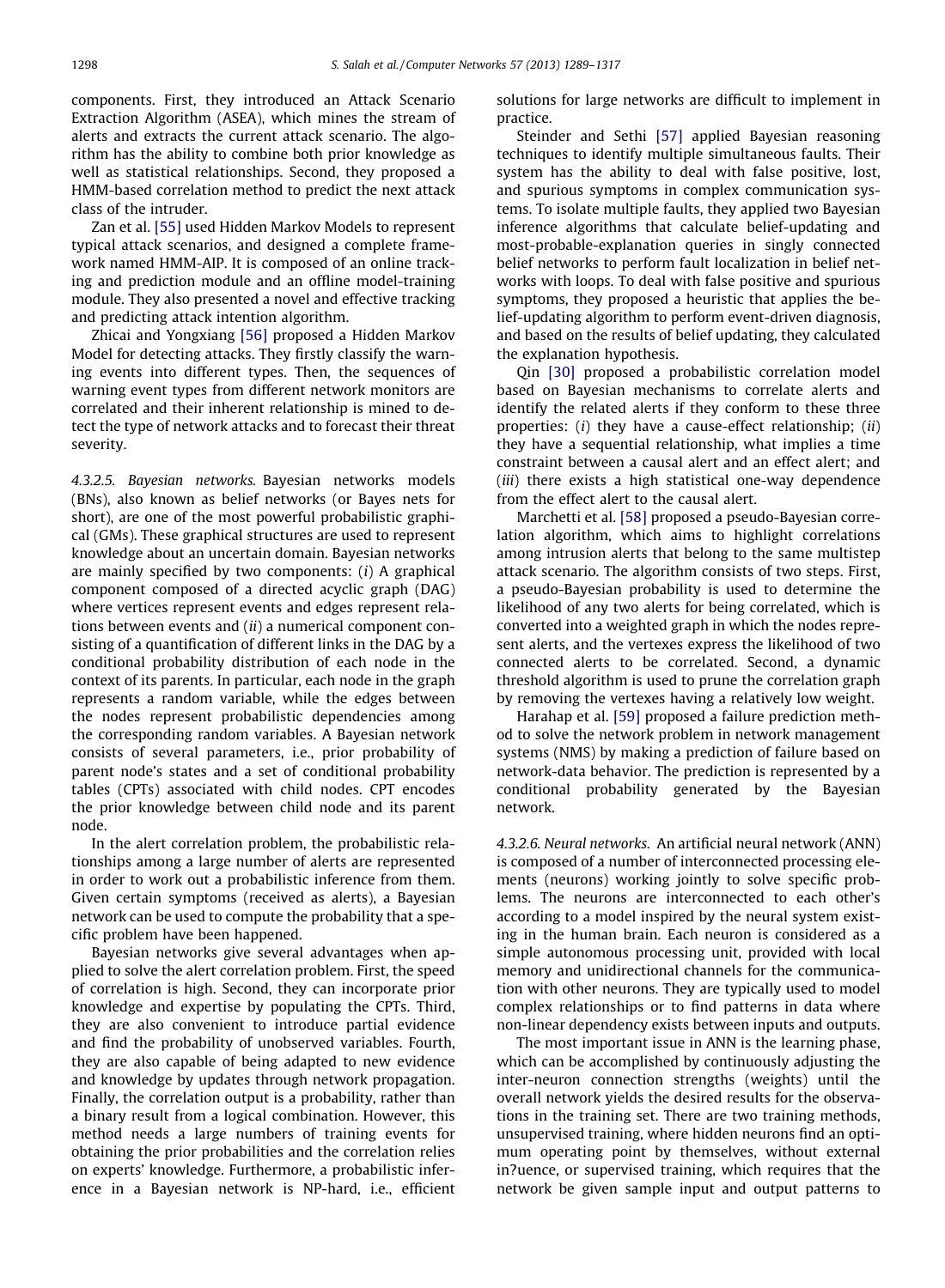learn. The learning process is based on the iteration over the training set until a satisfactory optimum operating point or a predefined threshold is reached.

There are several advantages in using an ANN based approach. First, ANN can be made tolerant against noise in the input. Second, they have better properties than other techniques to generalize the results. This means that a trained network could classify data from the same class as the learning data that it has never seen before. Third, ANNs can acquire knowledge straight from the data without the need for a human expert to build up sets of domain rules and facts. Fourth, once trained, ANNs can be very fast, accurate and have high precision for near real-time applications. And finally, while feeding data during the learning phase, ANNs may use a type of dimensionality reduction that allows to input large amounts of information without efficiency bottlenecks. Yet, they share some weaknesses. The training process to tune its weights may take long sessions. Moreover, there are not particular rules to guide the selection of the number of layers and the number of neurons in each layer; hence, a trial and error process should be performed during the training period until the network finally stabilizes.

ANN has been used to solve the alert correlation problem in several approaches. As an example, in [\[60\],](#page-27-0) Zhu and others proposed an alert correlation technique to discover attack strategies. The proposed approach is based on two different approaches, namely, Multilayer Perceptron (MLP) and Support Vector Machine (SVM). In addition, a correlation system based on a knowledge representation scheme, called Alert Correlation Matrix (ACM), is used to store correlation strengths of any two types of alerts. ACM is updated in the training process, and the information (correlation strength) is then used for extracting high level attack strategies.

4.3.2.7. Others. Besides the major correlation methods cited above, we have found some research efforts suggesting alternative methods like data mining, context-free grammars, fuzzy logic and others. For example, Al-Mamory and Zhang [\[61\]](#page-27-0) proposed an alert post-processing and correlation method for the detection of multi-step intrusions. They called it Alerts Parser. In this method, alerts are treated as tokens, and a modified version of the Left-to-right (LR) parser algorithm is used to generate parse trees representing the scenario in the alerts. An attribute context-free grammar (ACF-grammar) is used for representing the multi-step attacks.

#### 4.3.3. Case-based methods

Case-based correlation methods rely on the existence of a knowledge-base system used to represent well-defined scenarios. From this information, mining methods looking for specific patterns are designed. Many correlation techniques of this type have been implemented, most of them trying to correlate alerts based on known scenario templates. These templates are expressed either by human intervention using expert rules or by correlation languages, or inferred by using machine learning or data mining techniques.

When a problem is successfully solved, the solution (or its parts) is stored in a knowledge base, called case base. When a new case is raised, the system searches the cases database for the most similar cases having the same symptoms. The main two questions here are: which are the key attributes of a case? And which attributes will be used to index and access a case? To answer these questions, several case matching algorithms have been implemented such as: Nearest neighbor, Inductive, and Knowledgebased indexing. When a matching case if found, its associated solution is retrieved and used to suggest solutions to the current problem. If it is successfully solved, this solution or certain parts from it that are likely to be useful in the future are stored. When an attempt to solve a problem fails, then the reason for the failure is identified and 'remembered' in order to avoid a recurrence of such a mistake. Therefore, case-based methods use to keep updating the database with the new observed scenarios through some kind of inference mechanism or expert intervention.

Case-based correlation techniques are efficient for solving well-known problems specifying a complete action plan or previously observed scenarios. Therefore, these approaches can help network experts to discover all possible scenarios including potential solutions. However, it is not easy sometimes to exhaustively list all scenario templates and build a database containing a comprehensive set of problems solutions. In addition, time inefficiency may make them unusable in real-time alarm correlation.

The existing solutions can be grouped in two main categories: expert based and inferred knowledge.

4.3.3.1. Expert based. Expert based techniques build the knowledge database by human intervention. This knowledge is formulated either by using expert rules or predefined scenarios. They tend to imitate knowledge of a human, which may be either resulting from experience, or from understanding the system behavior from its principles. One of the main difficulties of this approach is the scalability, because updating the knowledge-base according to the evolution of a system is a problem which has to be taken into account when components are subject to frequent changes (topological or functional).

There are two main possibilities to build the database in this approach, which are explained in what follows.

4.3.3.2. Expert rules. Expert rules or rule-based systems are one of the most dominant categories among alert correlation techniques. They have been introduced by many researchers and mostly applied in various commercial correlation systems. This approach develops the knowledge as conditional, if-then rules. These sets of rules are matched to events when they come in. Each rule consists of two expressions, which are well-formed formulas of predicate calculus linked by an implication connective (=>). The left side of each rule contains a prerequisite which must be satisfied, so that the rule is applicable. The right side describes the action to be executed if the rule is applied. There are two types of rule matching, i.e., exact and partial matching. In exact rule matching, the whole left hand side of the rule must be matched before determining which action should be triggered, while in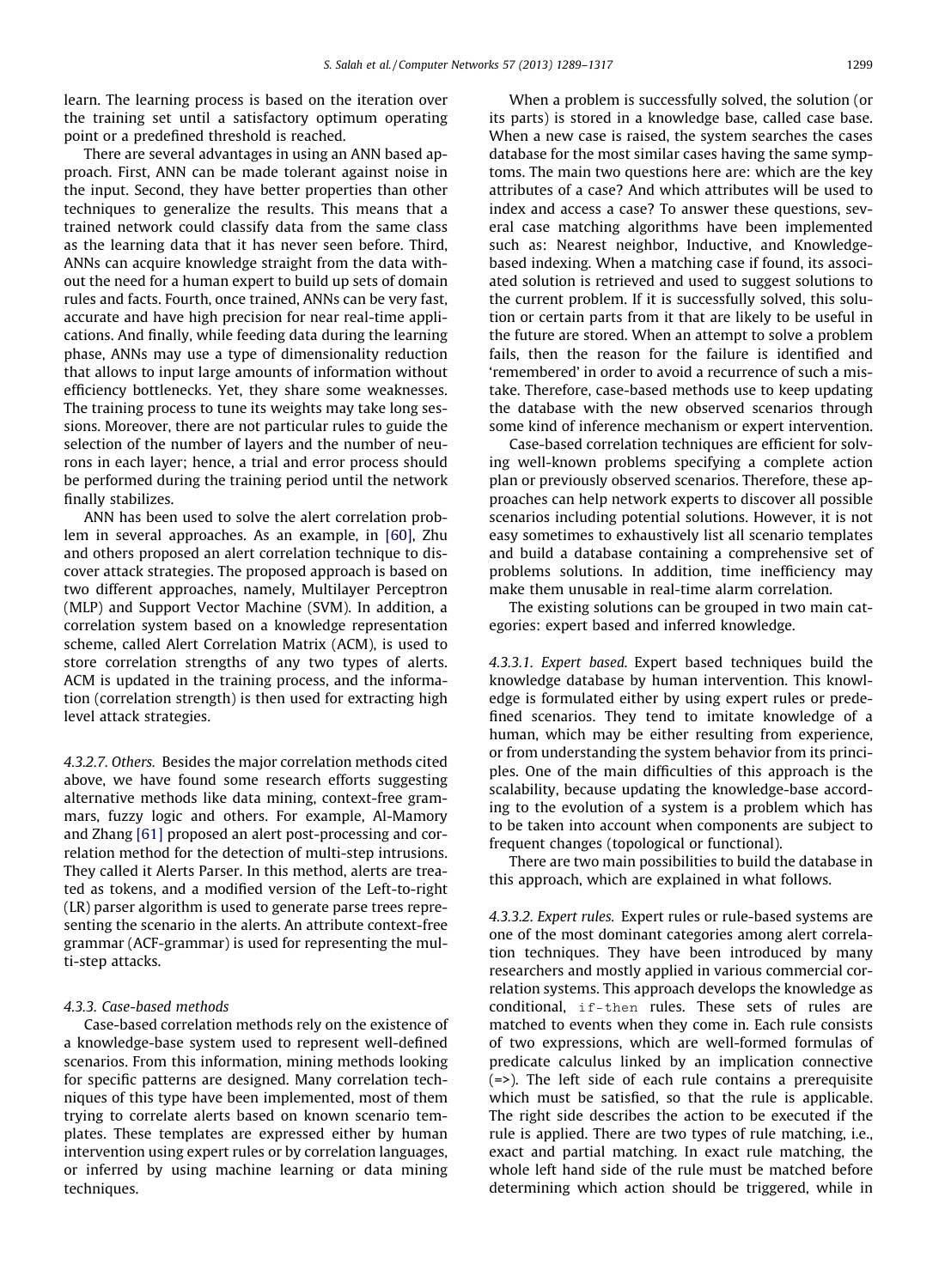partial matching, the action is determined if some, but not all, of these conditions are fulfilled.

Rule-based approaches are appropriate for systems whose configuration is rarely altered. Moreover, they are simpler, modularized, and easy to maintain when applied to small systems. However, they have some weaknesses. First, the high cost of implementation and adaptation to changes make it difficult to apply these strategies to large systems (with potentially a large amount of alerts). Second, they are inefficient in dealing with inaccurate information or unseen problems.

Cronk et al. [\[62\]](#page-27-0) divided a rule-based system into three levels: (i) control level, as an inference engine that determines how the rules are applied from the knowledge base to solve a given problem;  $(ii)$  knowledge level, which is a database repository for all knowledge about the system in the form of declarative knowledge; and *(iii)* a data level, which is a global database which contains the data about problems being dealt with. Rules are expressed in the form of IF condition THEN action.

Wing et al. [\[63\]](#page-28-0) proposed a new method to organize the system rules by distinguishing between core and customized knowledge. According to their judge, the customized knowledge allows to accurately isolate a fault from the selected group of system entities. The correlation rules are organized as composite event definitions, as another work suggested by Jector et al. [\[64\].](#page-28-0) In this approach, unlike others, the distinction is made between primitive events, i.e., alarms and composite events.

4.3.3.3. Pre-defined scenarios. Pre-defined scenarios methods are similar to rule-based methods. Both acquire manual knowledge. However, they use two different strategies on how to represent this knowledge. As we mentioned above, rule-based approaches use expert generic rules to represent this knowledge. Here, a specific language is used to implement well-defined scenarios. A huge number of correlation languages have been proposed, especially in the security field, related to the specification of attack scenarios. To build these attack sequences, a straightforward way is to first predefine some attack scenario templates. This approach starts with the hypothesis that alerts belonging to one problem have similar attribute values (e.g., source IP address). If various alerts contribute to the construction of a predefined scenario, they should be correlated.

The advantage of this method is that the correlation result is easy to understand and can help security officers to discover all scenarios variants. However, it is not easy sometimes to exhaustively list all attack sequence templates and consequently they fail to be generic. Another limitation of these methods is that novel attack patterns or obfuscation methods created by attackers may cause that the corresponding attack scenarios are not recognized.

Cuppens and Ortalo [\[65\]](#page-28-0) presented an attack description language called LAMBDA, used to describe with logical expressions the effects and conditions of an attack starting from the variable state of a victim system. In LAMBDA, an attack is specified using five fields: (i) Attack pre-condition: a logical condition that specifies the conditions to be fulfilled for the success of the attack. (ii) Attack

post-condition: a logical condition that specifies the effect of the attack when it succeeds. (iii) Attack scenario: the combination of events that the intruder performs when executing an attack. (iv) Detection scenario: the combination of events which are necessary to detect an occurrence of the attack.  $(v)$  Verification scenario: A combination of events to be launched to check if the attack has succeeded. In LAMBDA, several attack specifications can be merged automatically by comparing pre and post conditions. This enables tracing the progress of an attack within a system. Using an attack history, the system can estimate what actions are to be performed by the attacker.

Unlike in [\[65\]](#page-28-0), where five fields are used to specify an attack, in the State Transition Analysis Technique (STAT) proposed by Kemmer and Vinga [\[66\],](#page-28-0) an attack has an initial state and at least one ending state. States are characterized by means of assertions, which are predicates on some system security aspects. Attacks modeled using STAT techniques are represented using the STATL language, which was proposed by the same authors in [\[67\].](#page-28-0) STATL is an extensible state/transition based attack description language designed to support intrusion detection scenarios. This language allows describing computer penetrations as sequences of actions that an attacker performs to compromise a computer system. The high-level alert patterns and alert correlation rules are organized as expert knowledge.

Liu et al. [\[68\]](#page-28-0) proposed an alert correlation model based in the use of finite automata for the specification of the scenarios. In this model, they generated three kinds of high-level view of attacks: process-critical scenarios, attacker-critical scenarios and victim-critical scenarios. In process-critical scenarios a non-deterministic finite automata is used to model the intrusion process that takes place between one attacker and one victim. In attackercritical scenario, the scenario rebuilds the intrusion process that an attacker implemented towards the whole target network. And victim-critical scenarios rebuild the intrusion actions implemented towards a specific system. According to their judge, the model can generate scenarios that are much more directly-perceived.

Cheung et al. [\[69\]](#page-28-0) proposed a Correlated Attack Modeling Language (CAML). It aims at modeling multistep attack scenarios by representing them as trees. Each scenario is subsequently divided into sub-goals or modules. A module specification consists of three sections, namely, activity, pre-condition, and post condition. To support event-driven inferences, the activity section is used to specify a list of events needed to trigger the module. After that, it identifies logical steps (sub-goals) in attack scenarios and specifies some relationships among these steps: temporal, attribute values, and prerequisites. Each module is linked to others by using pre-post conditions to recognize attack scenarios.

4.3.3.4. Inferred knowledge. Expert knowledge-based systems can be built by using inference methods with machine learning algorithms. Here, explicit symbolic classification rules are automatically constructed from some training cases. The classification rule learning task can be defined as follows: Given a set of training examples (alerts or meta-alerts for which the classification is known), find a set of classification rules that can be used for prediction or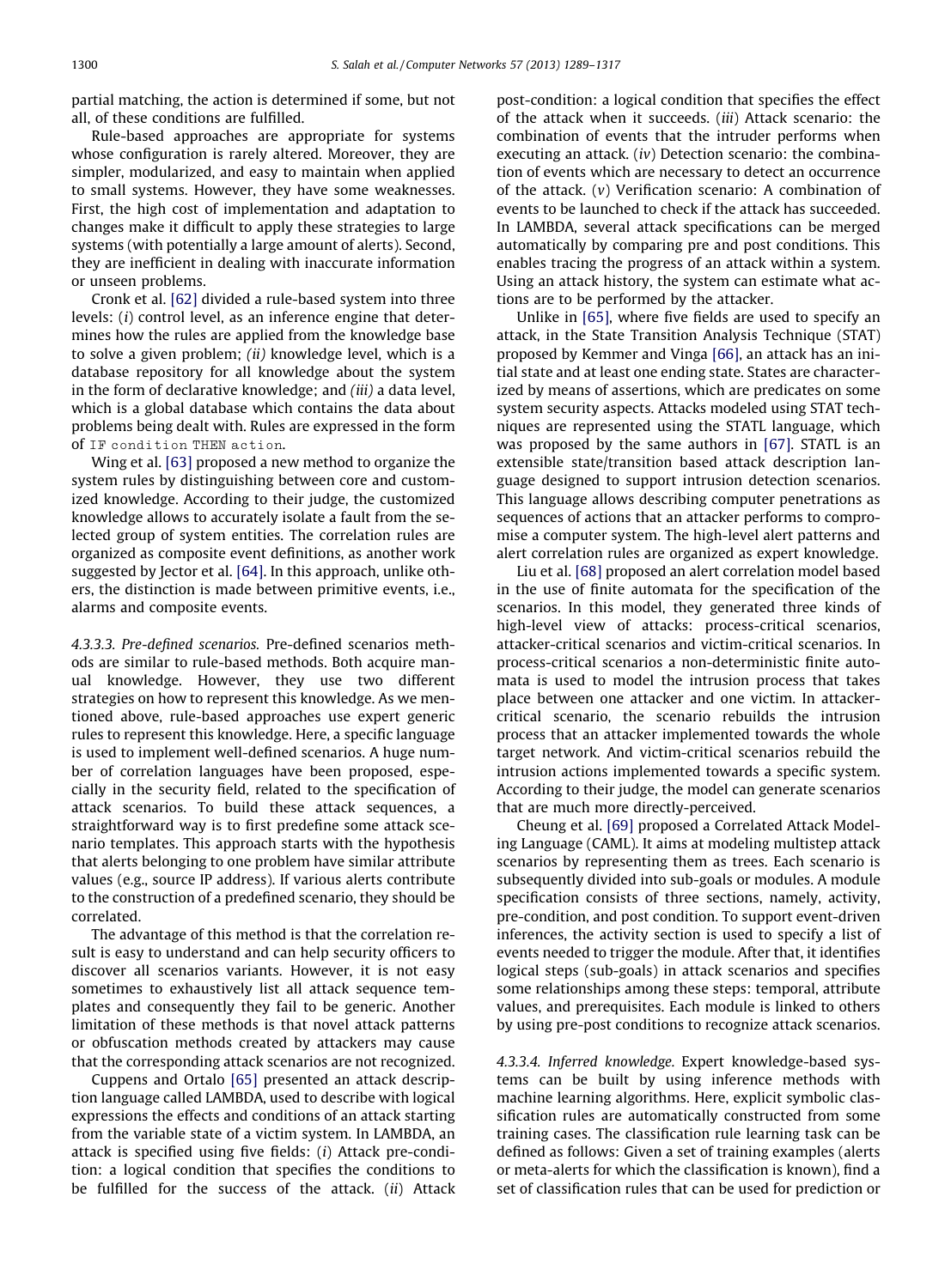classification of new instances, i.e., new incoming alerts or meta-alerts.

The main advantage of these methods is that there are no assumptions about the model that will be used in the correlation process, as it is really learned from the training instances. Yet, it is really difficult to find representative datasets for the training. Furthermore, a big issue is to make the models capable of generalizing the results for events not observed in the training dataset. Finally, the main drawback of these methods is the computational load implicit in the process, which usually makes them unsuitable for real time systems.

Some contributions have been done in this line, like the work done by Smith and others [\[70\].](#page-28-0) In this work, they suggested an alert correlation system based on unsupervised machine learning algorithms. It is implemented in two stages. First, alerts are grouped together such that each group forms one step of an attack. Second, the groups created at the first stage are combined in such a way that each combination of groups contains alerts for a complete attack process.

Some other researchers have used data mining techniques to automate the process of finding meaningful activities and interesting features from training datasets and build the knowledge base [\[71–74\].](#page-28-0) Data mining is a set of techniques and tools used for the non-trivial process of extracting and presenting implicit knowledge. Specifically, Katipally et al. [\[75\]](#page-28-0) used data mining techniques to generate association rules and build predefined attack scenarios, which are used for predicting multistage attacks.

Sadoddin and Ghorabani [\[76\]](#page-28-0) proposed a framework for real time alert correlation that incorporates two techniques: one for aggregating alerts into structured patterns, and other for incremental mining of frequent structured patterns. In the proposed framework they use timesensitive statistical analysis to find the relationships between alerts. These are maintained in an efficient data structure and updated incrementally to reflect the latest trends of patterns.

# 4.4. Type of architecture

Alert correlation techniques can also be classified based on the type of architecture they use. Different architectures have been proposed in the literature to enable the effective aggregation and correlation of alerts. We classify these architectures as centralized, distributed and hierarchical.

# 4.4.1. Centralized

In centralized alert correlation approaches, the data collection is done locally by the different network agents and then reported as alerts to a central management server where the correlation analysis is done. Correlation algorithms in this architecture are simpler, easier to implement and can correlate overall alerts quickly. Yet, their scalability is limited and their main drawback is that there exists a single point of failure. [\[9\]](#page-26-0).

# 4.4.2. Distributed

During the past few years, many researchers have concluded that the alert correlation process should be carried out in a distributed fashion. According to their claims, this need for a distributed alert correlation architecture, or completely distributed architecture as mentioned in the literature, emerged from the fact that current and perspective communication networks increase in their size, complexity, speed, and the level of heterogeneity. For this reason, using central correlation architectures for processing large volumes of correlation information would be computationally prohibiting and infeasible. Therefore, distributed alert correlation techniques that would allow the management correlation agents to reach the solution collectively are necessary.

In these systems, alerts or high-level meta-alerts are exchanged, aggregated, and correlated in a completely cooperative and distributed fashion. All agents are equally weighted, and there are no hierarchic ranks among them. Besides data collection, a partial correlation is done locally by every agent. All agents keep communicating to each other's using some form of distributed protocols, e.g., peer-to-peer protocols (P2P) or others. Information from that partial correlation made at certain agents could be used by others for optimizing their own correlation. To do that, typically a central correlation unit is randomly selected amongst all agents. Each agent has the chance to be selected as a central unit. When the central unit has collapsed, another alert correlation unit can substitute it.

This architecture enhances prominently the scalability and the fault tolerance, when compared with centralized architecture, since the correlation process is distributed amongst several correlation agents. However, there are some issues that need to be solved. First, it consumes more bandwidth due to the information sharing. Second, there is no coherent and consolidated view of the whole system, because the computations are distributed among several entities. Third, load balancing is considered an important issue in this type of architecture, because some management correlation agents may be overloaded in comparison with others. Finally, the requirements and complexity of hardware and implementation are higher.

Mohamed and Basir [\[77\]](#page-28-0) proposed a distributed alarm correlation and fault identification approach. They divided the network topology into disjoint management domains, and each management domain is assigned to a dedicated intelligent agent, which is responsible of monitoring and collecting alarms within its management domain. All agents use majority vote rule to determine the root cause of network malfunctioning.

Khatoun et al. [\[78\]](#page-28-0) proposed a decentralized alert correlation technique to detect DDoS attacks based on P2P architecture, which correlates alerts produced by various intrusion detection systems and provides a high-level view of attempted intrusions. Each IDS supervises its sub-network. Each of these IDSs is a peer inserted in a P2P system that conform the global collaborative IDS. A Distributed Hash Table (DHT) is used to efficiently route resource information about the potential victims, and to share data about possible attacks among peers.

#### 4.4.3. Hierarchical

Hierarchical architectures are also called hierarchical distributed architectures because they embed a form of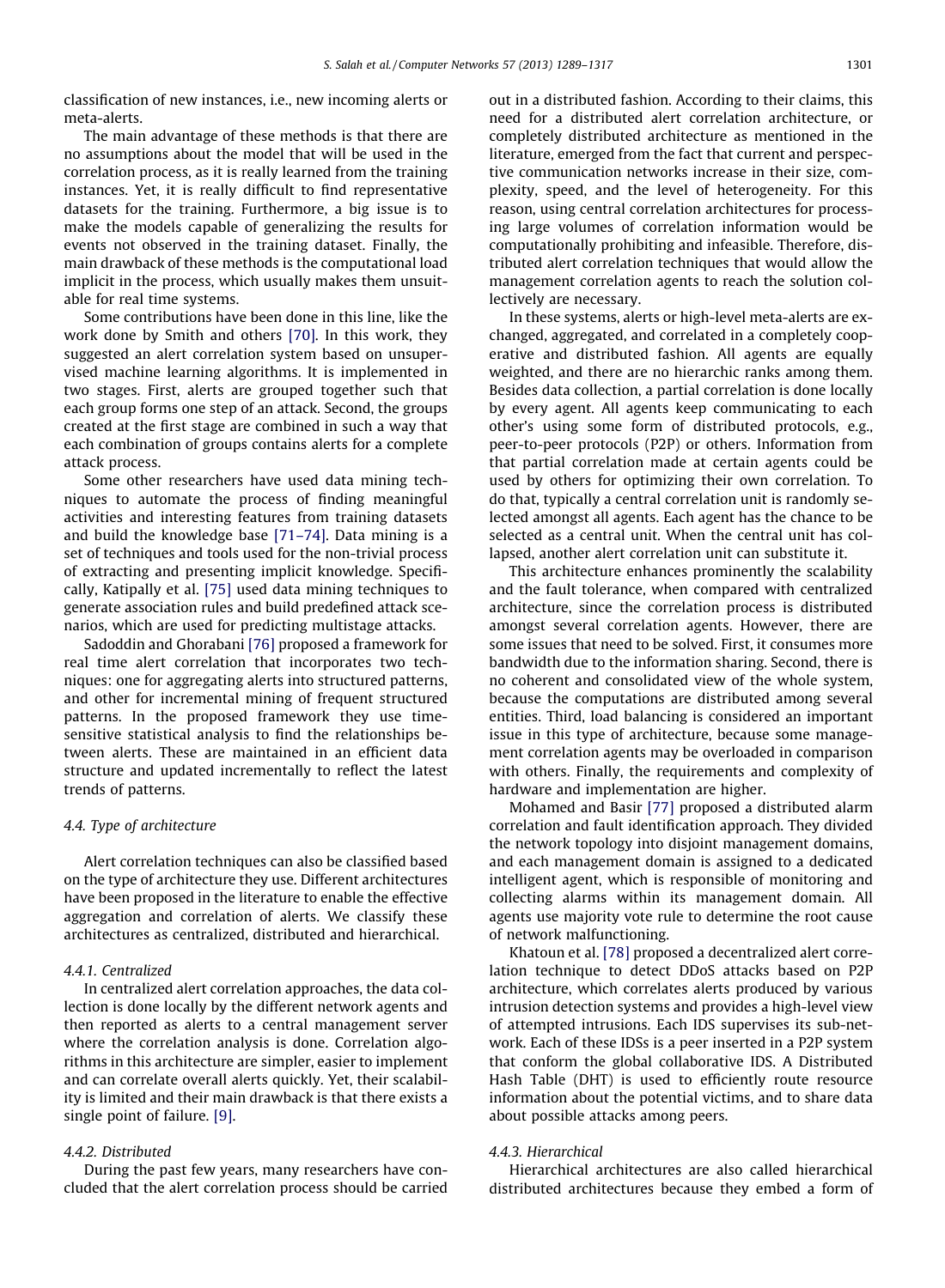distributed architecture in its design. Here, the correlation process is performed in a hierarchical and a cumulative way. Unlike in a distributed architecture, the management agents in the hierarchical model are distributed across different levels. The management agents are located and partitioned in multiple groups, according to different features such as geography, administrative control, and others. Within each group there is a horizontal communication among peer agents, and vertical communication among agents in different levels. The output of their correlation results are passed upward where higher level dedicated correlation units are found. They correlate alerts from both their own level and their children nodes. Then, the correlated alerts are passed upward to a higher level for sharing and further analysis. This process continues until reaching the root, where a central correlation unit collects all the correlation views which were done in lower levels to build a global correlation picture.

Hierarchical architectures are somehow a form of distributed architectures, so they share the same advantages with the latter, regarding scalability and fault tolerance. Yet, they outperform the distributed architectures in terms of coordination and communication costs, especially when very large systems are being managed. Furthermore, their deployment is simpler. On the other hand, in these architectures, the correlation units of the higher levels in the hierarchy still limit the scalability of the correlation system, and their failure can stop the function of their whole sub-tree.

Tian et al. [\[79\]](#page-28-0) proposed a hierarchical alert correlation algorithm for intrusion alerts. It consists of three stages. First, IDS sensor data are aggregated. Second, some local correlation units correlate alerts and build the local correlation graph. Third, the centralized alert correlation unit constructs the global correlation graph via the local correlation results.

### 4.5. Comparative study of alert correlation techniques

As shown before, researchers and vendors have proposed and used many different design paradigms for implementing alert correlation techniques. To our knowledge, there is still no comprehensive comparative study of alert correlation techniques except some efforts done by few researchers. However, these works only consider typically one application area, e.g., security field, and cover only a subset of the literature related to their work. According to our opinion, there are some reasons for that: first, as a consequence of using a wide diversity of methods, a comparative analysis of alert correlation techniques becomes a difficult, tedious and sometimes error prone task. This is because these correlation methods have their own philosophy of dealing with the alert correlation problem. They have their own capabilities, strengths and weaknesses. As a consequence, some correlation techniques perform well in some situations and others outperforms in other situation. Second, researchers use different methods for validating their ideas. There is no standard performance strategy or benchmarks for evaluating these techniques. Third, the evaluations are applied on different datasets; mostly build ad hoc for the considered method. At the time of writing this paper, we did not find a publicly available dataset explicitly designed for testing alert correlation algorithms. Finally, many different authors use the same terminology to refer to different alert correlation operations. Therefore, some authors talk about alarm correlation when referring to the clustering and fusion process, while others call correlation to the process of creating new scenarios. This issue makes the task of building a comparative study a complex and possibly infeasible task. For this reason, the few comparative study proposals that we have found have either limited the study to a number of papers or are biased to a specific application. In the following, we describe these efforts.

Yusof et al. [\[80\]](#page-28-0) suggested six capability criteria for evaluating alert correlation techniques. Their work focused on the security field and, specifically, on Intrusion Detection Systems (IDSs). The proposed capabilities are: alert reduction, alert clustering, identification of multistep attacks, reduction of false alerts, detection of known attacks and detection of unknown attacks. They first classify alert correlation techniques into four groups:  $(i)$  Similarity-based,  $(ii)$ Pre-defined Attack Scenarios, (iii) Pre-requisites and consequences of individual attacks, and (iv) Statistical Causality. Then, they made a relationship with the capability measures. Their conclusions were: First, similarity-based alert correlation techniques have the ability to do alert reduction, alert clustering, and detection of known attacks; whereas they failed to reduce false positives and detect multi-step and unknown attacks. Second, predefined attack scenarios correlation techniques have the same results as similarity-based techniques. Third, prerequisites and consequences of individual attack correlation techniques have the ability to do alert reduction, alert clustering, false positive reduction, and detection of multi-step and known attacks. Finally, statistical causality techniques are the only category that has the ability to detect known and unknown attack scenarios, besides alert reduction and clustering. However, they failed to reduce false positives and detect multi-step attacks. In summary, the overall conclusion that they extracted from this analysis is that further improvements should be done on the process of detecting known, unknown and multi-step attacks, as these capability criteria shall overcome large number of false alert problem. [Ta](#page-14-0)[ble 2](#page-14-0) below summarizes this analysis.

Siraj et al. [\[81\]](#page-28-0) suggested a comparative study covering only the most representative work in alert correlation area related to the security field. Since the correlation process is a multi-step complex task that consists of many operations, they decided to choose five of them to make the comparison. Their selected operations are: normalization, verification, aggregation, correlation, and attack scenario analysis. Their conclusions were: First, statistical and probability based techniques suggested in the discussed papers cover all the operations and, for this reason, they are considered as the top category of alert correlation techniques. Second, statistical and some of rule based techniques cover four operations and are thus considered as the next top most categories. Others such as case-based, probabilistic, and some rule based techniques only cover three operations and are then considered as the third top most category. The category that lies at the end of the ranking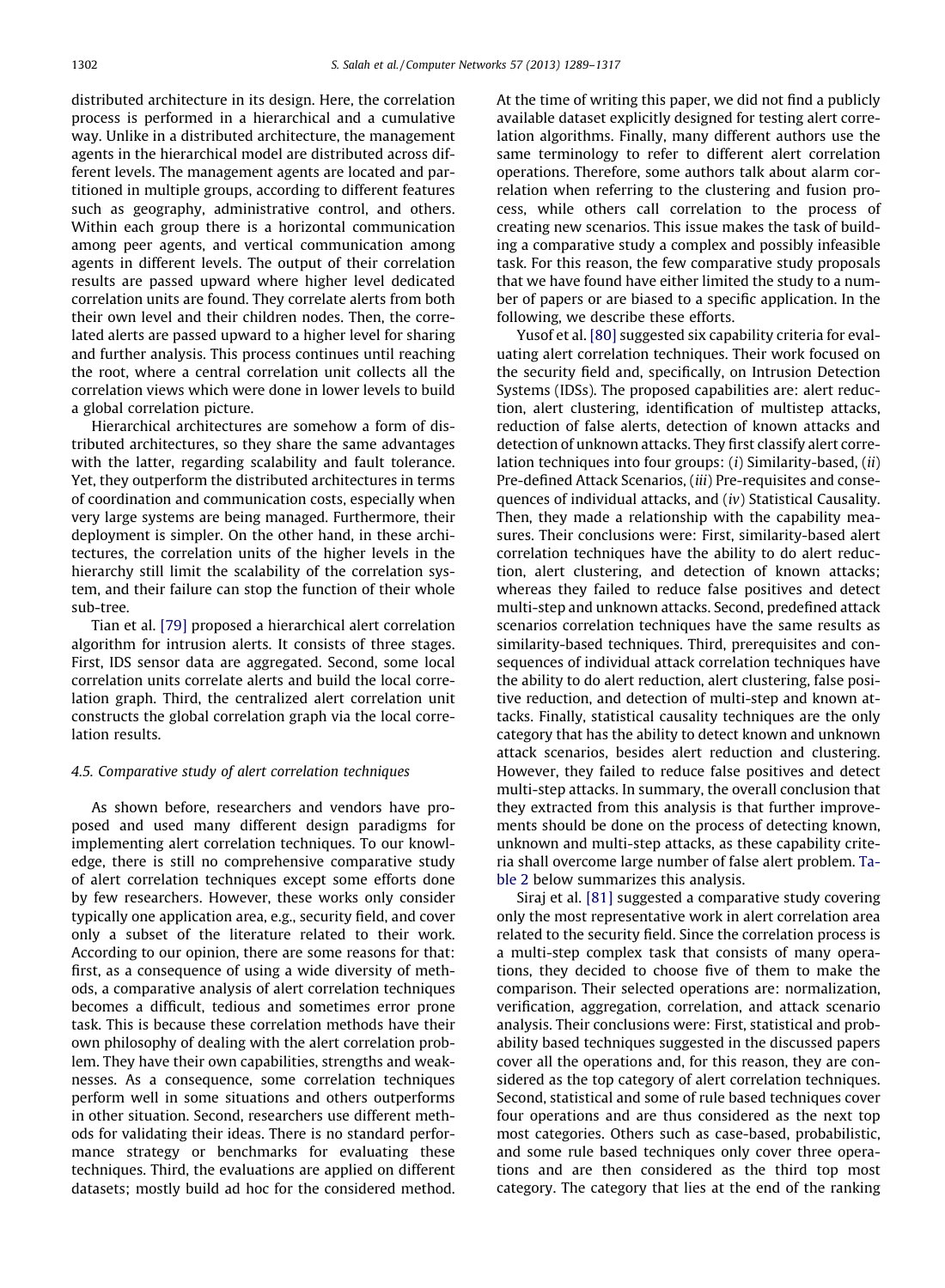#### <span id="page-14-0"></span>Table 2

Alert correlation technique versus proposed capability criteria (capable =  $\sqrt{ }$ , incapable = X) (taken from Yusof et al. [\[80\]\)](#page-28-0).

| Technique name                                                                                              | Alert<br>reduction | Alert<br>clustering | Multi-step<br>attack | Reduction false<br>positives | Detection known<br>attacks | Detection unknown<br>attacks |
|-------------------------------------------------------------------------------------------------------------|--------------------|---------------------|----------------------|------------------------------|----------------------------|------------------------------|
| Similarity-based<br>Pre-defined attack scenarios<br>Pre-requisite and consequences of<br>individual attacks |                    |                     | A<br>л               |                              |                            | A                            |
| <b>Statistical Causality</b>                                                                                |                    |                     | x                    | x                            |                            |                              |

#### Table 3

Comparative analysis of existing alert correlation techniques (capable =  $\sqrt{ }$ , incapable = X) (taken from Siraj et al. [\[81\]](#page-28-0)).

| Techniques                        | Operations    |              |             |             |                          |  |  |  |
|-----------------------------------|---------------|--------------|-------------|-------------|--------------------------|--|--|--|
|                                   | Normalization | Verification | Aggregation | Correlation | Attack scenario analysis |  |  |  |
| Rule-based (case 1)               |               |              |             |             |                          |  |  |  |
| Rule-based (case 2)               |               |              |             |             |                          |  |  |  |
| Rule-based (case 3)               |               |              |             |             |                          |  |  |  |
| Rule-based (case 4)               |               |              |             |             |                          |  |  |  |
| Rule-based (case 5)               |               |              |             |             |                          |  |  |  |
| Model-based                       |               |              |             |             |                          |  |  |  |
| Statistical-based                 |               |              |             |             |                          |  |  |  |
| Probabilistic-based               |               |              |             |             |                          |  |  |  |
| Probabilistic-based & Case-based  |               |              |             |             |                          |  |  |  |
| Statistical and probability-based |               |              |             |             |                          |  |  |  |

is the model-based techniques. Table 3 below summarizes these conclusions in more detail.

Sadoddin et al. [\[22\]](#page-27-0) classified the alert correlation techniques in Intrusion Detection Systems into three categories. They are knowledge-base methods (which includes rule-based and scenario-based techniques), statisticalbased and temporal-based techniques. They concluded that the last two approaches are capable of correlating alerts related to unknown attacks, while scenario-based and rule-based correlation methods are capable to detect known attack scenarios, as they are solely dependent on predefined attack scenarios and rules in the knowledgebase of the system, respectively. Knowledge-based correlation methods have higher accuracy than statistical and temporal techniques, which are at the same time very time consuming. In addition, statistical and temporal correlation methods fail to discover causality relation between noisy alerts or when there are deliberate delays planned by the attacker among the low-level alerts.

Abouabdalla et al. [\[82\]](#page-28-0) summarized several research efforts which were done in the false positive reduction task within the Intrusion Detection Systems (IDS) area. They concluded that not all researchers deal with the false positives reduction issue in the same way. Some of them work on the IDS level and tries to improve the detection efficiency and, as a consequence, this lead to a reduction of the false alerts and an increment of the detection accuracy at the sensor level. Others work at a higher level than the IDS and study other important data like the actual behavior of network traffic and firewall and router logs. They concluded that, with all the benefits obtained from the proposed methods, there is still not a perfect method and some weak points still remain. For instance, when similarity-based techniques are used to remove false positives, the analyst does not discover the actual reasons of IDSs having triggered these alerts. Therefore, this will be only one step further to reduce the false positives alerts. On the other hand, scenario-based techniques are also inefficient in reducing false positives, mainly because this process is enforced to be done in real time so that the response will be more effective. At last, they observed that different authors use the same false positive reduction terminology to refer to different concepts. Some authors refer to it as data mining and clustering, while others mentioned false positive reduction to the process of correlation. As a consequence, some form of standardization is needed to clarify false positive reduction terminology.

To conclude this section, we observe that, up to now, the alert correlation process is still an active area of research in both NMS and security fields. Despite the big amount of efforts done in this field, there is not a clear agreement between researchers and vendors on how to formulate efficient solutions and what the performance criteria that determine their effectiveness are. This is the reason why it is not possible to find any generic architectures and benchmarks for evaluating them.

From the above comparative studies, we can summarize the following results.

- 1. Similarity-based techniques: Most techniques belonging to this category share some characteristics:
	- (a) They are simple, i.e., most of similarity-based algorithms use simple mathematical functions to calculate distances between two alerts based on their features. Therefore, they have higher performance in terms of processing speed, and give results faster than others.
	- (b) They are generic. All of these algorithms can be applied and implemented in a wide variety of tools. As we will describe later on in Section 6, we have check the existence of several tools and systems that utilize and apply them in their designs.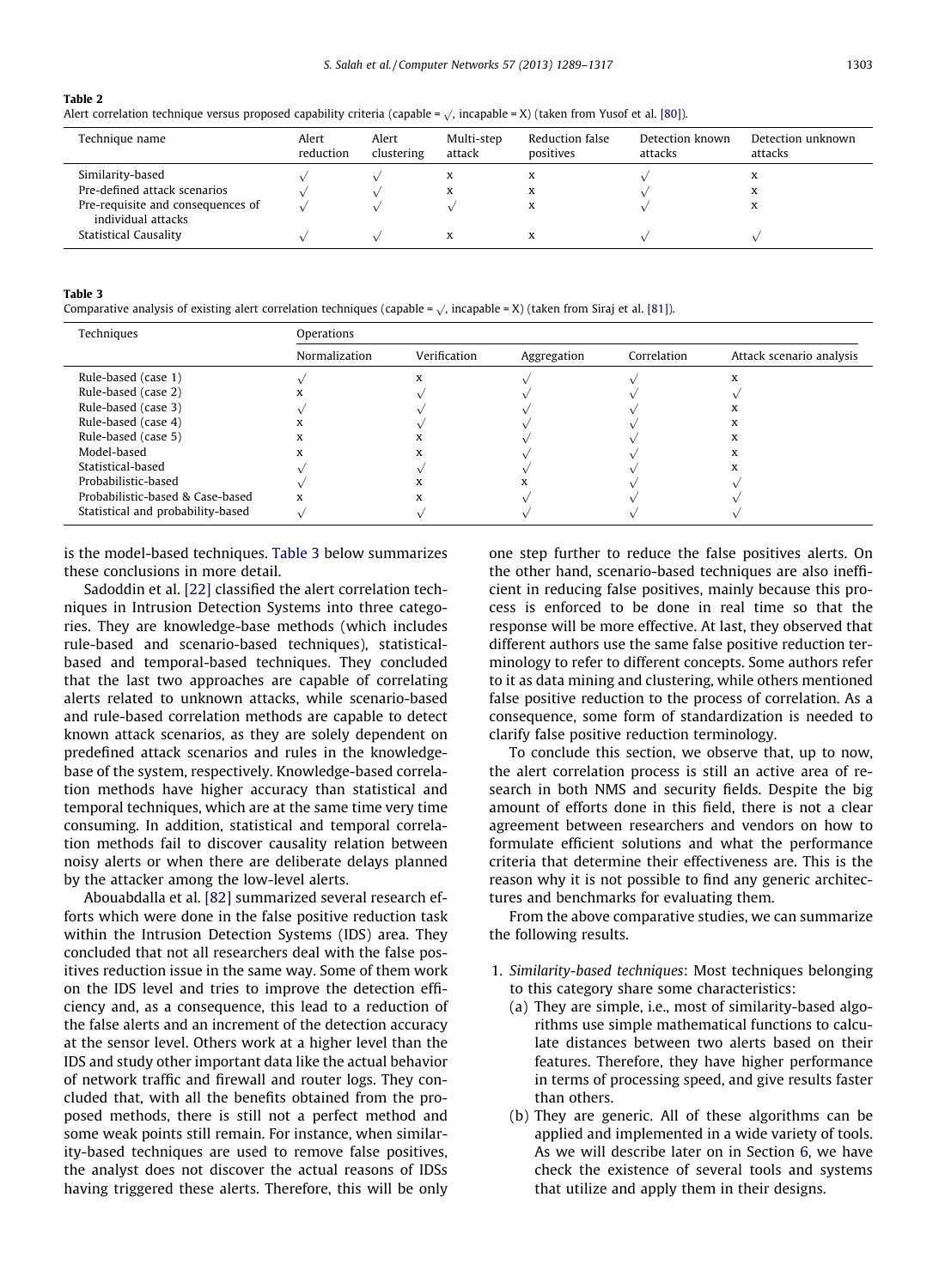- (c) These techniques are performing well when applied to some correlation operations such as alert reduction, clustering, aggregation and pattern matching, mainly because they operate on the attribute level and will provide valuable results.
- (d) They are scalable and can give good results regardless the size of the dataset, as they do not rely on prior knowledge.
- (e) The detection accuracy is low. When applied to the NMS field for discovering root causes or to the security field to discover attack scenarios, they did not give a high detection rate. As a consequence, many researchers use them as the first step of the correlation process before applying their own methods.
- (f) They can detect very simple known attacks, but usually they fail to detect false positives, multi-step and unknown attack scenarios.
- 2. Sequential-based techniques: Most techniques belonging to this category share these characteristics:
	- (a) The majority of these techniques use complex correlation algorithms to discover root causes or attack scenarios.
	- (b) Sometimes, the algorithms are generic, because they work on data online. Typically, they are not biased to specific scenarios or problems.
	- (c) They are scalable and can operate with unseen problems.
	- (d) The detection accuracy is high. They can detect known problems accurately and precisely.
	- (e) These techniques perform better in security than in NMS, except codebook based ones, as they are mainly designed to discover root causes in NMS.
	- (f) They can detect false positives and unknown attacks.
- 3. Case-based techniques: Most techniques belonging to this category share these characteristics.
	- (a) They perform well in static environments, where the system behaviors and topological information remain unchanged; as they build the correlation based on previous cases and predefined scenarios.
	- (b) They have higher accuracy for detecting wellknown problems and have the ability to specify a complete action plan.
	- (c) The scalability is a big issue, because it is inversely proportional to the accuracy. They do not provide answers for new problems.
	- (d) They do not perform well when applied to real time systems, since in these types of systems the response should be very fast. These techniques need considerable time to retrieve the most similar case, especially when the database is large.
	- (e) They fail to reduce false positives and detect multistep and unknown attacks.

#### 4.6. Alert correlation challenges

From the above studies about alert correlation techniques, we conclude with some challenges and research issues that still remain open. In our opinion, the alert correlation problem currently presents three main challenges:

- 1. Assessment. There is a lack of standard strategies for evaluating the performance of alert correlation techniques. Indeed, it is necessary to dispose of standard datasets and validation methods such as benchmarks that make researchers able to do this task efficiently and accurately using some performance criterions.
- 2. Architecture and scalability. In spite of the complexity and heterogeneity of the communication networks, we surprisingly find only very few proposals utilizing distributed architectures to make a distributed alert correlation. A large number of proposed solutions for alert correlation problem are based on a centralized architecture, which leads to scalability problems. There is a need of works in this direction.
- 3. Detection. Existing alert correlation techniques do not deal with false positives and unseen problems efficiently. As a consequence, and according to our analysis, these two issues are the top two limitations of all existing alert correlation techniques. Therefore, new proposals in this field should find new strategies for dealing with this problem.

### 5. Correlation process model

Many different authors have described in their works the process of alert correlation. While some of them normally focus on the different stages of this process [\[18,23,25,31,48\]](#page-27-0), others are interested on the different methods used for the correlation itself. We claim that previous works does not completely aim at providing a comprehensive enough view of the whole process of alert correlation, mainly because they present a description of this process as an introduction for describing a specific approach and, in many cases, their point of view is biased towards the techniques that they propose. Here, we propose a correlation model which is intended to survey all the stages, techniques and methodologies suggested in the state of the art.

The proposed model is composed of four modules, as shown in [Fig. 2](#page-16-0):

- Alert preprocessing module: It accepts raw alerts and converts them into a unified data format understandable by other modules.
- Alert reduction module: This module is intended to filter and validate alerts.
- Alert correlation module: It aggregates similar alerts and converts them into a higher level view.
- Alert prioritization module: It analyzes the severity of alerts on the system and provides a classification methodology.

The correlation model proposed in this paper has two main features. First, it tries to generalize the model by selecting the most important correlation modules generally accepted by the research community in several applications.

Note that the scope of the correlation model proposed here is generic, which means that it tries to cover all aspects of alert correlation. Nevertheless, it implies that it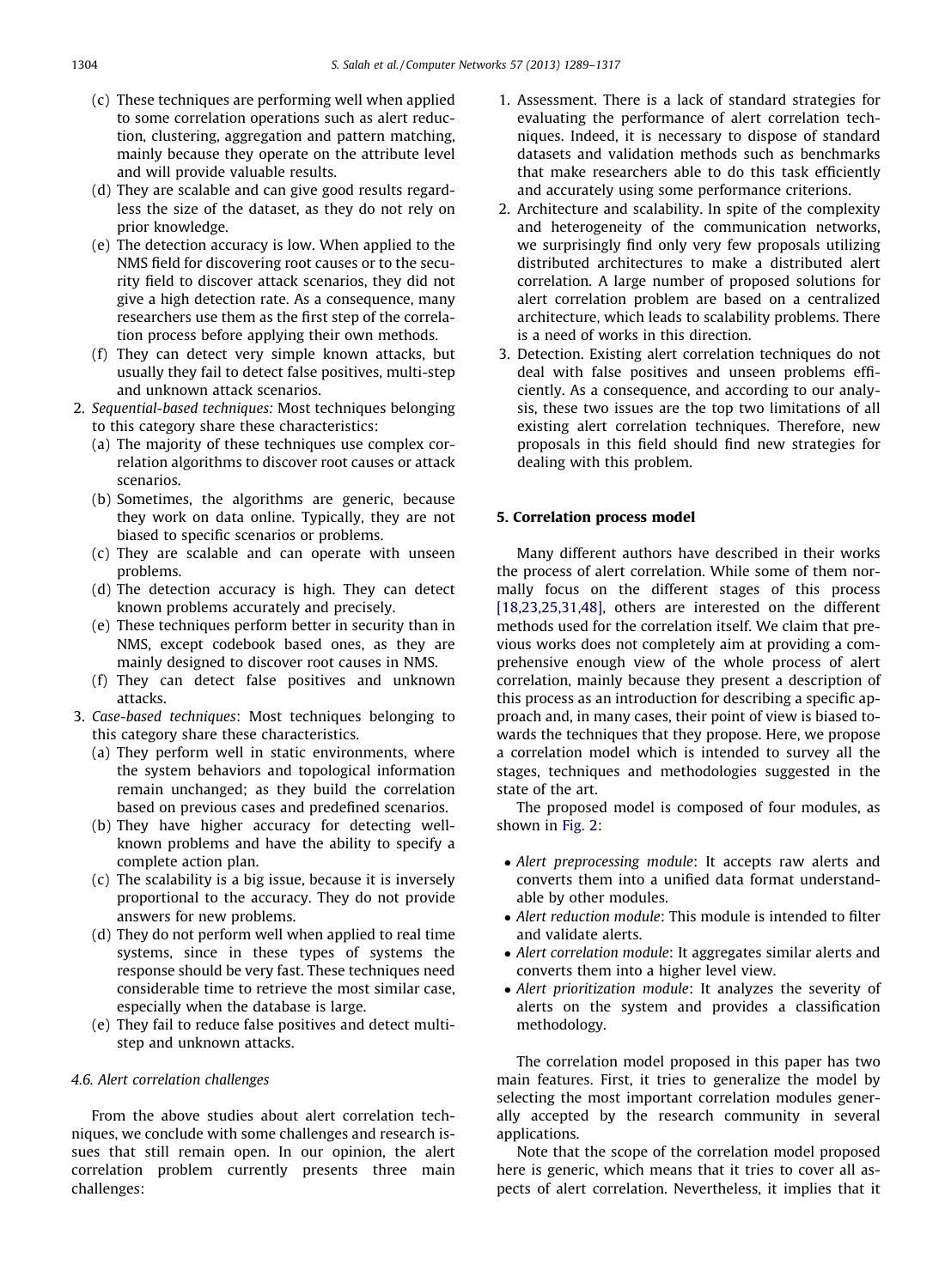<span id="page-16-0"></span>

Fig. 2. Proposed correlation process model.



Fig. 3. Architecture of the alert preprocessing module.



Fig. 4. Architecture of the alert reduction module.

is not mandatory for any existing implementation to consider all of them.

The second feature of our model is that the alert correlation process is not represented as a linear process, but it is iterative. Iterations are established between the alert reduction and the alert correlation modules, as detailed later on. This way, we consider that it is necessary to implement a feedback mechanism between these modules, aimed at refining their outputs.

The feedback mechanism is leveraged to enhance the alert correlation process in discovering root causes or malicious activities efficiently, due to the fact that, in many real problems, it is quite complicated to identify the causes of the network problem in a single iteration.

In order to effectively detect these types of problems, an especial type of alert is defined: hyper-alert. They are alerts resulting from a first aggregation and correlation process. Hyper-alerts are generated as outputs from the alert correlation module, and are supposed to be returned and fed back as inputs to the alert reduction module, where the correlation process repeats itself again.

This iterative nature for the model is well-suited for complex or hierarchical scenarios, in which multiple filtering and aggregation phases are required. This way, hyperalerts can be considered as new alerts and filtered and aggregated consequently to produce new hyper-alerts that can possibly feed the system in new iterations. This mechanism can ease the procedures, simplify the required aggregation techniques and, subsequently, improve the results.

The convenience for this iterative process can be clarified by analyzing two examples taken from the security field. As a first case, consider a Distributed Denial of Service attack (DDoS) being targeted to a network segment or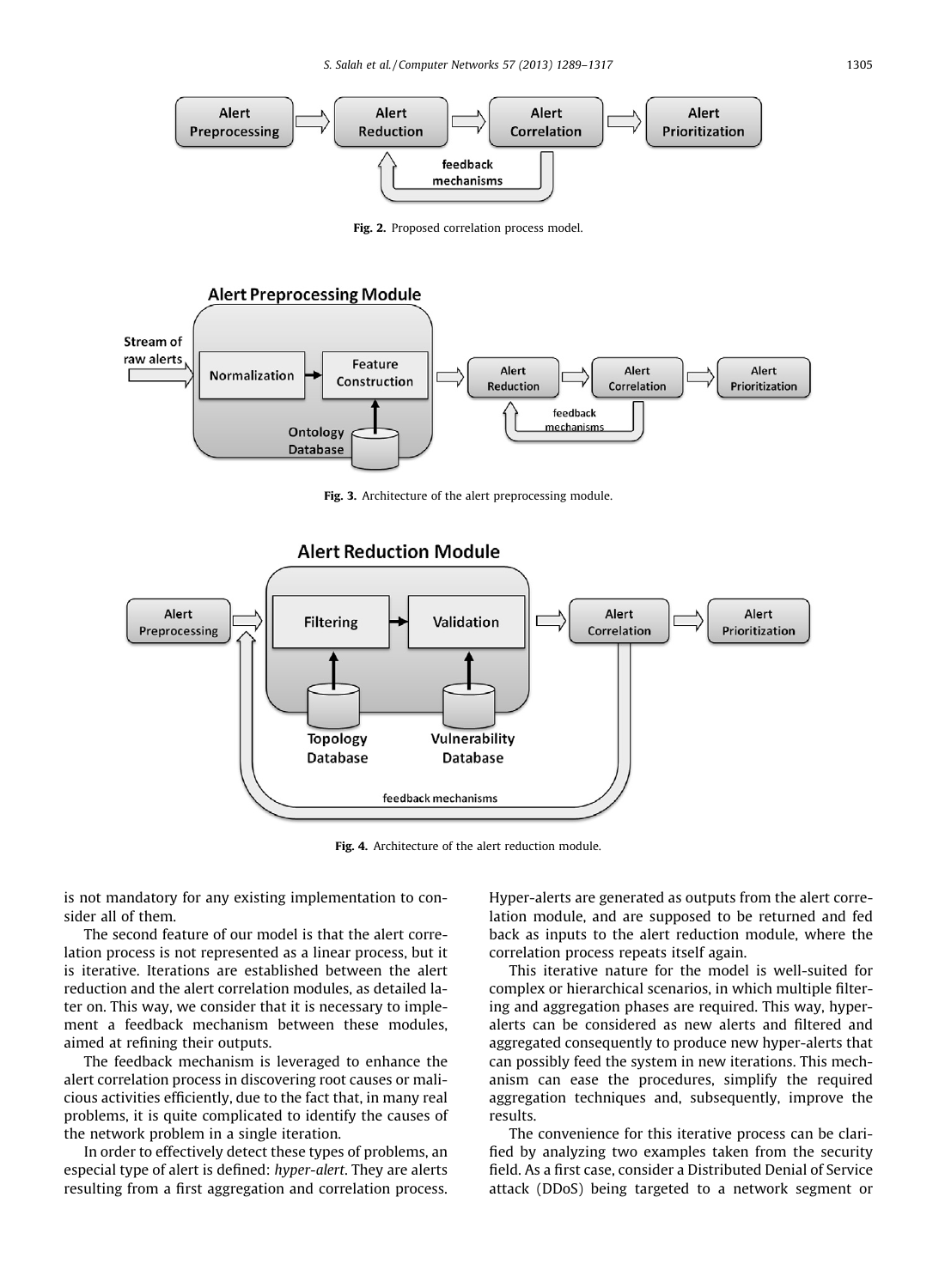<span id="page-17-0"></span>

Fig. 5. Architecture of the alert correlation module.



Fig. 6. Architecture of the alert prioritization module.

server. Here, many alerts may be generated at different border routers or links warning about an increase in the traffic. To ease the detection of this attack and to provide some insights of its impact, many steps of filtering and aggregation for the alerts can be considered, each of them targeted to a different dimension. For example, a first step would be targeted at generating hyper-alerts for the routers and links in a subnet level and then joining them at an operator level.

A second case to consider is a low-rate scan attack. This kind of attacks is characterized by the scanning of ports of multiple targets at a very low rate for each of the targets. That is, each host is scanned for a single port with a high period of scanning, while there are a lot of scans in a relatively short period of time, but targeted to many different hosts. In this scenario, one of the detection approaches should go through two different steps of filtering and aggregation for the generated alerts. One of the steps should focus on the generation of hyper-alerts for one of the dimensions of the problem, i.e., aggregation of many connection attempts from a single computer or subnet to many different hosts being monitored. For this, probably a previous filtering is advisable. After these hyper-alerts are generated, a second filtering and aggregation step should focus on the other dimension, i.e., the existence of multiple events of this type across a given period.

In the next subsections, we give a detailed description of these described modules and their internal phases. Furthermore, as a survey, we provide several significative research efforts proposed by different authors related to these phases.

#### 5.1. Alert preprocessing

Currently, in order to provide a better network monitoring and give a global view of intrusion activities, most of the organizations use collaborative and heterogeneous monitoring systems from different vendors. Examples of such monitoring systems are network management systems (NMS), host intrusion detection system (HIDS), network intrusion detection system (NIDS), firewalls, antivirus systems, etc. These systems detect abnormality conditions of monitored networks by using different detection methods and, consequently, they generate alerts with different data formats. The alert preprocessing module implements the necessary processes that are used to clean and transform all raw alerts into a unified and integrated format in order to be understood by other modules.

Recently, Davis and Clark [\[83\]](#page-28-0) presented a review of the state of the art on data preprocessing techniques used by anomaly-based network intrusion detection systems (NIDS). They divided the techniques into different groups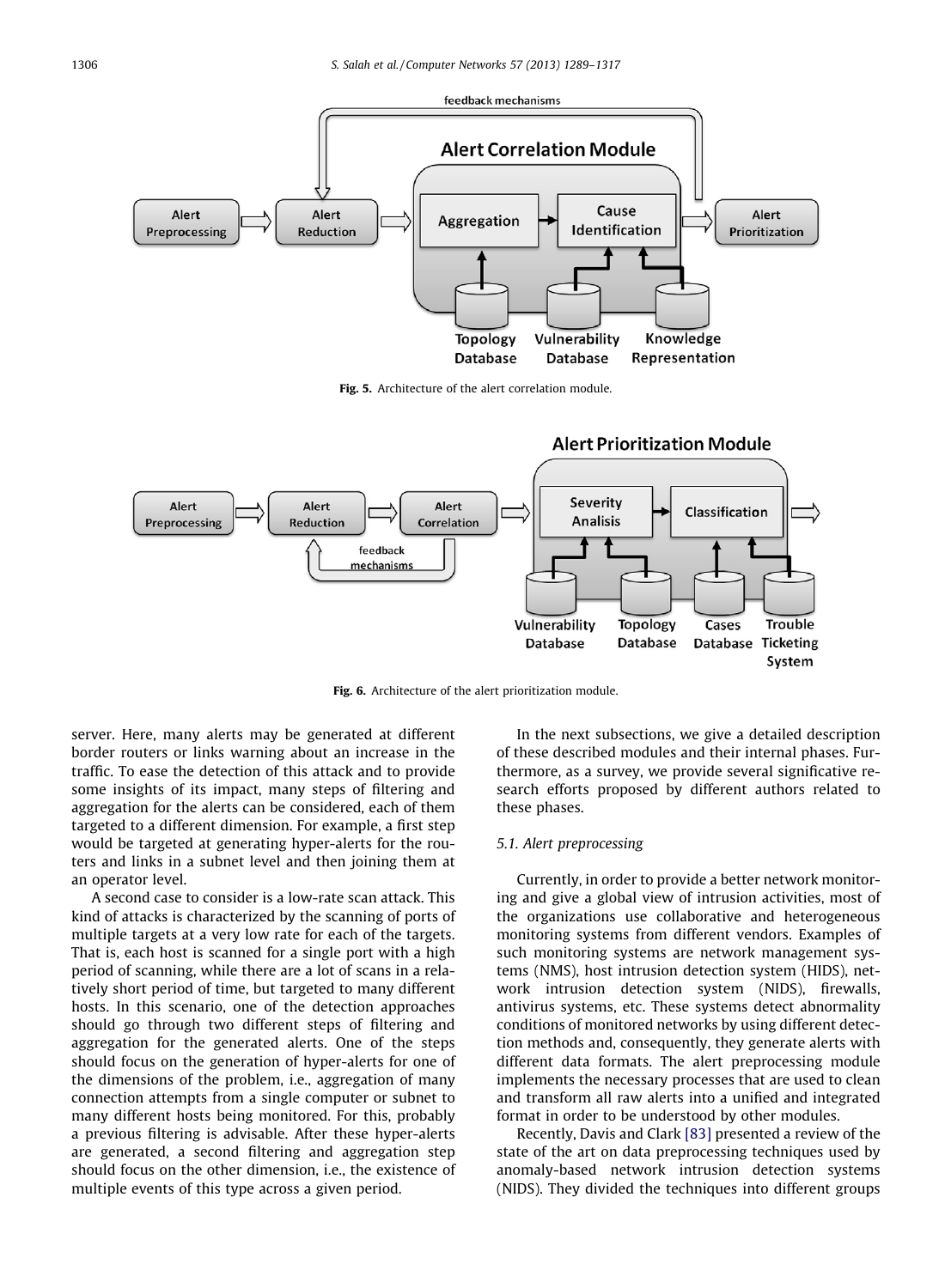according to the network traffic features used for detection, e.g., packet header anomaly detection, protocol anomaly detection, content anomaly detection, etc. They concluded that these techniques are valid for NMS, but they are insufficient for the security field, since attackers use other methods such as web-based attacks and crafted application data which may need more complicated preprocessing operations.

As shown in [Fig. 3](#page-16-0) the preprocessing module can be mainly divided into two phases: normalization and feature construction, which are discussed below.

#### 5.1.1. Normalization

A normalization phase is first executed to convert heterogeneous alerts from multiple sources into a standard format which is acceptable by other correlation modules.

Holub et al. [\[18\]](#page-27-0) used Generic Log Adapters (GLAs) to convert the events from various logs to Common Base Event (CBE) format before using them in their proposed correlation engine for system monitoring and testing. GLA provides a command-line interface to convert application log files to the CBE format.

Another relevant example widely used in NIDS and implemented by the Internet Engineering Task Force (IETF) in cooperation with the intrusion detection working group (IDWG) is the Intrusion Detection Message Exchange Format (IDMEF) [\[15\].](#page-27-0) It is a kind of reporting language that uses an object-oriented representation to model the alert data generated by intrusion detection systems. Each alert is translated into a vector of attributes with the following contents: {Alert ID, Sensor ID, Detection time, Source IP Address, SourcePort, Destination IP address, Destination port, Service Protocol, Alert Type}. One of the main goals of the IDMEF model is to be able to express relationships between alerts, and exchange procedures for sharing information of interest to intrusion detection and response systems and to the management systems that may need to interact with them. A Document Type Definition (DTD) has been proposed to describe the IDMEF model data format, with an implementation that uses the Extensible Markup Language (XML).

#### 5.1.2. Feature construction

Since some of the monitoring systems may omit some of the fields expected in the normalized format of the alerts (i.e., start time, end time), the feature construction phase aims to supply, as accurately as possible, the missing attributes in alerts and also to create additional features using some time-based statistical measures, which would have better discriminative ability than the initial features set.

This issue has been treated in many research contributions. To solve it, some authors have suggested the use of ontology databases consisting of attribute-value pairs for different type of nodes which provide the global information necessary for the feature construction process. For example, IDMEF [\[17\]](#page-27-0) has strong features that make it able to do this function properly. For example, there are three different time classes defined in the IDMEF standard: CreateTime (the time at which the alert is created), Detect-Time (the time at which the events producing an alert are detected), and the AnalyzerTime (the time at which the alert is sent by the IDS to the correlation system). By using different approximation functions, the missing time attributes are substituted, provided that network equipment clocks are synchronized by, for example, using Network Time Protocol (NTP) [\[84\].](#page-28-0)

#### 5.2. Alert reduction

As previously discussed, network monitoring and detection systems may overwhelm network operators when triggering a huge number of alerts, especially if 99% of them are redundant or there is a considerable number of false positives (normal events being predicted as abnormal) [\[85\].](#page-28-0) Being able to filter out and to validate a high percentage of those uninteresting alerts increases the accuracy of the correlation process and the efficiency as well.

As shown in [Fig. 4](#page-16-0), the alert reduction module is composed of two main phases: Filtering, where redundant, duplicated and uninteresting alerts are removed; and validation, aimed at verifying whether an alert is true or a false positive.

#### 5.2.1. Filtering

The preprocessed alerts are fed as an inputs to the filtering phase, in which uninteresting and redundant alerts are filtered out. In the literature, we can find two types of filters: predefined and inferred filters. Predefined filters are really rules assigned by experts and updated manually. As an example, one of the components of the correlation engine proposed in [\[44\]](#page-27-0) is a powerful filtering scheme called composite filtering, defined as a set of basic and composite filters organized in a logical tree. Filters are applied in depth-first search (DFS) order where a descendant filter is considered to be a refinement of the ascendant filter.

On the other hand, inferred filters are learned by some kind of inference method. They adapt the rules periodically or on demand by using filtering algorithms that have the ability to use some topology network information which is mainly stored in a topology database. Lin et al. [\[86\]](#page-28-0) proposed an inferred alarm filtering system capable of classifying alarms with high confidence. Chyssler et al. [\[10\]](#page-26-0) proposed an automatic filter detector based on Naïve Bayesian (NB) learning, which is designed to filter syslog records by using a trained classifier that looks at the words contained in the alerts.

# 5.2.2. Validation

Alert validation is one of the most relevant and sensitive tasks in the correlation process. The main function of the validation phase is to verify the validity of each alert according to its effect on the overall monitored system. In order to actively and accurately distinguish true alerts from false positives, the validation process uses several sources of information and tries to find the logical connections between them. To do that, it extensively makes a deep comparison between all the available sources of information, and then calculates the value of the correlation between alerts and the monitored system. Here, the main sources of information are the alerts themselves,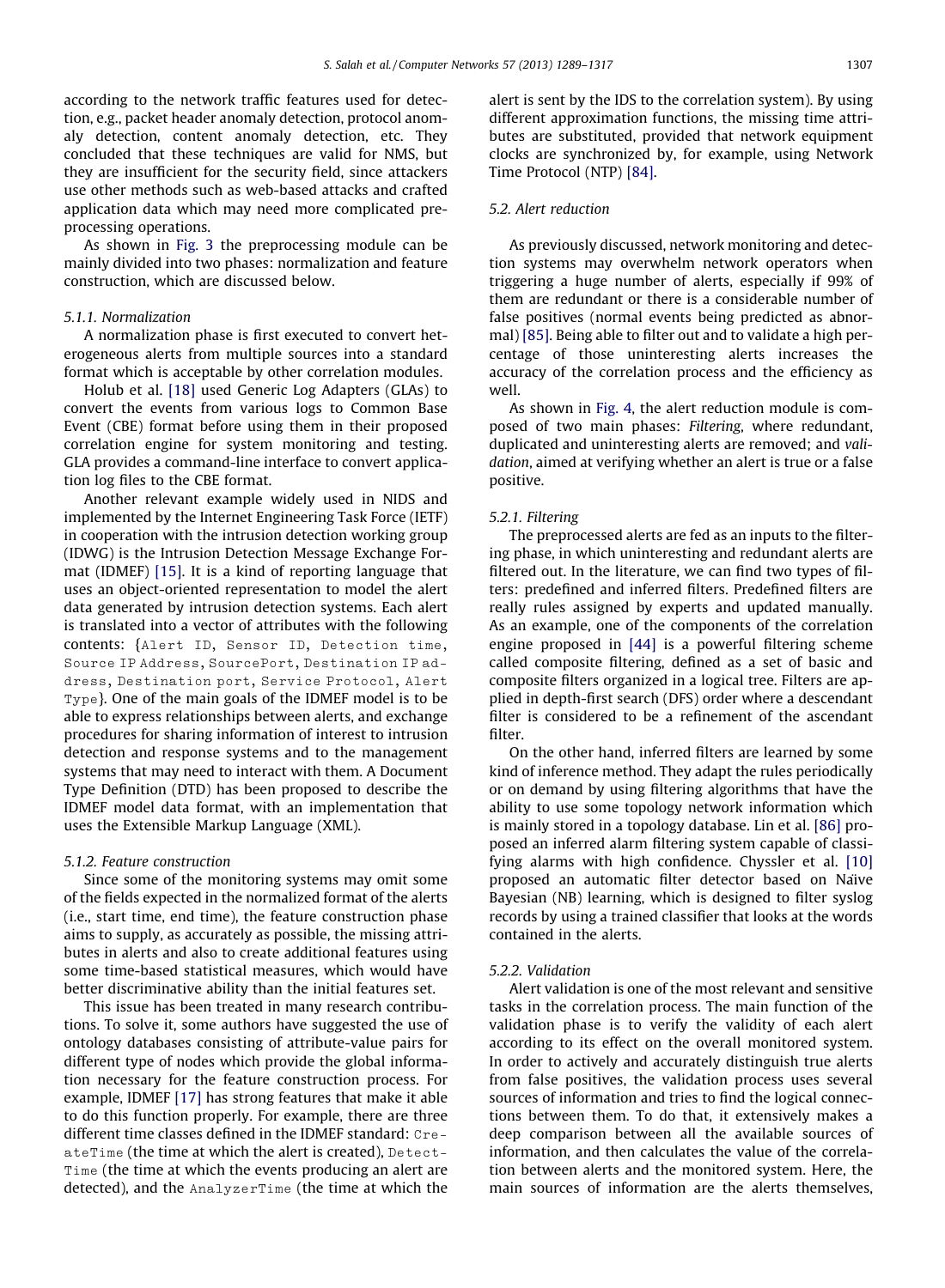which contain useful information about the operating systems, network services and others, and a vulnerabilities database, which stores known exploits and system vulnerabilities information, together with the corresponding security solutions.

The validation process is performed by using passive or active techniques. Passive techniques carry out the checking of the validity of an alert by using prior information stored in a vulnerabilities database. The advantage of these techniques is that it is not necessary to perform additional network data collection, thus not interfering with the normal operation of the network. Their main disadvantage is that it is not easy to promptly update the base; there is a potential difference between the state stored in it and the actual monitored status of the network.

Active techniques update the vulnerabilities database automatically by using several real time scanning tools that actively monitor the whole network and update the status information stored in this database. The database contains updated information that gives a correct view about the current status of the network. These techniques have still some drawbacks when compared to static techniques: they may generate some extra alerts, and they also consume more bandwidth and network resources. Furthermore, the scanning process could make some services crash.

Note that this phase normally involves extensive analysis and processing, implying high load procedures. Thus, for performance issues, the validation phase is located after the filtering phase.

Some authors like Xiao et al. [\[48\]](#page-27-0) adopted a compromise solution that collect together the advantages of both passive and active techniques. Firstly, they collect the configuration information of network resources, and then they scan periodically the whole network to update the database.

# 5.3. Alert correlation

The alert correlation module is at the heart of the whole correlation process. It receives alerts from the alert reduction module and tries to find out the logical relationships between them, in order to give a higher level and coherent view about the status of the monitored network and discover root causes. In [Fig. 5](#page-17-0) we show a possible structure of the alert correlation module. Here, the process is divided into two phases; the aggregation phase, in which alerts that share the same root cause are merged, and the cause identification phase, in which a higher level processing is handled to generate hyper-alerts, i.e., alerts which have higher level and richer information about the root causes of a problem.

# 5.3.1. Aggregation

As said, the target of the alert aggregation phase is to merge multiple alerts that share a same root cause. The aggregation phase receives alerts from the alert reduction module and tries to compare them with previously existent or aggregated alerts. The meaning of the new aggregated alerts is an induced generalization of those used for the aggregation.

Alerts in a given group are supposed to be similar to each other and dissimilar to each of other groups. Sometimes, it is necessary for the aggregation process to obtain topological information, which is mainly stored as mentioned above in a topology database.

As explained in Section 4.3, a huge number of proposed clustering techniques for aggregation have been contributed. These techniques may need to use additional information, e.g., a topology database.

#### 5.3.2. Cause identification

The cause identification phase receives the aggregated alerts generated by the aggregation process and tries to discover and recognize the logical relationships between them. Although this phase may not have a significant effect in reducing the number of alerts, the main role of the cause identification phase is to convert these aggregated alerts into hyper-alerts, which have more meaningful and semantic contents when compared with the previous ones. In order to correlate aggregated alerts and produce hyperalerts, the cause identification phase may use several sources of information like a cases database or knowledge representation (see Section 3).

The output of the alert correlation module has two main destinations: one is the input to the next module, i.e., alert prioritization for further processing; the other is entering in a cyclic feedback process and enters again in the alert reduction module for filtering and validation again. As previously justified, this cyclic process enriches the correlation process with extra information.

#### 5.4. Alert prioritization

The last module of the proposed correlation model is called alert prioritization. The purpose of the alert prioritization module is to analyze hyper-alerts received from the alert correlation module and to classify them based on their severity. As shown in [Fig. 6,](#page-17-0) the alert prioritization module can be divided into two main phases: severity analysis and classification.

#### 5.4.1. Severity analysis

The purpose of the severity analysis phase is to determine the importance of the network alerts or hyperalerts. The severity analysis is a complicated task that needs several sources of information to determine the criticality of a particular alert in the overall system. Certain sources of information, like cases, vulnerability, and network topology databases might be useful to provide information about the causes, their descriptions, their dependencies to the operating systems, hardware and software platforms. The severity analysis results depend on the nature of the services and the network being monitored. As an example, a mission impact intrusion report correlation system, M-Correlator, was implemented by Porras and others [\[87\]](#page-28-0), focused on intrusion attacks. Here, the system is used to classify alerts based on severity and take appropriate actions to deal with each one of the alert classes.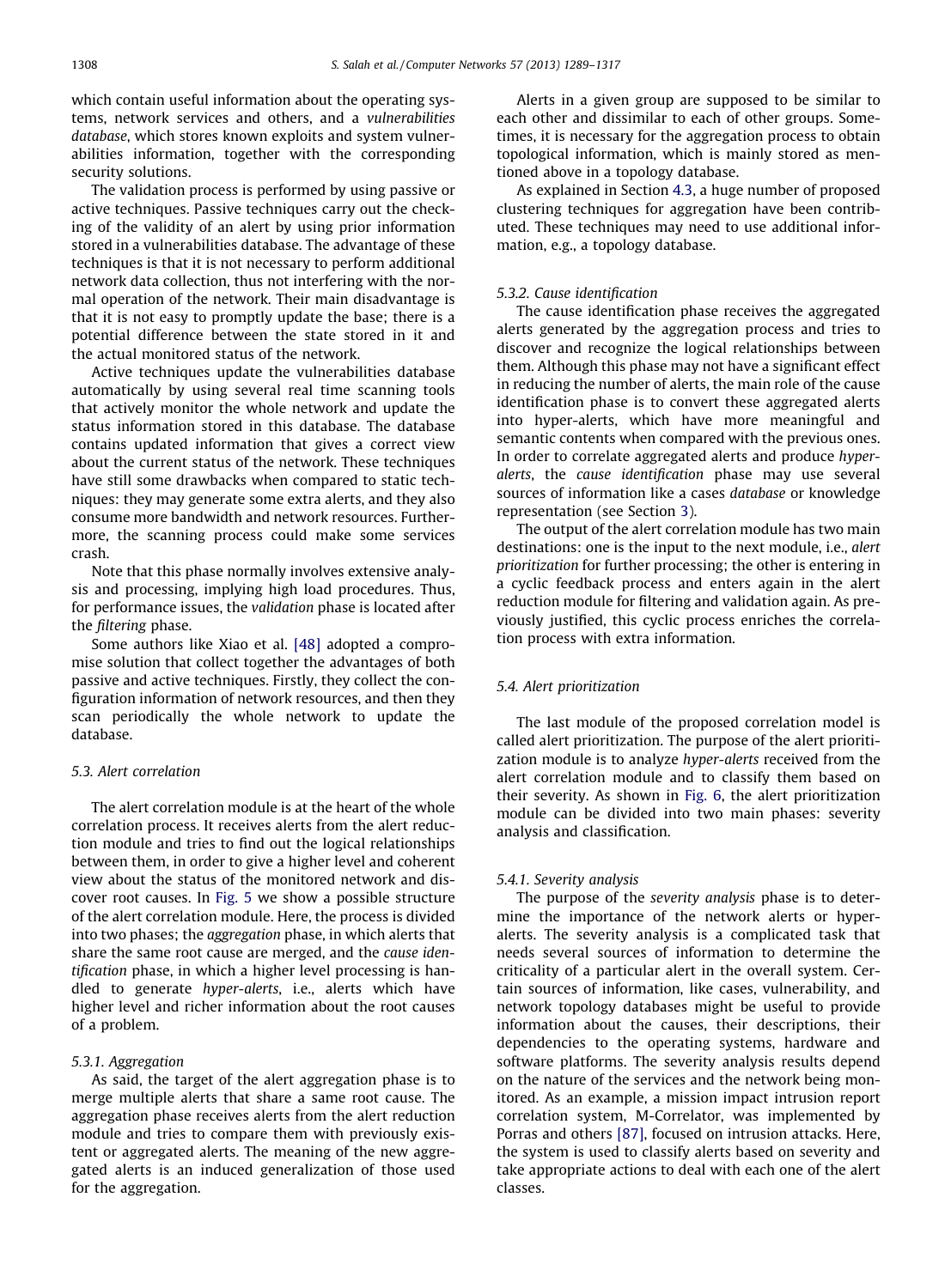# <span id="page-20-0"></span>Table 4

Survey of network management tools.

| Product name                          | Manufacturer                           | Input                         | Alignment with Section License<br>information 3 (Info. sources) |                         | Version | Correlation techniques                                                                                                         | Alignment with Section 5<br>(Correlation model)                            | Homepage                                               |
|---------------------------------------|----------------------------------------|-------------------------------|-----------------------------------------------------------------|-------------------------|---------|--------------------------------------------------------------------------------------------------------------------------------|----------------------------------------------------------------------------|--------------------------------------------------------|
| Pandora FMS                           | Ártica Soluciones<br>Tecnológicas Ltd. | <b>SNMP</b><br>traps, Syslog  | 3.1 Alerts database                                             | Comm.                   | 4.0.1   | Filtering, Aggregation,<br>Validation, Alignment with<br>Section 4.3 "Temporal based<br>similarity"                            | 5.2.A. Filtering                                                           | http://pandorafms.org/                                 |
|                                       |                                        |                               |                                                                 |                         |         |                                                                                                                                | 5.2.B. Validation<br>5.3.A. Aggregation                                    |                                                        |
| Osmius                                | Peopleware SL                          | SNMP<br>traps,Syslog,         | 3.1 Alerts database                                             | Comm.                   | 11.01.0 | Filtering, Data mining,<br>Aggregation, Cause<br>identification, Alignment with<br>Section 4.3 "Attribute based<br>similarity" | 5.2.A. Filtering                                                           | http://www.osmius.com/                                 |
|                                       |                                        |                               |                                                                 |                         |         |                                                                                                                                | 5.3.A. Aggregation                                                         |                                                        |
| <b>HP</b> Openview                    | HP                                     | <b>SNMP</b><br>traps, Syslog  | 3.1. Alerts database                                            | Comm.                   | 2011    | Filtering, Verification,<br>Aggregation, Alignment with<br>Section 4.3 "Expert rules"                                          | 5.3.B. Cause identification<br>5.2.A. Filtering                            | http://www.hp.com                                      |
|                                       |                                        |                               | 3.2. Topology<br>information                                    |                         |         |                                                                                                                                | 5.2.B. Validation                                                          |                                                        |
|                                       |                                        |                               |                                                                 |                         |         |                                                                                                                                | 5.3.A. Aggregation                                                         |                                                        |
| Avaya VPFM                            | Avaya Inc.                             | SMTP traps,<br>Syslogs        | 3.1. Alerts database                                            | Comm.                   | 7.5     | Filtering, Aggregation, Cause<br>identification                                                                                | 5.2.A. Filtering                                                           | http://www.avaya.com                                   |
|                                       |                                        |                               | 3.2. Topology<br>information                                    |                         |         |                                                                                                                                | 5.3.A. Aggregation                                                         |                                                        |
|                                       |                                        |                               |                                                                 |                         |         |                                                                                                                                | 5.3.B. Cause identification                                                |                                                        |
| NagiosXI                              | <b>Worldwide Nagios</b><br>community   | <b>SNMP</b><br>traps, Syslog, | 3.1 Alerts database                                             | Comm.                   |         | 2011R1.9 Filtering, Data mining, Pattern<br>matching, Aggregation                                                              | 5.2.A. Filtering                                                           | http://www.nagios.org                                  |
|                                       |                                        |                               |                                                                 |                         |         |                                                                                                                                | 5.3.A. Aggregation                                                         |                                                        |
| IBM Tivoli Enterprise<br>Consol (TEC) | <b>IBM</b>                             | Syslogs                       | SNMP traps, 3.1. Alerts database                                | Comm.                   | 39      | Normalization, Filtering,<br>Aggregation, Cause<br>identification,<br>Prioritization, Alignment with                           | 5.2.A. Filtering                                                           | http://www.ibm.com                                     |
|                                       |                                        |                               |                                                                 |                         |         | Section 4.3 "Expert rules"                                                                                                     |                                                                            |                                                        |
|                                       |                                        |                               | 3.2. Topology<br>information                                    |                         |         |                                                                                                                                | 5.2.B. Validation                                                          |                                                        |
|                                       |                                        |                               |                                                                 |                         |         |                                                                                                                                | 5.3.A. Aggregation<br>5.3.B. Cause identification<br>5.4.B. Classification |                                                        |
| OpenNMS                               | The Open NMS<br>Group                  | Syslog,                       | SNMP traps, 3.1 Alerts database                                 | Open<br>source<br>GPLv2 | 1.8.16  | Feature construction, Filtering,<br>Validation, Alignment with<br>Section 4.3 "Expert rules"                                   | 5.1.B. Feature construction http://opennms.org                             |                                                        |
|                                       |                                        |                               |                                                                 |                         |         |                                                                                                                                | 5.2.A. Filtering<br>5.2.B. Validation                                      |                                                        |
| AggreGate Network<br>Manager          | Tibbo Technology<br>Inc.               | Syslogs                       | SNMP traps, 3.1. Alerts database                                | Comm.                   | 4.50.01 | Normalization, Filtering,<br>Clustering, Aggregation lignment<br>with Section 4.3 "Expert rules"                               |                                                                            | 5.1.B. Feature construction http://aggregate.tibbo.com |
|                                       |                                        |                               | 3.2. Topology<br>information                                    |                         |         |                                                                                                                                | 5.2.A. Filtering                                                           |                                                        |

(continued on next page)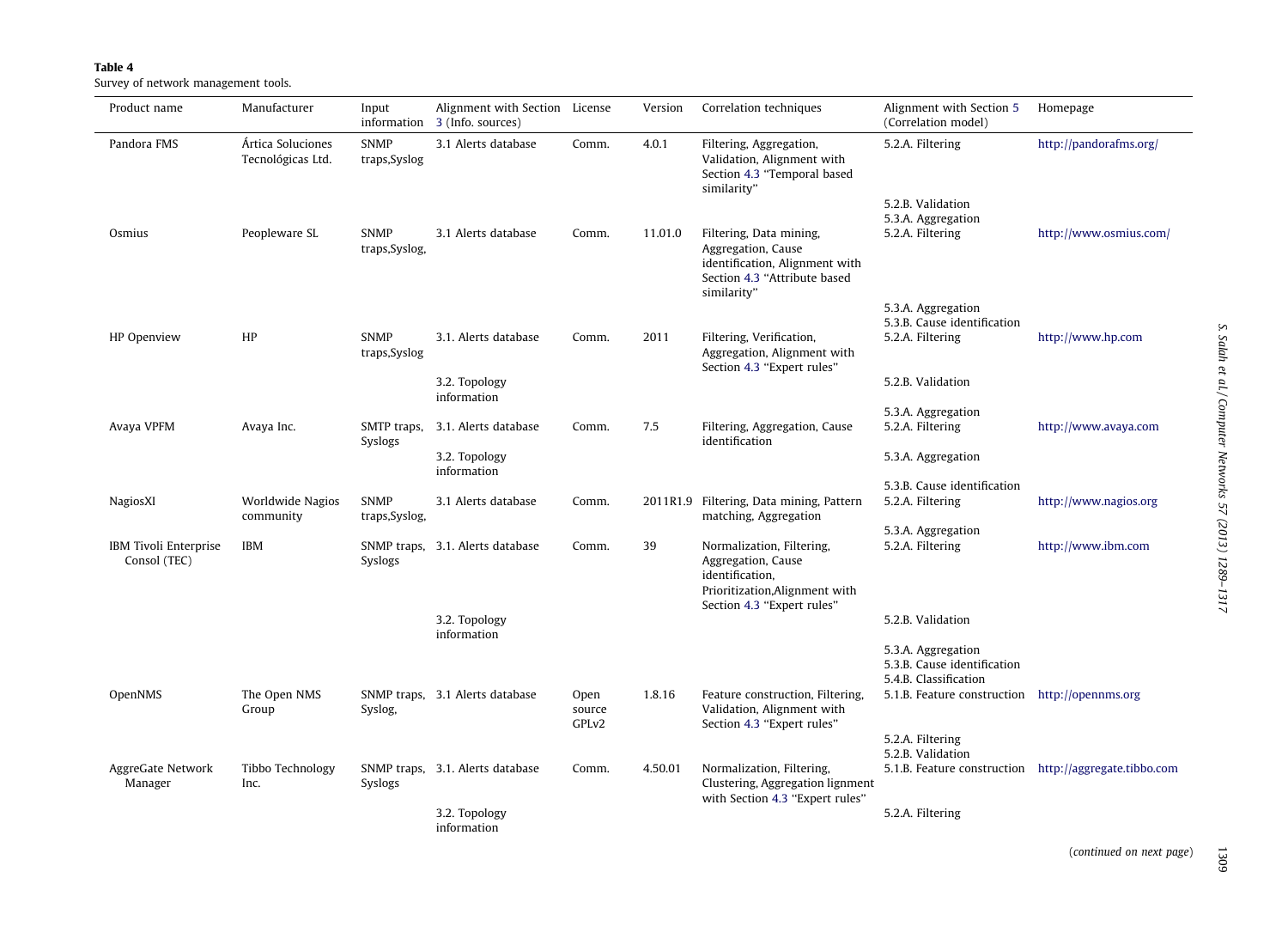|  | <b>Table 4</b> (continued) |
|--|----------------------------|
|--|----------------------------|

| Product name                                           | Manufacturer            | Input<br>information   | Alignment with Section License<br>3 (Info. sources) |       | Version        | Correlation techniques                                                                                                             | Alignment with Section 5<br>(Correlation model)                                      | Homepage                          |
|--------------------------------------------------------|-------------------------|------------------------|-----------------------------------------------------|-------|----------------|------------------------------------------------------------------------------------------------------------------------------------|--------------------------------------------------------------------------------------|-----------------------------------|
| AccelOps                                               | AccelOps, Inc.          | Syslogs                | SNMP traps, 3.1 Alerts database                     | Comm. | 2010           | Normalization, Filtering,<br>Clustering, Validation,<br>Aggregation, Prioritization<br>Alignment with Section 4.3<br>"Expert rules | 5.3.A. Aggregation<br>5.1.A. Normalization                                           | http://www.accelops.com/          |
| SolarWinds Orion<br>Application<br>Performance         | SolarWinds              | Syslogs                | SNMP traps, 3.1. Alerts database                    | Comm. | 2011           | Filtering, Verification, ggregation 5.2.A. Filtering                                                                               | 5.2.A. Filtering<br>5.2.B. Validation<br>5.3.A. Aggregation<br>5.4.B. Classification | http://<br>www.solarwinds.com     |
| Monitor                                                |                         |                        | 3.2. Topology<br>information                        |       |                |                                                                                                                                    | 5.2.B. Validation<br>5.3.A. Aggregation                                              |                                   |
| up.time                                                | Uptime Software         | SNMP traps,<br>Syslogs | 3.1 Alerts database                                 | Comm. | $\overline{7}$ | Filtering, Validation                                                                                                              | 5.2.A. Filtering                                                                     | http://<br>www.uptimesoftware.com |
| NetCrunch                                              | AdRem Software,<br>Inc. | Syslogs,               | SNMP traps, 3.1. Alerts database                    | Comm. | 6              | Normalization, Event<br>suppression, Aggregation,<br>Alignment with Section 4.3<br>"Expert rules                                   | 5.3.A. Aggregation<br>5.1.A. Normalization                                           | http://<br>www.adremsoft.com      |
|                                                        |                         |                        | 3.2. Topology<br>information                        |       |                |                                                                                                                                    | 5.2.A. Filtering                                                                     |                                   |
| <b>VMware</b> vCenter<br>Operation<br>Management Suite | Vmware, Inc.            | Syslogs,               | SNMP traps, 3.1 Alerts database                     | Comm. | 5.4.1          | Filtering, Validation, Cause<br>identification                                                                                     | 5.3.A. Aggregation<br>5.2.A. Filtering                                               | http://www.vmware.com             |
| <b>Verax NMS</b>                                       | Verax Systems Corp.     |                        | SNMP traps, 3.1 Alerts database                     | Comm. | 1.9.0          | Filtering, Aggregation lignment                                                                                                    | 5.2.B. Validation<br>5.3.B. Cause identification<br>5.2.A. Filtering                 | http://                           |
|                                                        |                         | Syslogs,               |                                                     |       |                | with Section 4.3 "Expert rules                                                                                                     | 5.3.A. Aggregation                                                                   | www.veraxsystems.com              |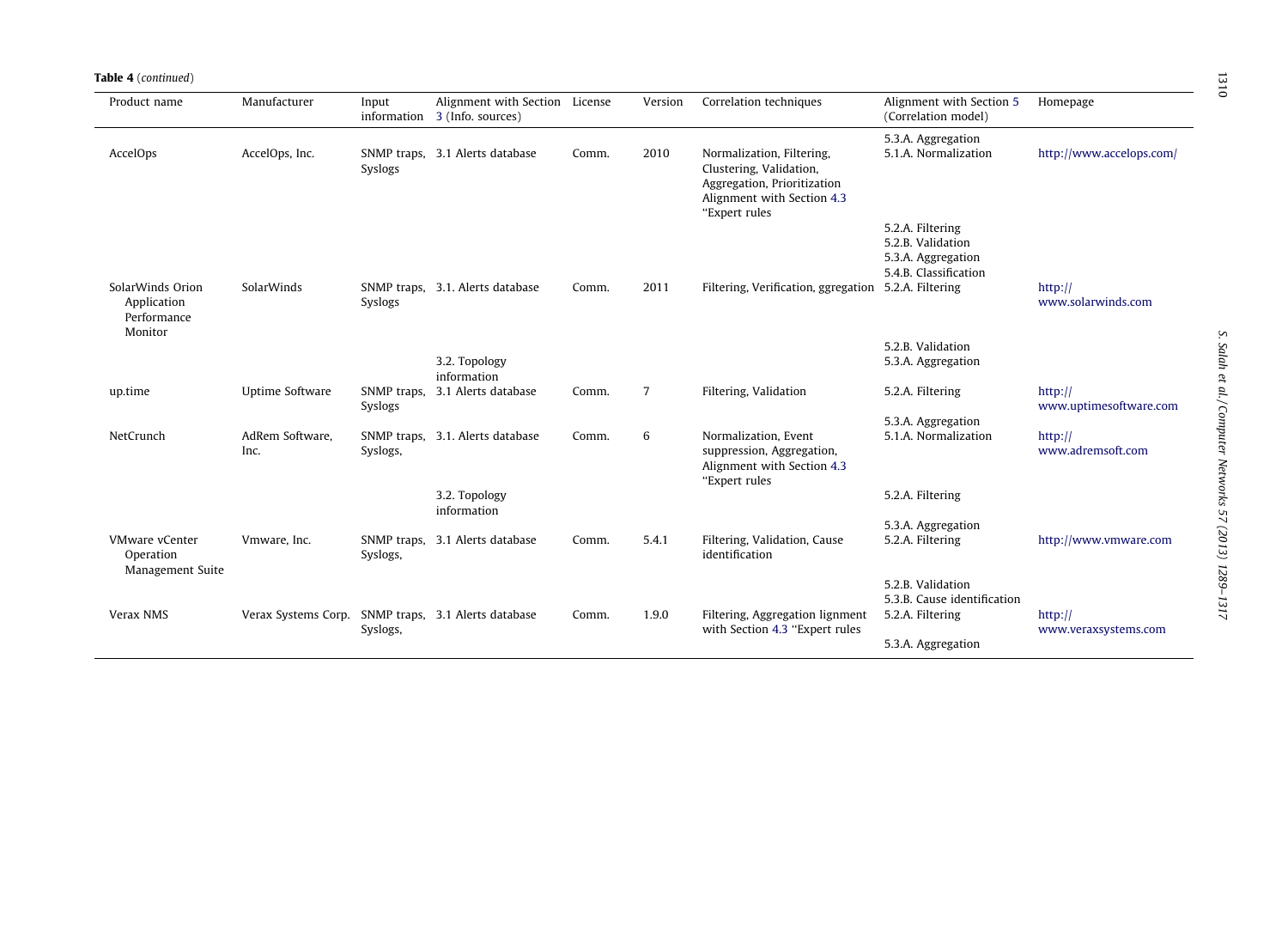<span id="page-22-0"></span>Table 5

Survey of security tools.

| Product name      | Manufacturer                   | Input<br>information                  | Alignment with Section<br>3 (Info. sources) | License                       | Version | Correlation techniques                                                                                            | Alignment with<br>Section 5<br>(Correlation model) | Homepage                            |
|-------------------|--------------------------------|---------------------------------------|---------------------------------------------|-------------------------------|---------|-------------------------------------------------------------------------------------------------------------------|----------------------------------------------------|-------------------------------------|
| Snort             | Sourcefire, Inc.               | Snort alerts                          | 3.1. Alerts database                        | Open source 2.9.2.2<br>GPL    |         | Filtering, Aggregation,<br>Prioritization, Alignment with Section 4.3<br>"Expert rules"                           | 5.2.A. Filtering                                   | http://www.snort.org/               |
|                   |                                |                                       |                                             |                               |         |                                                                                                                   | 5.3.A. Aggregation<br>5.4.B. Classification        |                                     |
| <b>BrO</b>        | BrO team                       | Snort alerts.<br>Syslogs              | 3.1. Alerts database                        | Open source<br><b>BSD</b>     | 2.0Beta | Filtering, Pattern matching, Alignment<br>with Section 4.3 "Temporal based<br>similarity, Dependency graphs"      | 5.2.A. Filtering                                   | http://www.bro-<br>ids.org/         |
| Bitacora          | S21sec                         | Syslogs, IDS<br>alerts                | 3.1. Alerts database                        | Comm.                         | 5       | Normalization, Filtering, Validation, Real-<br>time correlation                                                   | 5.1.A. Normalization                               | http://<br>www.s21sec.com/          |
|                   |                                |                                       | 3.3. Vulnerabilities<br>database            |                               |         |                                                                                                                   | 5.2.A. Filtering                                   |                                     |
|                   |                                |                                       |                                             |                               |         |                                                                                                                   | 5.2.B. Validation                                  |                                     |
| <b>OSSEC HIDS</b> | <b>Trend Micro</b>             | SMTP traps,<br>IDS<br>alerts, Syslogs | 3.1. Alerts database                        | Open<br>sourceGPLv3           | 2.6     | Filtering, Verification, Severity analysis,<br>Cause identification, Alignment with<br>Section 4.3 "Expert rules" | 5.2.A. Filtering                                   | http://www.ossec.net/               |
|                   |                                |                                       |                                             |                               |         |                                                                                                                   | 5.2.B. Validation                                  |                                     |
|                   |                                |                                       |                                             |                               |         |                                                                                                                   | 5.3.B. Cause                                       |                                     |
|                   |                                |                                       |                                             |                               |         |                                                                                                                   | identification<br>5.4.A. Severity                  |                                     |
|                   |                                |                                       |                                             |                               |         |                                                                                                                   | analysis                                           |                                     |
| <b>OSSIM</b>      | AlienVault                     | Snort alerts                          | 3.1. Alerts database                        | Open source 3.1<br>GPL        |         | Normalization, Filtering, Alignment with<br>Section 4.3 "Expert rules"                                            | 5.1.A. Normalization                               | http://www.ossim.net                |
|                   |                                |                                       |                                             |                               |         |                                                                                                                   | 5.2.A. Filtering                                   |                                     |
| Prelude SIEM      | PreludeIDS<br>Technologies     | SMTP traps,<br>Syslogs                | 3.1. Alerts database                        | Open source 1<br><b>GPL</b>   |         | Normalization, Filtering Aggregation,<br>Alignment with Section 4.3 "Expert rules"                                | 5.1.A. Normalization                               | http://www.prelude-<br>ids.com      |
|                   |                                |                                       |                                             |                               |         |                                                                                                                   | 5.2.A. Filtering                                   |                                     |
|                   |                                |                                       |                                             |                               |         |                                                                                                                   | 5.3.A. Aggregation                                 |                                     |
| <b>ACID</b>       | <b>CERT</b>                    | Snort alerts,<br>Syslogs              | 3.1. Alerts database                        | Open source 0.0.9.6b23<br>GPL |         | Filtering, Validation, Clustering,<br>Prioritization, Alignment with Section 4.3<br>"Attribute based similarity"  | 5.2.A. Filtering                                   | http://<br>acidlab.sourceforge.net/ |
|                   |                                |                                       |                                             |                               |         |                                                                                                                   | 5.2.B. Validation                                  |                                     |
|                   |                                |                                       |                                             |                               |         |                                                                                                                   | 5.3.A. Aggregation                                 |                                     |
|                   |                                |                                       |                                             |                               |         |                                                                                                                   | 5.4.B. Classification                              |                                     |
| neuSECURE         | GuardedNet<br>Inc.             | SNMP traps,<br>Syslogs, IDS<br>alerts | 3.1. Alerts database                        | Comm.                         | 3       | Normalization, Validation, Aggregation<br>Prioritization. Multi-variant correlation                               | 5.1.A. Normalization                               | http://<br>www.guarded.net/         |
|                   |                                |                                       |                                             |                               |         |                                                                                                                   | 5.2.B. Validation                                  |                                     |
|                   |                                |                                       |                                             |                               |         |                                                                                                                   | 5.3.A. Aggregation                                 |                                     |
|                   |                                |                                       |                                             |                               |         |                                                                                                                   | 5.4.B. Classification                              |                                     |
| SecurityCenter    | Tenable<br>Network<br>security | IDS alerts,<br>Syslogs                | 3.1. Alerts database                        | Comm.                         | 4.4     | Filtering, Validation, Aggregation, Cause<br>identification, Severity analysis,<br>Prioritization                 | 5.2.A. Filtering                                   | http://<br>www.tenable.com/         |
|                   |                                |                                       | 3.2. Topology<br>information                |                               |         |                                                                                                                   | 5.2.B. Validation                                  |                                     |

(continued on next page)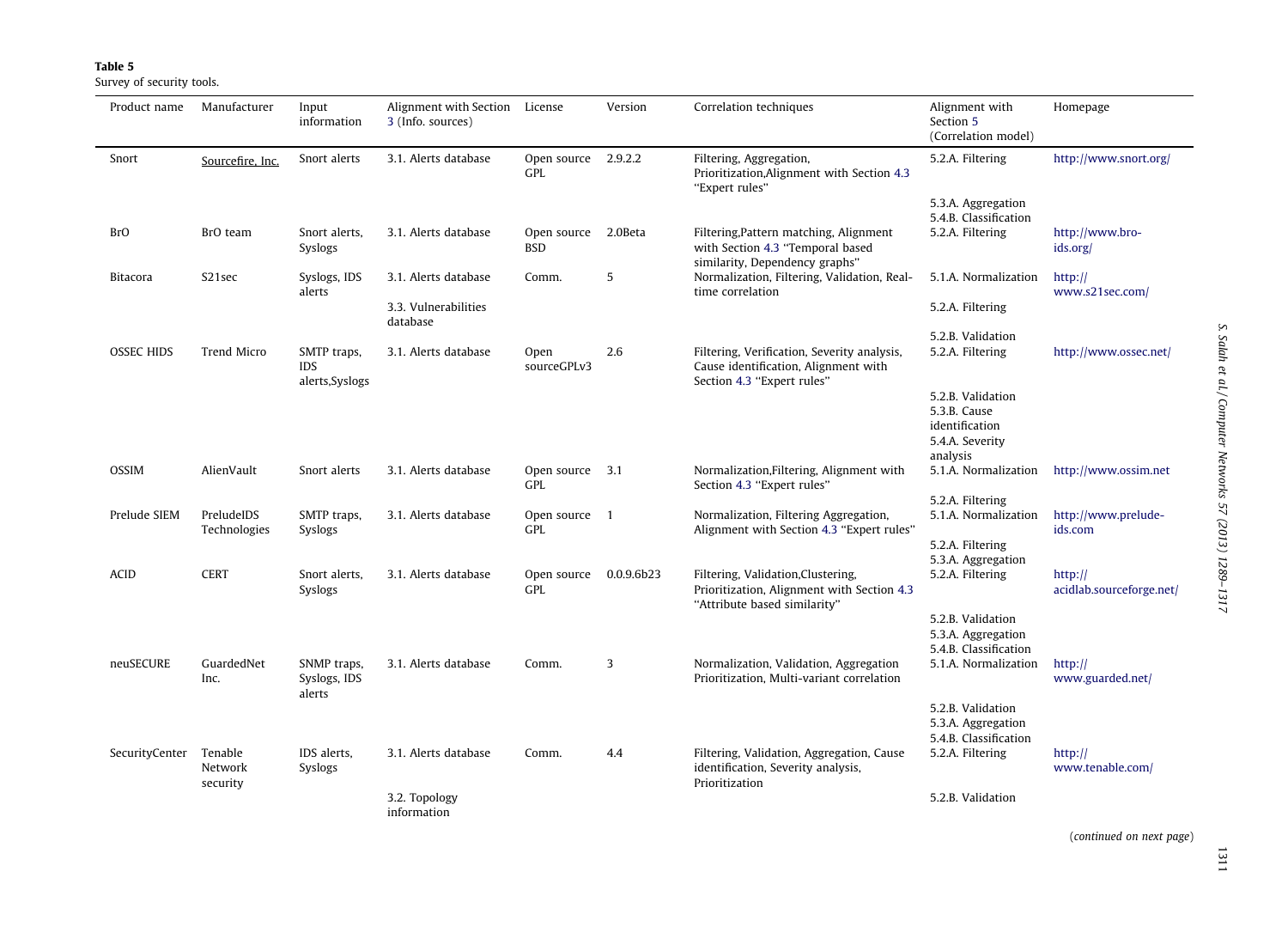| Homepage                                            |                                                                                                              | www.netforensics.com/<br>http://                                                   | www.arcsight.com/<br>http://                                      |                                                                                        | product-virtuoso.html<br>www.conostix.com/<br>http:// |                  |
|-----------------------------------------------------|--------------------------------------------------------------------------------------------------------------|------------------------------------------------------------------------------------|-------------------------------------------------------------------|----------------------------------------------------------------------------------------|-------------------------------------------------------|------------------|
| (Correlation model)<br>Alignment with<br>Section 5  | analysis<br>5.4.B. Classification<br>5.3.A. Aggregation<br>5.4.A. Severity<br>identification<br>5.3.B. Cause | 5.1.A. Normalization<br>5.2.A. Filtering                                           | 5.4.B. Classification<br>5.3.A. Aggregation<br>5.3.A. Aggregation |                                                                                        | 5.1.A. Normalization                                  | 5.2.A. Filtering |
| Correlation techniques                              |                                                                                                              | Alignment with Section 4.3 "Expert rules"<br>Normalization, Filtering Aggregation, | Aggregation, Prioritization, Alert<br>correlation                 |                                                                                        | Normalization, Filtering, Real-time<br>correlation    |                  |
| Version                                             |                                                                                                              | 12f                                                                                | 2011                                                              |                                                                                        | LogCollector<br>Hardware<br>LC-360                    |                  |
|                                                     |                                                                                                              | Comm.                                                                              | Comm.                                                             |                                                                                        | Comm.                                                 |                  |
| Alignment with Section License<br>3 (Info. sources) | TTS information<br>34.                                                                                       | Alerts database<br>$\frac{1}{2}$                                                   | Alerts database<br>$\frac{1}{2}$                                  | 3.2. Topology<br>information<br>3.3. Vulnerability<br>database<br>3.1. Alerts database |                                                       |                  |
| information<br>Input                                |                                                                                                              | IDS alerts,<br>Syslogs                                                             | Syslogs,<br>Alerts                                                |                                                                                        | alerts                                                |                  |
|                                                     |                                                                                                              |                                                                                    | ArcSight ETRM Arcsight Inc.HP<br>Company                          |                                                                                        | ConostixInc.S.A. Syslogs, IDS                         |                  |
| Product name Manufacturer                           |                                                                                                              | Net Forensics netForensics<br>Console                                              | Platform                                                          |                                                                                        | Virtuoso                                              |                  |

#### 5.4.2. Classification

In this final phase, hyper-alerts are classified based on their severity measurements and a relevance metric is now calculated The output is sent to the network expert as a report containing alerts in an ascending order according to their relevance.

In [\[87\],](#page-28-0) the classification is done based on assigning a relevance score for each alert, which is produced through a comparison of the alert target's known topology against the vulnerability requirements of the incident type. Next, a priority calculation is performed per alert to indicate, first, the degree to which the alert is targeted at critical assets; second, the amount of interest the user has registered for this alert type. Last, an overall incident rank is assigned to each alert, which brings together the priority of the alert with the likelihood of success. Zomlot et al. [\[88\]](#page-28-0) presented an approach to classify intrusion analysis using an extended Dempster–Shafer theory. The proposed algorithm captured sensor quality that corresponds to the intuitive interpretation, and designed an algorithm for calculating confidence values for hypotheses on an alert correlation graph. According to their judge, the proposed Dempster Shafer application can correctly combine non-independent evidences commonly found in correlated IDS alerts.

Alsubhi and others [\[89\]](#page-28-0) proposed two techniques, one for alert rescoring and prioritization which is based on fuzzy logic inference mechanism, and another which is used for rescoring alerts to show the early steps of the attackers. Wallin et al. [\[90\]](#page-28-0) proposed a neural network-based approach for alarm filtering and prioritization by using the knowledge gained from alarm flow properties and trouble ticketing information. Jiang et al. [\[91\]](#page-28-0) proposed a novel peer review mechanism based on rule based systems to rank the importance of alerts resulting in the top ranked alerts being more likely to be true positives. After comparing a metric value against a threshold to generate alerts, the algorithm compares the value with the equivalent thresholds from many other rules to determine the importance of alerts.The output of the classification phase is sent to the network operator as a report which usually contains the causes in descending order from higher to lower severities.

# 6. Existing alert correlation tools

In this section, we describe some of alert correlation systems currently in use. Our intention here is not to provide a complete list of existing tools, but to make a comparison that allows to check which of the previously described techniques are used and which ones are not.

We classify the correlation tools based on their application field as discussed above. Some network management tools are listed in [Table 4.](#page-20-0) Some of the most important security tools are listed in [Tables 5 and 6](#page-22-0) collects some of the SCADA monitoring systems. In these tables, the ''Input information'' column indicates the types of the input data. ''Alignment with Section 3'' column matchs ''Input information'' contents with Section 3. ''License'' column indicates if the tool is commercial (''Comm.'') or open source with GPL license. The ''Version'' column provides the tool's version evaluated here. The specific correlation operations

Table 5 (continued)

(continued)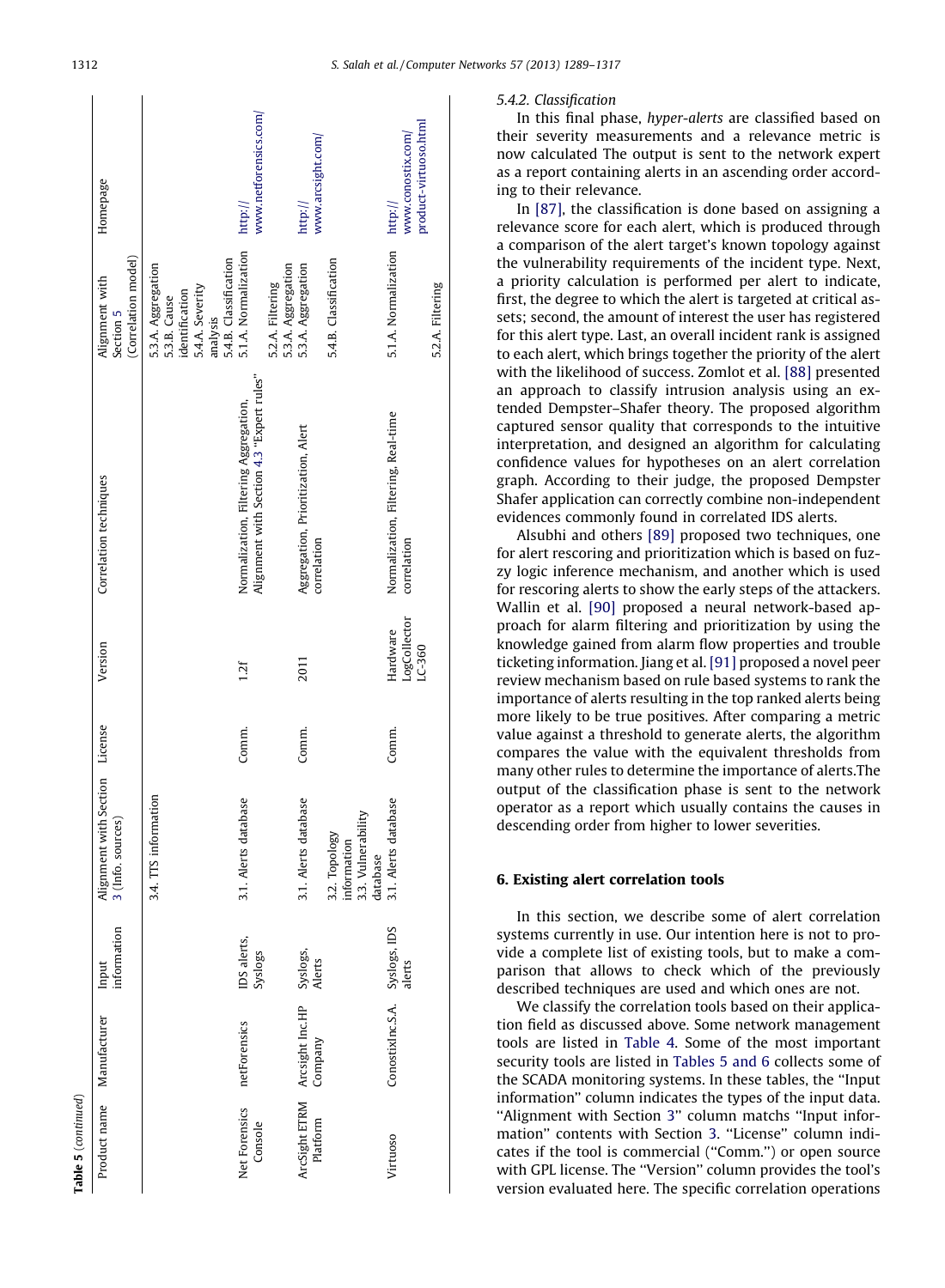<span id="page-24-0"></span>Table 6

Survey of SCADA tools.

| Product<br>name               | Manufacturer                      | Input  | Alignment with<br>information Section 3 (Info.<br>Sources) | License        | Version        | Correlation techniques                                                                                                               | Alignment with<br>Section 5 (Correlation<br>model) | Homepage                         |
|-------------------------------|-----------------------------------|--------|------------------------------------------------------------|----------------|----------------|--------------------------------------------------------------------------------------------------------------------------------------|----------------------------------------------------|----------------------------------|
| <b>SIMATIC</b><br>WinCC       | Siemens                           | Alarms | 3.1. Alerts database                                       | Comm.          | $\overline{7}$ | Feature construction, Filtering, Aggregation,<br>Alignment with Section 4.3 "Attribute based<br>similarity"                          | 5.1.B. Feature<br>construction                     | http://www.siemens.com/          |
|                               |                                   |        |                                                            |                |                |                                                                                                                                      | 5.2.A. Filtering<br>5.3.A. Aggregation             |                                  |
| $U.C.ME^{TM}$ -<br>OPC        | Control-See                       | Alarms | 3.1. Alerts database Comm.                                 |                | 2012           | Filtering, Validation, Aggregation, Severity<br>analysis, Classification, Alignment with Section<br>4.3 "Attribute based similarity" | 5.2.A. Filtering                                   | http://www.controlsee.com/       |
|                               |                                   |        |                                                            |                |                |                                                                                                                                      | 5.2.B. Validation<br>5.3.A. Aggregation            |                                  |
|                               |                                   |        |                                                            |                |                |                                                                                                                                      | 5.4.A. Severity analysis<br>5.4.B. Classification  |                                  |
| Shopfloor-<br>Online          | Lighthouse Systems Alarms         |        | 3.1. Alerts database Comm.                                 |                | 2009           | Aggregation, Classification, Alignment with<br>Section 4.3 "Attribute based similarity"                                              | 5.3.A. Aggregation                                 | http://www.lighthousesystems.com |
|                               |                                   |        |                                                            |                |                |                                                                                                                                      | 5.4.B. Classification                              |                                  |
| Plant<br>Triage               | <b>ExperTune</b>                  | Alarms | 3.1. Alerts database Comm.                                 |                | 9              | Filtering, Clustering, Prioritization, Cause<br>Identification, Alignment with Section 4.3<br>"Sequential based methods-Graphs"      | 5.2.A. Filtering                                   | http://www.expertune.com         |
|                               |                                   |        |                                                            |                |                |                                                                                                                                      | 5.3.A. Aggregation                                 |                                  |
|                               |                                   |        |                                                            |                |                |                                                                                                                                      | 5.3.B. Cause<br>identification                     |                                  |
|                               |                                   |        |                                                            |                |                |                                                                                                                                      | 5.4.B. Classification                              |                                  |
| WINLOG<br>pro                 | SIELCO SISTEMI                    | Alarms | 3.1. Alerts database                                       | Comm.          | 2.07.11        | Normalization, Prioritization                                                                                                        | 5.2.A. Filtering                                   | http://www.sielcosistemi.com     |
|                               |                                   |        |                                                            |                |                |                                                                                                                                      | 5.4.B. Classification                              |                                  |
| AggreGate<br><b>SCADA</b>     | Tibbo Technology<br>Inc.          | Alerts | 3.1. Alerts database                                       | Comm.          |                | 40.50.01 Normalization, Filtering, Clustering, Alignment 5.1.A. Normalization<br>with Section 4.3 "Attribute based similarity"       |                                                    | http://www.aggregate.tibbo.com   |
|                               |                                   |        |                                                            |                |                |                                                                                                                                      | 5.2.A. Filtering<br>5.3.A. Aggregation             |                                  |
| IGSS                          | 7-Technologies A/S                | Alarms | 3.1. Alerts database Comm.                                 |                | 9              | Feature construction, Filtering. Alignment with                                                                                      | 5.1.B. Feature                                     | http://www.igss.com              |
|                               |                                   |        |                                                            |                |                | Section 4.3 "Expert rules"                                                                                                           | construction<br>5.2.A. Filtering                   |                                  |
| Argos                         | Centro de<br>Innovación Tecn. del | Alarms | 3.1. Alerts database                                       | Open<br>source | 0.6.670        | Normalization, Aggregation                                                                                                           | 5.1.A. Normalization                               | http://www.cintal.com.ve         |
|                               | Aluminio                          |        |                                                            | GPLv3          |                |                                                                                                                                      | 5.3.A. Aggregation                                 |                                  |
| Mango                         | Serotonin Software                | Alarms | 3.1. Alerts database                                       | Comm.          | 1.13.0         | Filtering, Prioritization                                                                                                            | 5.2.A. Filtering                                   | http://                          |
| M2M2                          | Tech.                             |        |                                                            |                |                |                                                                                                                                      |                                                    | www.mango.serotoninsoftware.com/ |
|                               | IntegraXor EcavaSdn. Bhd          | Alarms | 3.1. Alerts database Comm.                                 |                | 3.7.1          | Filtering, Grouping, Cause identification                                                                                            | 5.4.B. Classification<br>5.2.A. Filtering          | http://www.integraxor.com/       |
|                               |                                   |        |                                                            |                |                |                                                                                                                                      | 5.3.A. Aggregation                                 |                                  |
|                               |                                   |        |                                                            |                |                |                                                                                                                                      | 5.3.B. Cause<br>identification                     |                                  |
| <b>MESbox</b><br><b>SCADA</b> | OridinalSotware Inc. Alarms       |        | 3.1. Alerts database Comm.                                 |                | 2012           | Filtering, Aggregation, Severity analysis                                                                                            | 5.2.A. Filtering                                   | http://www.ordinal.fr            |
|                               |                                   |        |                                                            |                |                |                                                                                                                                      | 5.3.A. Aggregation<br>5.4.A. Severity analysis     |                                  |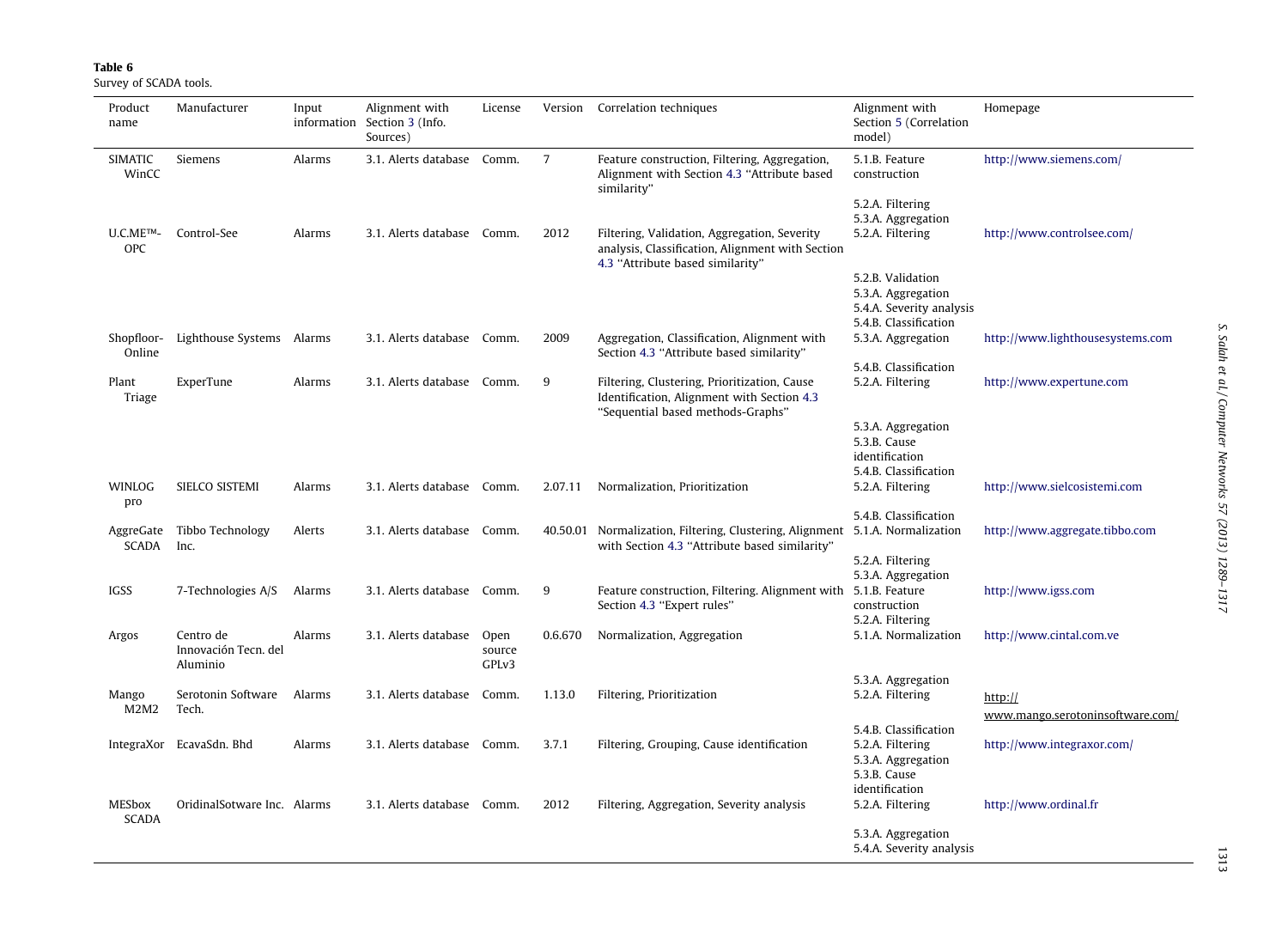and techniques of each tool are listed in the column ''Correlation techniques"; "Alignment with Section 5" column matchs ''correlation techniques'' contents with Section 5 and, finally, the webpage for the tool is listed in column ''Homepage''.

#### 6.1. Network management tools

[Table 4](#page-20-0) summarizes the most relevant information for some of the most widely deployed network management tools. In particular, we focus in the types of inputs and correlation techniques used. Some remarks related to [Table 4](#page-20-0) worth mentioning. First, the majority of these tools are implemented by important private companies like HP, IBM and others. Therefore, most of them are commercially distributed. Second, most of them were implemented to deal with a single type of information sources (Section 3), which are alerts with different formats. Third, a large number of these tools implement an expert rules correlation engine. Besides, they use very simple versions of correlation operations such as alert reduction, clustering, and aggregation. We think that the main reason for that is because these tools were not initially designed to deal with alert correlation specifically, that is, they were implemented for system monitoring and diagnostics purposes. Some of them have implemented other correlation engines, but they have proprietary patents which prevent us from clearly understand which kind of correlation approaches were implemented. But, generally speaking, and according to the data sheets, it seems they mostly use rule-based correlation approaches. Fourth, we notice that there is a big gap between the sophisticated correlation techniques which are presented in the research community and revised in Section 4 above, with those implemented in these tools. In our opinion, this big gap resulted from the fact that the industrial and research communities have different algorithms design goals. The research community proposed algorithms to prove some research ideas, so the algorithms may be very complex in terms of processing time and resource consumption, whereas private companies goal is to build scalable and efficient tools with lightweight algorithms.

Furthermore, it seems that they implemented correlation techniques that will save implementation time and cost, in order to enter the market quickly. Thus, most of the commercial tools simply handle only one type of information sources, as illustrated in Column 4, and this can be related to the lack of complex correlation techniques.

#### 6.2. Security tools

Similar observations resulted from [Table 5,](#page-22-0) which lists a number of security tools. First, some of these tools are open source like Snort and Bro; others are commercial like Bitacora and Net Forensics Console. Second, the majority of these tools were designed to accept snort alerts and syslog messages as input formats. Therefore, they were implemented for specific purposes. Third, like most NMS tools, most of the listed security tools have implemented simple correlation operations like filtering, pattern matching, validation and others. Some of them like Snort and OSSIM have implemented more complex mechanisms as rule

based correlation techniques. Fourth, the security tools present the same issue as NMS tools regarding the design gap between the complexities of the correlation techniques which were suggested by the research community compared with what was implemented in these tools.

#### 6.3. SCADA tools

With regard to [Table 6,](#page-24-0) which contains some of the current SCADA monitoring systems, we also have some observations. First, unlike network management and security tools, we observed that alert correlation in SCADA systems still needs much work to be done in both industrial and research sectors. Second, the majority of these tools are commercial with free-trial versions. Third, they were implemented for various industrial applications which accept various alarms formats. Fourth, after a thorough review of the data sheets of these products we found that most of them mainly use attribute based similarity for doing several operations like filtering, agregation and prioritization to discover root causes.

### 7. Related work

In a thorough review of the literature for alert correlation we have found a wide number of research efforts in the form of research projects and surveys aimed to describe in a clear way the nature of the alert correlation process. In 2003, Pouget and Dacier [\[1\]](#page-26-0) made a comprehensive review of the state of the art of alert correlation techniques and existing tools. They mainly focused on techniques used within the intrusion detection domain, providing a high level description of them.They divided the various research efforts into several groups such as rule-based, attack scenario method, and context reasoning approaches. They also grouped the existing tools into three categories: log analysis tools, management consoles and testbed research tools. One year later, Steinder and Sethi [\[20\]](#page-27-0) presented a comprehensive overiew of existing fault localization techniques in communication systems by classifiying them according to three main categories: artificial intelligence techniques, model traversing techniques and fault propagation models.They also discussed the challenges facing the fault localization process in complex communication systems. Unlike Pouget and Dacier, they focused only on techniques used within the network management field. In the same year, Valeur and others [\[31\]](#page-27-0) proposed a comprehensive real time alert correlation approach for intrusion detection, which consists of many components such as: normalization, preprocessing, alert fusion, thread reconstruction and others. They presented a detailed explanation of the alert correlation process by applying a tool to a number of well known intrusion detection data sets in order to identify how each component contributes to the overall goal of the correlation tool. Also in 2004, Zurutuza and Uribeetexeberria [\[21\]](#page-27-0) presented a survey of alert correlation techniques for intrusion detection. The survey was based on three main components: preprocessing, alarm analysis and alarm correlation. In 2006, Sadoddin and Ghorbani [\[22\]](#page-27-0) presented a survey of alert correlation techniques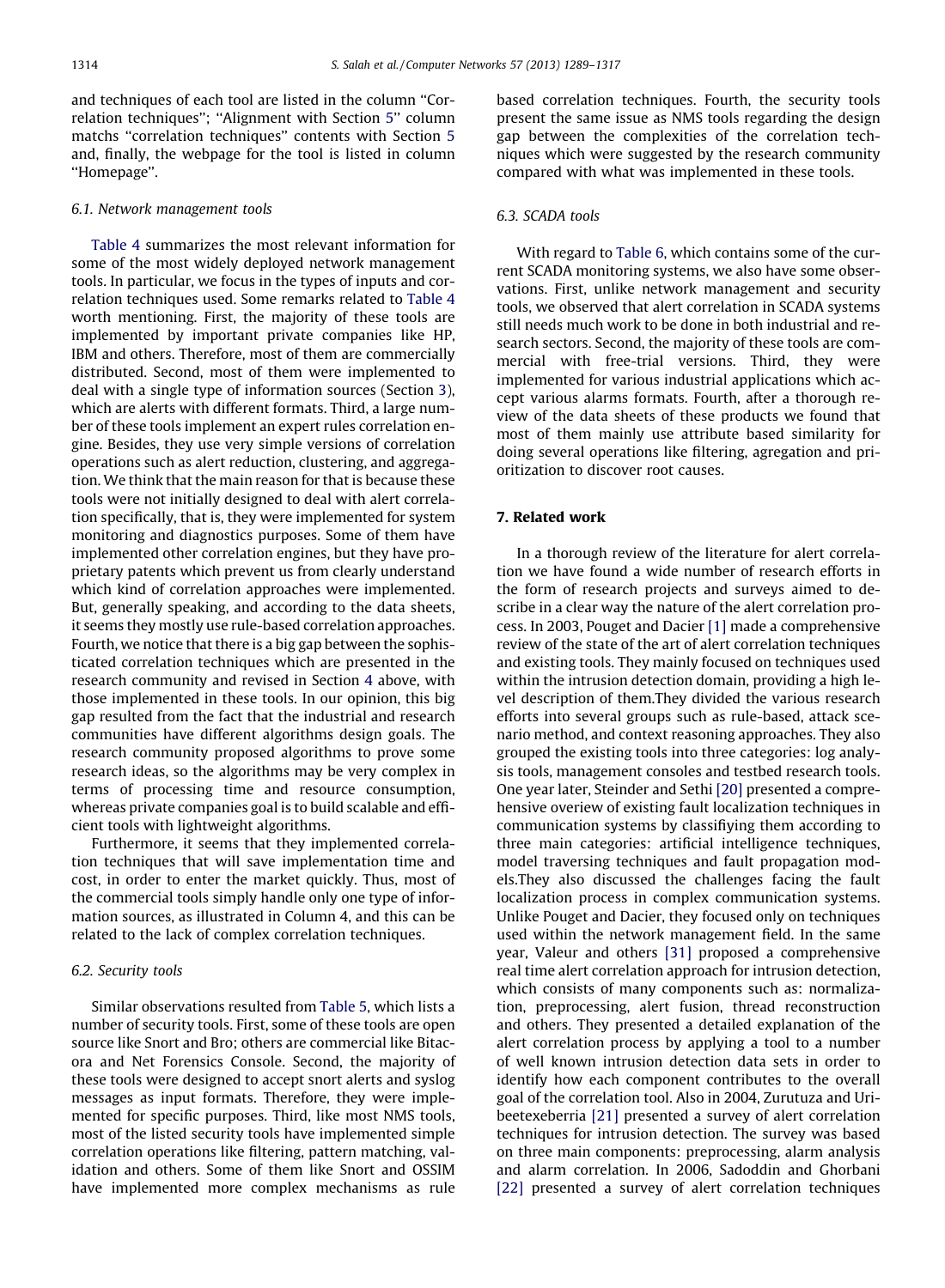<span id="page-26-0"></span>based on a proposed framework, which consists of sixcomponents.These components include normalization, aggregation, correlation, false alert reduction, attack strategies analysis and normalization. Their main focus was on the techniques proposed only for the intrusion detection field. In 2008, Zang et al. [\[23\]](#page-27-0) presented a general summary of alert correlation and fusion technologies. They classified the techniques based on a proposed model, which has five components: normalization, aggregation, verification, and correlation and attack scenarios. In 2010, Elshoush and Osman [\[92\]](#page-28-0) presented an state of the art of alert correlation algorithms in CIDS. They made a classification based on system architectures, and showed that the current research revealed the need for artificial inteligence and fuzzy logic techniques to satisfy the growing demand of reliable, intelligent, and flexible IDSs.

Previous contributions surveying alert correlation techniques have some limitations. First, they are biased to a specific application domain, normally management or security, being the security field the more frequent. Second, the existing alert correlation models proposed in these cited works do not take into account all the sources of information used by different authors (as discussed in Section 3). Third, in spite of the complexity of the correlation process, most of the proposed models conceptualize it as a sequence of interrelated processes linked to each other linearly. Each correlation component does its task locally and forwards the results to the next one, without knowing what other components have done. We suggest that this linearity does not fit in the correlation process and, accordingly, we present a new model which considers feedback mechanisms.

This paper has four main contributions as a difference from other reviews and surveys. First, the paper presents an updated review of the state of the art on alert correlation techniques based on a proposed taxonomy. Second, it covers three different applications: network management, security, and process control (SCADA systems). Third, a new correlation model is suggested, where complex feedback processes are considered. And finally, a comparison of existing commercial products is presented.

#### 8. Conclusions

In this paper, we have reviewed the research efforts carried out in the alert correlation field. We have provided a classification of them based on the type of applications, number of data sources, correlation method and type of architecture. We have shown that it is possible to classify correlation techniques as belonging to different applications: security, network management and process control (SCADA systems). Despite the big amount of efforts done in the alert correlation field, we observe that this is still an active research area in both, especially in NMS and security applications. Yet, considerable work should still be done in the SCADA systems area, where only few efforts have been contributed.

Regarding the architecture and scalability of most of the current solutions, a large number of them are based on centralized architectures, which limits their scalability.

For this reason, there is a need to investigate on distributed architectures for dealing with the alert correlation problem.

In addition, we have found that there is no clear agreement between researchers and vendors about how to measure the efficiency and accuracy of the proposed solutions. As a consequence, there are no standard benchmarks for evaluating and comparing them.

We have also presented in this paper a correlation process model. After having analyzed the limitations of the different solutions proposed in the literature, we claim that the alert correlation problem should be modeled as a cyclic process with feedback mechanisms. However, none of the current proposals in this field consider these mechanisms.

As a final contribution, we made a review of some available correlation tools, intended for the cited three different applications: NMS, security and SCADA systems. We have noticed that there is a big gap between the complexities behind the correlation techniques suggested by the research community and those really implemented in these available tools.

#### Acknowledgment

This work has been partially supported by Spanish MIC-INN through project TEC2011-22579.

#### References

- [1] F. Pouget, M. Dacier, Alert Correlation: Review of the State of the Art, Research Report RR-03-093, Institut EURECOM, 2003. [<http://](http://www.eurecom.fr/en/research/networking-and-security-department/publications) [www.eurecom.fr/en/research/networking-and-security](http://www.eurecom.fr/en/research/networking-and-security-department/publications)[department/publications>](http://www.eurecom.fr/en/research/networking-and-security-department/publications).
- [2] Electronic Statistics Textbook, Statsoft. Inc., 2011. [<http://](http://www.statsoft.com/textbook/) [www.statsoft.com/textbook/](http://www.statsoft.com/textbook/)>.
- G. Jakobson, M. Weissman, Alarm correlation, Journal of IEEE Network 7 (1993) 51–59.
- [4] R.D. Gardner, D.A. Harle, Methods and systems for alarm correlation, in: Proc. of the Global Telecommunications Conf. (GLOBECOM '96), vol. 1, 1996, pp. 136–140.
- [5] J.D. Case, K. McCloghrie, M.T. Rose, S. Waldbusser, Protocol Operations for Version 2 of the Simple Network Management Protocol (SNMPv2), IETF Network Working Group, 1996. [<http://](http://www.ietf.org/rfc/rfc1905.txt) [www.ietf.org/rfc/rfc1905.txt>](http://www.ietf.org/rfc/rfc1905.txt).
- [6] ISO, Information Processing Systems-OSI, ISO Standard 9596-1: Common Management Information Protocol, Part 1: Specification, 1998.
- [7] <http://www.snort.org/>.
- [8] S. Staniford-chen, S. Cheung, R. Crawford, M. Dilger, J. Frank, J. Hoagl, K. Levitt, C. Wee, R. Yip, D. Zerkle, GrIDS – a graph based intrusion detection system for large networks, in: Proc. of the 19th National Information Systems Security Conf., 1996.
- [9] J. Yu, Y.V.R. Reddy, S. Selliah, S. Kankanahalli, S. Reddy, V. Bharadwaj, TRINETR: An intrusion detection alert management systems, in: Proc. of 13th IEEE Int. Workshops on Enabling Technologies: Infrastructure for Collaborative Enterprises (WET ICE), 2004, pp. 235–240.
- [10] T. Chyssler, S. Nadjm-Tehrani, S. Burschka, K. Burbeck, Alarm reduction and correlation in defense of IP networks, in: Proc. of 13th IEEE Int. Workshops on Enabling Technologies: Infrastructure for Collaborative Enterprises (WET ICE), 2004, pp. 229–234.
- [11] The MITRE Corporation, Common Vulnerabilities and Exposures. [<http://cve.mitre.org/>](http://cve.mitre.org/).
- [12] G. Dreo, Design Issues for an Extended Trouble Ticket System, International report (available from the author), University of Munich, 1992.
- [13] R. Valta, G. Dreo, Using an integrated trouble ticket system to support fault diagnostics (in German), HMD, Theorie und Design Wirtschaftsinformatik 171 (1993) 45–59.
- [14] L. Lewis, G. Dreo, Extending trouble ticket systems to fault diagnostics, Journal of IEEE Network 7 (1993) 44–51.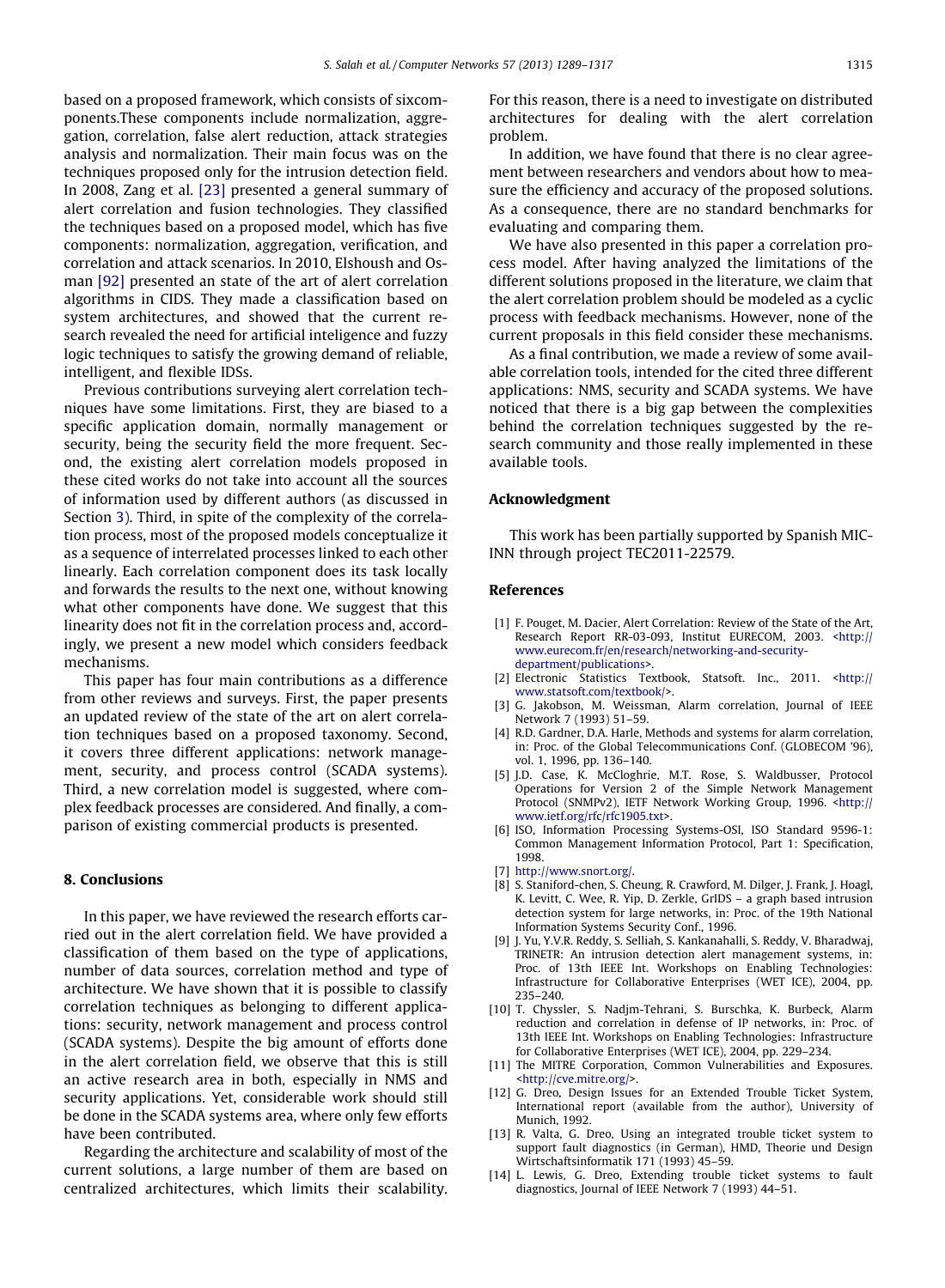- <span id="page-27-0"></span>[15] R. Costa, N. Cachulo, P. Cortez, An intelligent alarm management system for large-scale telecommunication companies, in: Proc. of the 14th Portuguese Conf. on Artificial Intelligence (EPIA'09), 2009, pp. 386–399.
- [16] W. Li, S. Tian, Preprocessor of intrusion alerts correlation based on ontology, in: Proc. of the Int. Conf. on Communications and Mobile Computing (CMC '09), vol. 3, 2009, pp. 460–464.
- [17] <http://www.ietf.org/rfc/rfc4765.txt>.
- [18] V. Holub, T. Parsons, P. O'Sullivan, J. Murphy, Run-time correlation engine for system monitoring and testing, in: Proc. of the 6th IEEE Int. Conf. on Autonomic Computing (ICAC-INDST '09), 2009, pp. 43– 44.
- [19] P. Kabiri, A. Ghorbani, A rule-based temporal alert correlation system, International Journal of Network Security 5 (2007) 66–72.
- [20] M. Steinder, A. Sethi, A survey of fault localization techniques in computer networks, Journal of Science of Computer Programming 53 (2004) 165–194.
- [21] U. Zurutuza, R. Uribeetxeberria, Intrusion detection alarm correlation: a survey, in: Proc. of the Int. Conf. on Telecommunications and Computer Networks (IADATs), 2004, pp. 1–3.
- [22] R. Sadoddin, A. Ghorbani, Alert correlation survey: framework and techniques, in: Proc. of the Int. Conf. on Privacy, Security and Trust (PST '06), 2006, pp. 6–15.
- [23] T. Zang, X. Yun, Y. Zhang, A survey of alert fusion techniques incident, in: Proc. of the Int. Conf. on Web-Age Information Management (WAIM '08), 2008, pp. 475–481.
- [24] X. Zhuang, D. Xiao, X. Liu, Y. Zhang, Applying data fusion in collaborative alerts correlation, in: Proc. of the Int. Symposium of Computer Science and Computational Technology (ISCSCT '08), vol. 2, 2008, pp. 124–127.
- [25] J. Chang, J. Yu, Y. Pei, MS2IFS: a multiple source-based security information fusion system, in: Proc. Of the Int. Conf. on Communications and Intelligence Information Security (ICCIIS'10), 2010, pp. 215–219.
- [26] J. Hu, H. Chen, T. Liu, H. Tseng, D. Lin, C. Yang, C.E. Yeh, Implementation of alarm correlation system for hybrid networks based upon the perfSONAR framework, in: Proc. of the Int. Conf. on Advanced Information Networking and Applications Workshops (WAINA'10), 2010, pp. 893–898.
- [27] B. Gruschke, Integrated event management: event correlation using dependency graphs, in: Proc. of the 9th Int. Workshop on Distributed Systems Operation & Management (DSOM '98), 1998, pp. 130–141.
- [28] S. Klinger, S. Yemini, Y. Yemini, D. Ohsie, S. Stolfo, A coding approach to event correlation, in: Proc. of the 4th Int. Symposium on Integrated Network Management, 1996, pp. 266–277.
- [29] F. Alserhani, M. Akhlaq, I. Awan, A. Cullen, MARS: multi-stage attack recognition system, in: Proc. of the 24th IEEE Int. Conf. on Advanced Information Networking and Applications (IFIP/IEEE), 2010, pp. 753– 759.
- [30] Xinzhou Qin, A Probabilistic-Based Framework for INFOSEC Alert Correlation, Phd thesis, College of Computing, George Institute of Technology, 2005.
- [31] F. Valeur, G. Vigna, C. Kruegel, R.A. Kemmerer, A comprehensive approach to intrusion detection alert correlation, dependable and secure computing, Journal of IEEE Transactions 1 (2004) 146–169.
- [32] Y. Chen, J. Lee, Autonomous mining for alarm correlation patterns based on time-shift similarity clustering in manufacturing system, in: Proc. of the Int. Conf. on Prognostics and Health Management (PHM'11), 2011, pp. 1–8.
- [33] V. Alfonso, S. Keith, Probabilistic alert correlation, in: Proc. of the 4th Int. Symposium on Recent Advances in Intrusion Detection, 2001, pp. 54–68.
- [34] K. Lee, J. Kim, K. Kwon, Y. Han, S. Kim, DDoS attack detection method using cluster analysis, Journal of Expert Systems Applications 34 (2008) 1659–1665.
- [35] A. Siraj, R.B. Vaughn, Multi-level alert clustering for intrusion detection sensor data, in: Proc. of the Annual Meeting of the North American Fuzzy Information Processing Society (NAFIPS), 2005, pp. 748–753.
- [36] K. Julisch, Clustering intrusion detection alarms to support root cause analysis, Journal of ACM Transaction on Information System Security 6 (2003) 443–471.
- [37] K. Julisch, M. Dacier, Mining intrusion detection alarms for actionable knowledge, in: Proc. of the 8th ACM Int. Conf. on Knowledge Discovery and Data Mining, 2002, pp. 366–375.
- [38] H. Debar, A. Wespi, Aggregation and correlation of intrusion– detection alerts, in: Proc. of the Int. Symposium on Recent Advances in Intrusion Detection (RAID'02), 2002, pp. 85–103.
- [39] F. Cuppens, Managing alerts in a multi-intrusion detection environment, in: Proc. of the 17th Annual Conf. on Computer Security Applications, 2001, pp. 22–31.
- [40] G. Jakobson, M. Weissman, Real-time telecommunication network management: extending event correlation with temporal constraints, in: Proc. of the 4th Int. Symposium on Integrated Network Management (IEEE/IFIP), 1995, pp. 290–301.
- [41] S.H. Ahmadinejad, S. Jalili, Alert correlation using correlation probability estimation and time windows, in: Proc. of the Int. Conf. on Computer Technology and Development (ICCTD'09), vol. 2, 2009, pp. 170–175.
- [42] J. Ma, Z. Li, W. Li, Real-time alert stream clustering and correlation for discovering strategies, in: Proc. of the Int. Conf. on Fuzzy Systems and Knowledge Discovery (FSKD'08), vol. 4, 2008, pp. 379–384.
- [43] X. Qin, W. Lee, Statistical causality analysis of infosec alert data, in: Proc. of the 6th Int. Symposium on Recent Advances in Intrusion Detection (RAID'03), 2003, pp. 73–93.
- [44] B. Morin, H. Debar, Correlation of intrusion symptoms: an application of chronicles, in: Proc. of the 6th Int. Conf. on Recent Advances in Intrusion Detection (RAID'03), 2003, pp. 94–112.
- [45] L. Zhaowen, L. Shan, M. Yan, Real-time intrusion alert correlation system based on prerequisites and consequence, in: Proc. of the Int. Conf. in Wireless Communications Networking and Mobile Computing (WiCOM'10), 2010, pp. 1–5.
- [46] P. Ning, Y. Cui, D. Reeves, D. Xu, Techniques and tools for analyzing intrusion alerts, Journal of ACM Transactions on Information and System Security 7 (2004) 274–318.
- [47] S. Templeton, K. Levitt, A requires/provides model for computer attacks, in: Proc. of the Int. Workshop on New Security Paradigms (NSPW), 2000, pp. 31–38.
- [48] S. Xiao, Y. Zhang, X. Liu, J. Gao, Alert Fusion Based on Cluster and Correlation Analysis, in: Proc. of the Int. Conf. on Convergence and Hybrid Information Technology (ICHIT'08),(2008) 163-68.
- [49] S. Roschke, F. Cheng, C. Meinel, A new alert correlation algorithm based on attack graph, in: Proc. of the 4th Int. Conf. on Computational Intelligence in Security for Information Systems (CISIS'11), 2011, pp. 58-67.
- [50] L. Wang, A. Liu, S. Jajodia, Using attack graphs for correlating, hypothesizing, and predicting intrusion alerts, Journal of Computer Communications 29 (2006) 2917–2933.
- [51] L. Li, F. Lifang, Fast fault localization for internet services based on bipartite graph, International Journal of Digital Content Technology and its Applications 5 (2011) 8–16.
- [52] S.A. Yemini, S. Klinger, E. Mozes, Y. Yemini, D. Ohsie, High speed and robust event correlation, Journal of IEEE Communications 34 (1996) 82–90.
- [53] D. Ourston, S. Matzner, W. Stump, B. Hopkins, Applications of hidden Markov models to detecting multi-stage network attacks, in: Proc. of the 36th Annual Hawaii Int. Conf. on System Sciences (HICSS'03), vol. 9, 2003, pp. 334–344.
- [54] H. Farhadi, M. AmirHaeri, M. Khansari, Alert correlation and prediction using data mining and HMM, International Journal of Information Security 3 (2011) 1–25.
- [55] Z. Xin, G. Feng, H. Jiuqiang, S. Yu, A hidden Markov model based framework for tracking and predicting of attack intention, in: Proc. of the Int. Conf. on Multimedia Information Networking and Security (MINES'09), vol. 2, 2009, pp. 498–450.
- [56] S. Zhicai, X. Yongxiang, A novel hidden Markov model for detecting complicate network attacks, in: Proc. of the Int. Conf. on Wireless Communications, Networking and Information Security (WCNIS), 2010, pp. 312–315.
- [57] M. Steinder, A.S. Sethi, Probabilistic fault localization in communication systems using belief networks, Journal of IEEE/ ACM Networking Transactions 12 (2004) 809–822.
- [58] M. Marchetti, M. Colajanni, F. Manganiello, Identification of correlated network intrusion alerts, in: Proc. of the 3rd Int. Workshop on Cyberspace Safety and Security (CSS), 2011, pp. 15–20.
- [59] E. Harahap, W. Sakamoto, H. Nishi, Failure prediction method for network management system by using Bayesian network and shared database, in: Proc. of the 8th Asia-Pacific Symposium Information and Telecommunication Technologies (APSITT), 2010, pp. 1–6.
- [60] B. Zhu, A. Ghorbani, Alert correlation for extracting attack strategies, International Journal of Network Security 3 (2006) 244–258.
- [61] S. Al-Mamory, H. Zhang, IDS alerts correlation using grammar-based approach, Journal in Computer Virology 5 (2008) 271–282.
- R.N. Cronk, P.H. Callahan, L. Bernstein, Rule-based expert system for network management and operations: an introduction, Journal of IEEE Networks 2 (1988) 7–21.